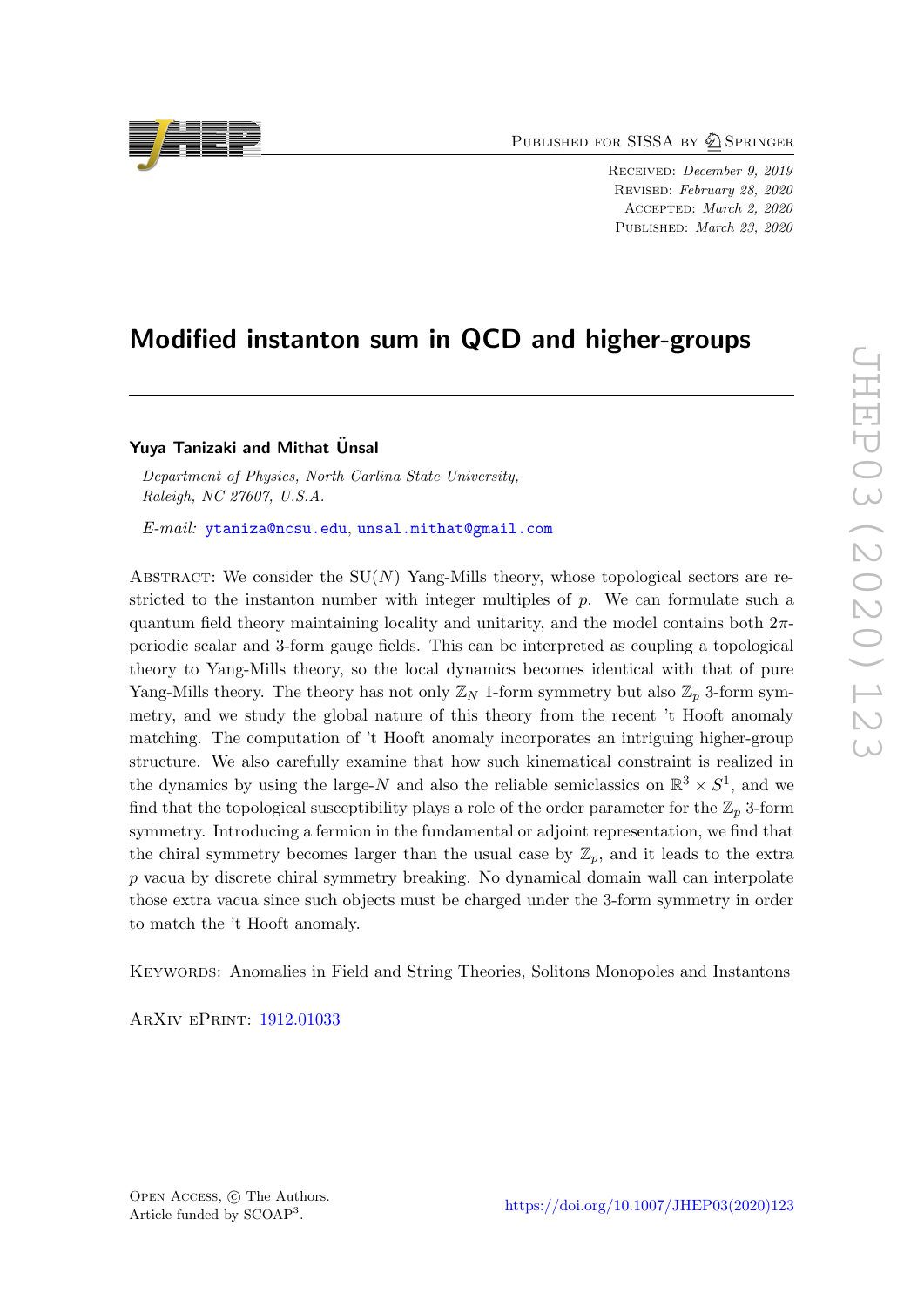# Contents

| $\mathbf{1}$   | Introduction                                                                                                                          | $\mathbf{1}$            |
|----------------|---------------------------------------------------------------------------------------------------------------------------------------|-------------------------|
| $\bf{2}$       | Modification of instanton sum in Yang-Mills theory                                                                                    | $\overline{\mathbf{4}}$ |
|                | Instanton sum in Yang-Mills theory<br>2.1                                                                                             | $\overline{4}$          |
|                | Modifying the summation over topological sectors<br>2.2                                                                               | $\overline{5}$          |
|                | 3 Vacuum structures of generalized Yang-Mills theory                                                                                  | 6                       |
|                | Extended operators and higher-form symmetry<br>3.1                                                                                    | $\overline{6}$          |
|                | Mixed anomaly between $\mathbb{Z}_N^{[1]} \tilde{\times} \mathbb{Z}_p^{[3]}$ symmetry and the $\theta$ -angle periodicity,<br>$3.2\,$ |                         |
|                | and 4-group structure                                                                                                                 | $\overline{7}$          |
|                | 3.3 Large- $N$ limit                                                                                                                  | 10                      |
|                | 3.4 Semiclassics with double-trace deformation on $\mathbb{R}^3 \times S^1$ vs. mixed anomaly                                         | 12                      |
|                | 4 Vacuum structure of generalized super Yang-Mills theory                                                                             | 15                      |
|                | $\mathbb{Z}_{2Np}$ chiral symmetry and mixed 't Hooft anomaly<br>4.1                                                                  | 15                      |
|                | Symmetry breaking, superselection sectors, and universes<br>4.2                                                                       | 16                      |
|                | 5 Generalized QCD with fundamental fermion                                                                                            | 19                      |
| 6              | Connection between modified instanton sums in 4d and 2d                                                                               | 21                      |
| $\overline{7}$ | Conclusions and outlooks                                                                                                              | 22                      |
|                | A Explicit formulas of roots and weights of $\mathfrak{su}(N)$                                                                        | 24                      |
|                |                                                                                                                                       |                         |

# <span id="page-1-0"></span>1 Introduction

In the path-integral formulation, we should integrate over all possible field configurations in order to define a quantum field theory (QFT). In many interesting QFTs, the space of field configurations is disconnected and those disconnected components often have different topological numbers. It is a fundamental and important question to consider how we sum up different topological sectors when we define a QFT.

It has been widely believed that the summation over topological sectors is uniquely fixed by unitarity and locality of QFTs  $[1-4]$  $[1-4]$ . Especially, the locality, or the clusterdecomposition property, is supposed to require that we must sum up all possible topological sectors. For example, in the pure  $SU(N)$  Yang-Mills (YM) theory, the gauge field configurations are distinguished by the instanton number, which takes integer values. Assume that we are trying to consider the path integral only on the zero-instanton sector. Even in the trivial sector, however, there are configurations with an instanton  $(\mathcal{I})$ –anti-instanton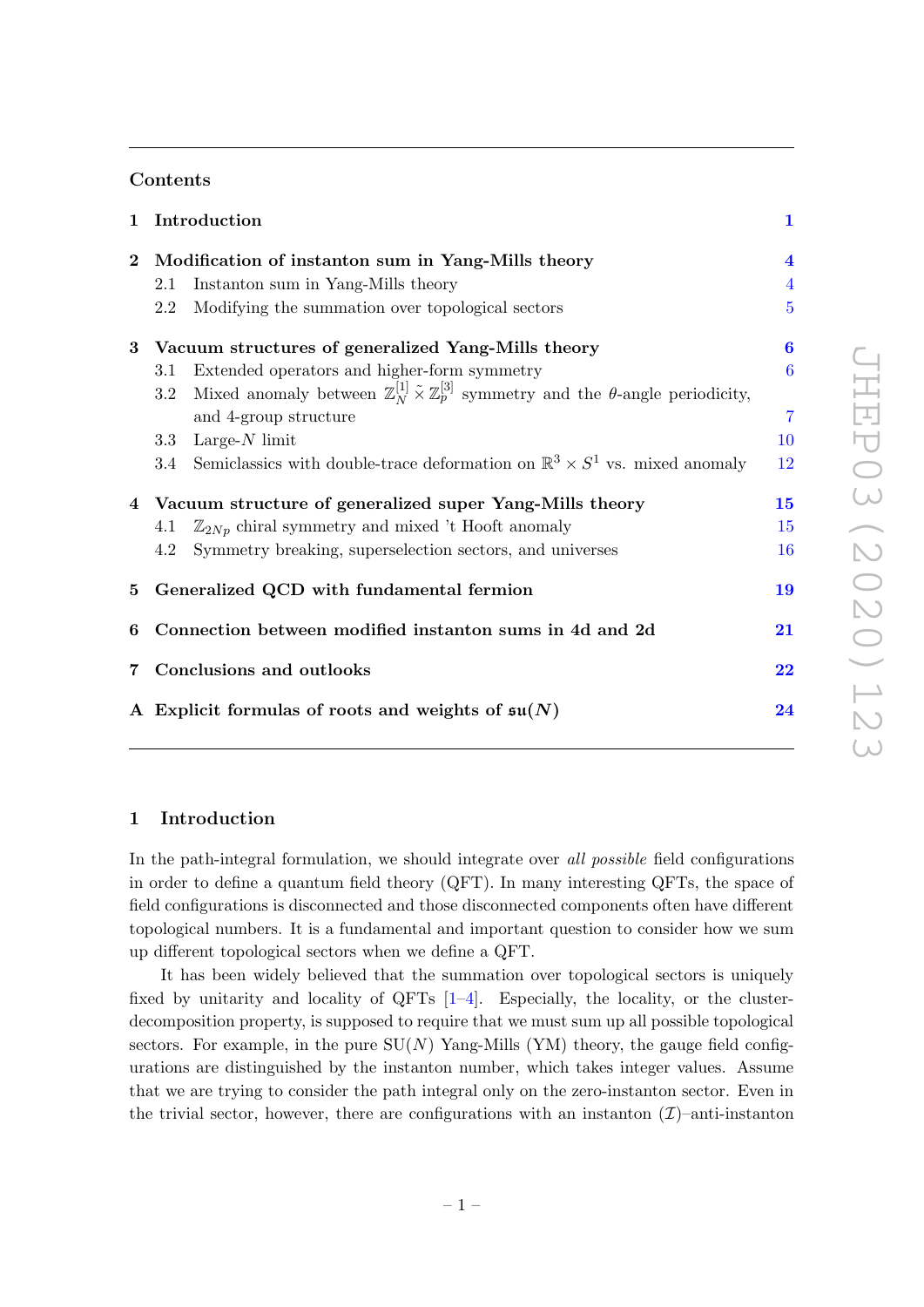$(\overline{I})$  event. When  $I$  and  $\overline{I}$  are sufficiently separated with each other, the cluster decomposition shows that this produces the same effect of the single instanton event. Following the above standard lore, we are summing up all instanton sectors, and multiply the  $U(1)$  phase  $(e^{i\theta})^{\nu}$  for *v*-instanton sectors, and we obtain the  $\theta$  vacua of the Yang-Mills theory. This argument clearly shows that the local physics, such as the particle spectra, does not care about the global condition, and this insight is indeed quite useful in order to understand the numerical lattice simulation of gauge theories at the fixed topology [\[5,](#page-25-2) [6\]](#page-26-0).

However, this does not necessarily mean that QFT without summing up all instantons is ill-defined as a local and unitary QFT [\[7](#page-26-1)[–9\]](#page-26-2). The current understandings of QFT requires us to specify more data, such as the content of extended operators like the Wilson loop [\[10–](#page-26-3) [12\]](#page-26-4), in order to uniquely fix the possible summation over topological sectors. This affects significantly on the global nature of the theory, especially for the vacuum structure.

In this paper, we constrain the possible instanton in various QFTs, including the  $SU(N)$ YM theory,  $\mathcal{N} = 1$  super YM (SYM) and quantum chromodynamics (QCD) without changing the local degrees of freedom. As shown in ref. [\[10\]](#page-26-3), this is possible if we sum up the topological sectors whose instanton numbers are divisible by  $p \in \mathbb{Z}$ . In order for this constraint to be consistent with locality, we have to introduce the  $2\pi$ -periodic scalar field  $\chi$  and the U(1) 3-form gauge field  $c^{(3)}$ . Interestingly, these extra fields do not propagate locally, so the local dynamics is identical with that of the pure Yang-Mills theory. However, they can provide the globally nontrivial topological degrees of freedom, and it turns out that we necessarily have the  $\mathbb{Z}_p$  3-form symmetry, although the local dynamics is exactly same with that of unmodified 4d QFT. Therefore, restricting the instanton sum to multiples of topological charge p can be interpreted as coupling a topological quantum field theory  $(TQFT)$  to  $QFT$ , in particular to YM and QCD. In this paper, we call them as generalized YM and QCD.

In the following, let us summarize the main outcomes obtained in this paper.

To understand the physical consequences of modified topological sum, we consider its effect on YM and SYM theories from the viewpoint of 't Hooft anomaly [\[13,](#page-26-5) [14\]](#page-26-6) (see also refs. [\[15–](#page-26-7)[44\]](#page-28-0) for recent advances) and semiclassics on  $\mathbb{R}^3 \times S^1$  [\[45–](#page-28-1)[54\]](#page-28-2). Because of the modified sum over instantons, the periodicity of Yang-Mills topological angle,  $\theta_{\text{YM}}$ , is shortened as  $\theta_{\text{YM}} \sim \theta_{\text{YM}} + \frac{2\pi}{n}$  $\frac{2\pi}{p}$  instead of the usual  $2\pi$  periodicity. In section [3,](#page-6-0) we find that the 1-form symmetry  $\mathbb{Z}_N^{[1]}$  $_N^{\left[1\right]}$  and the 3-form symmetry  $\mathbb{Z}_p^{\left[3\right]}$  forms an intriguing 4-group structure, and we denote it as  $\mathbb{Z}_N^{[1]} \tilde{\times} \mathbb{Z}_p^{[3]}$  to emphasize that it is not a direct product. By introducing the appropriate background gauge field for  $\mathbb{Z}_N^{[1]}\tilde{\times}\mathbb{Z}_p^{[3]}$ , we find that this periodicity is extended to  $2\pi N$  periodicity. As a consequence, we can expect that the generalized YM theory has  $Np$  branch structure. This expectation is confirmed by the large- $N$  counting and by the semiclassical computations. We also find that the  $\mathbb{Z}_p^{[3]}$  symmetry is unbroken so long as the topological susceptibility  $\mathcal{X}_{\text{top}}$  of the YM theory is nonzero.

We also discuss compatibility of abelian duality and semi-classics with mixed anomaly. In this context, we consider center-stabilized YM theory on small  $\mathbb{R}^3 \times S^1$ , a theory that admits a reliable semi-classical treatment, in which confinement and mass gap can be shown [\[47\]](#page-28-3) by using similar techniques with Polyakov model [\[55\]](#page-28-4). In particular, we prove that the abelian dual formulation based on dilute gas of monopole-instantons of YM pro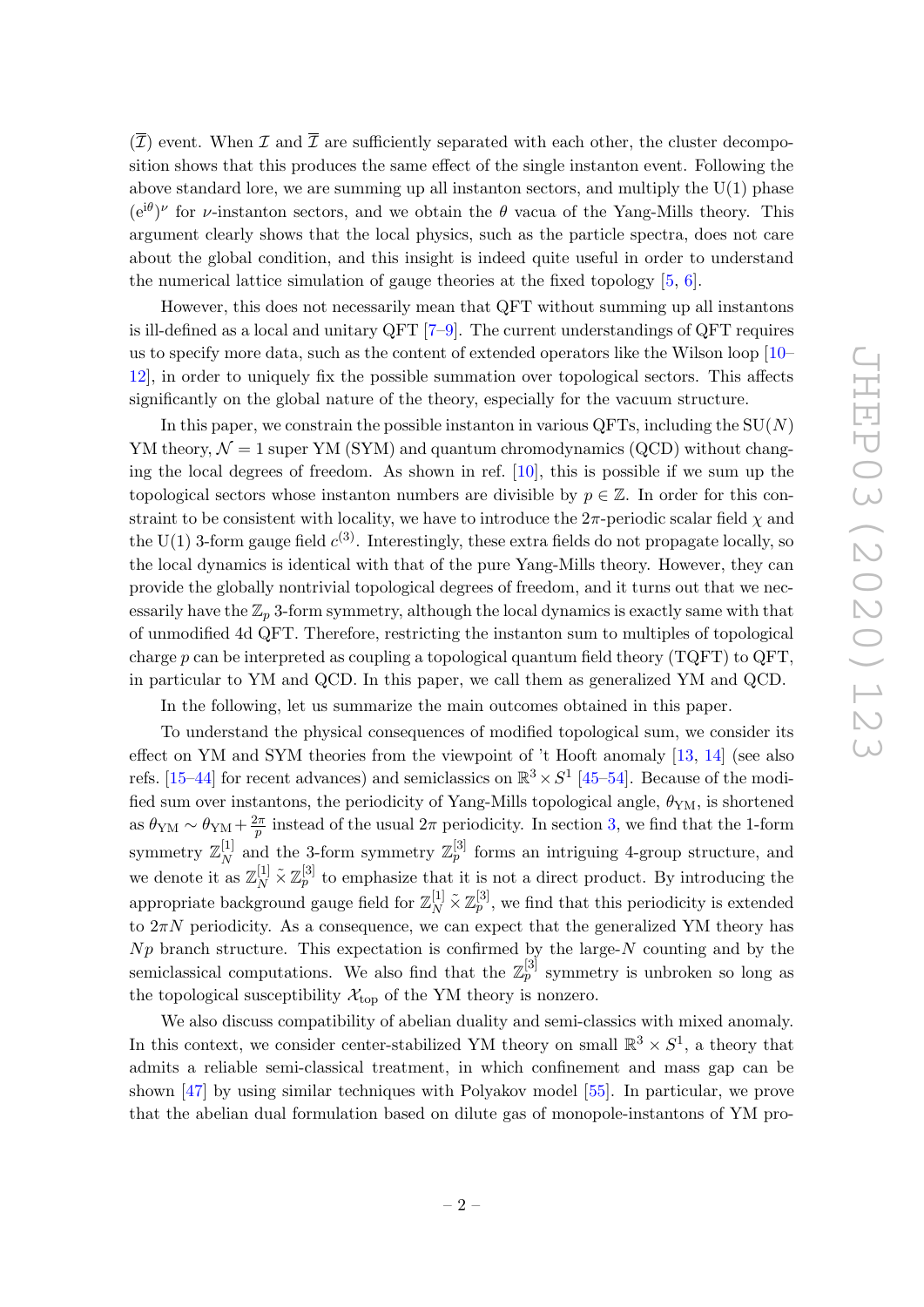duces the same mixed anomaly polynomial  $[21]$  as the original Yang-Mills theory, and N<sub>p</sub> branched vacuum structure. This provides further evidence for the adiabatic continuity idea [\[47\]](#page-28-3).

As we will show in section [4,](#page-15-0) for SYM with modified instanton sum, the discrete chiral symmetry becomes  $\mathbb{Z}_{2Np}$ , so it is greater than the usual case by  $\mathbb{Z}_p$ . As a correspondence to the existence of  $N_p$ -branch structure in pure generalized YM theory, the discrete chiral symmetry is spontaneously broken to  $\mathbb{Z}_2$ , so the theory has Np vacua. There is a subtle issue related to these  $N_p$ -vacua, since our QFT has a TQFT component, which we explain. The N vacua related by the usual discrete chiral transformation, which corresponds to  $\theta_{YM} \rightarrow \theta_{YM} + 2\pi$ , show the same dynamical behaviors as in the usual SYM. On the other hand, other vacua, related by  $\theta_{YM} \rightarrow \theta_{YM} + \frac{2\pi}{n}$  $\frac{2\pi}{p}$ , turn out to have a distinct feature: there is no domain wall as a dynamical excitation interpolating between them! A mixed anomaly between chiral and three-form symmetry shows that such wall-type excitation must be charged under the three-form symmetry. Thus, such configuration is not allowed unless we insert the 3-volume operator, the order parameter for the three-form symmetry, in the path integral. This leads to much stronger superselection rule than what we usually think of in the local QFT, and we propose to call such distinct vacua as different universes.<sup>[1](#page-3-0)</sup> In other words, breaking of the  $\mathbb{Z}_p \simeq \mathbb{Z}_{2Np}/\mathbb{Z}_{2N}$  part of chiral symmetry is due to the mixed anomaly with  $\mathbb{Z}_p^{[3]}$ , leading to distinct universes. It has the different physical origin from the breaking of  $\mathbb{Z}_{2N}$ , since the spontaneous breaking  $\mathbb{Z}_{2N} \to \mathbb{Z}_2$  is a dynamical IR phenomenon as in usual SYM, leading to superselection sectors within each universe. The difference between the usual superselection sectors and universes is discussed in details in section [4.2.](#page-16-0)

We also consider, in section [5,](#page-19-0) the modified instanton sum in QCD with one-flavor fundamental quark. In the usual case, the massless point does not have any axial symmetry because of quantum anomaly [\[56,](#page-28-5) [57\]](#page-28-6). In the case of modified sum, we obtain the discrete chiral symmetry  $\mathbb{Z}_{2p}$  as a combination of two quantum-mechanically broken  $U(1)$ symmetries,  $U(1)$  axial symmetry and Peccei-Quinn  $U(1)$  symmetry. We show the mixed 't Hooft anomaly for chiral symmetry,  $\mathbb{Z}_{2p}$ , and three-form symmetry,  $\mathbb{Z}_p^{[3]}$ , and find that there are p distinct universes.

In this paper, we focus on the effect of modified instanton sum in 4d gauge theories. In the case of 2d field theories, these constructions are equivalent to charge-p sigma models on gerbes [\[7–](#page-26-1)[9\]](#page-26-2). Our construction provides an interpretation for the enriched vacuum structure obtained in these works, which exhibit a very similar structures of vacua to 4d generalized gauge theory. In order to uncover the reason for this, in section  $6$ , we prove that these theories share the same anomaly structure so that it is quite natural to have the same vacuum structures.

<span id="page-3-0"></span><sup>&</sup>lt;sup>1</sup>In a related discussion in a 2d QFT, Zohar Komargodski emphasized the distinction between various types of vacua. He referred to vacua which obey much stronger superselection rule as universes. The authors thank Zohar Komargodski for proposing this nice name and helpful discussions.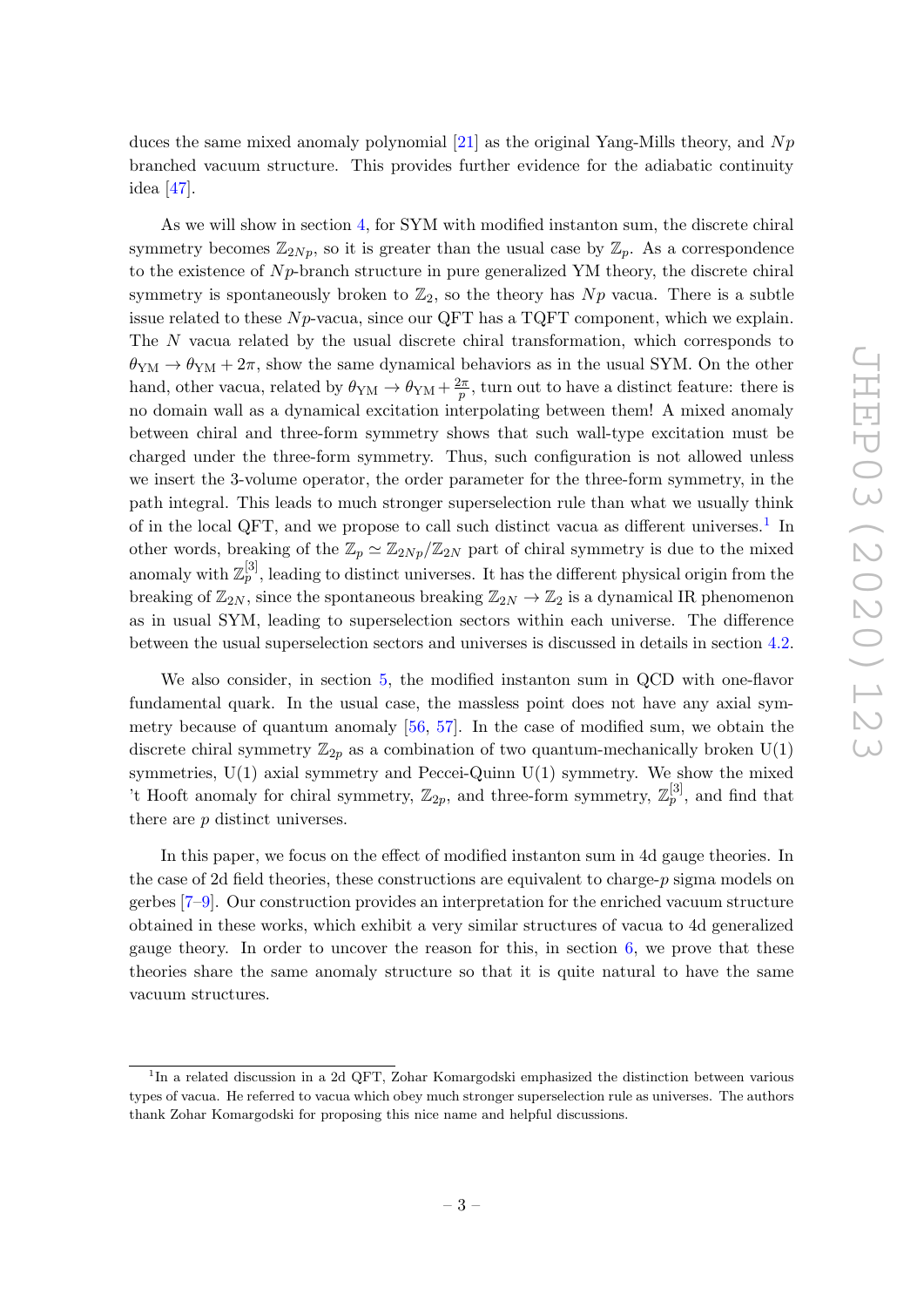### <span id="page-4-0"></span>2 Modification of instanton sum in Yang-Mills theory

In this section, we first give a brief review on the  $SU(N)$  Yang-Mills theory, and consider the restriction of the instanton number modulo p following  $[10]$ . This will give a generalized version of Yang-Mills theory which is locally the same but globally different compared to original theory.

### <span id="page-4-1"></span>2.1 Instanton sum in Yang-Mills theory

Let a be the dynamical  $SU(N)$  gauge field, and the classical action of the Yang-Mills theory is given by

$$
S_{\rm YM} = \frac{1}{2g_{\rm YM}^2} \int \text{tr}[F(a) \wedge \star F(a)] + \frac{\text{i}\,\theta_{\rm YM}}{8\pi^2} \int \text{tr}[F(a) \wedge F(a)].\tag{2.1}
$$

In our convention, a is locally a Hermitian traceless matrix  $(\mathfrak{su}(N))$ -valued one-form, and the field strength is given by

$$
F(a) = da + i a \wedge a. \tag{2.2}
$$

For simplicity, the spacetime manifold is restricted to closed four-dimensional spin manifolds throughout this paper.

On closed four-dimensional manifold, the instanton number is quantized as

$$
\frac{1}{8\pi^2} \int \text{tr}[F \wedge F] = \nu \in \mathbb{Z}.
$$
 (2.3)

This topological number is determined completely by the transition function of the principal  $SU(N)$  bundle [\[58\]](#page-28-7). When the instanton numbers of two gauge field configurations are the same, we can perform the gauge transformation so that the transition functions of those field configurations are the identical. Therefore, the path integral on the fixed instanton sector,  $Z_{\nu}$ , can be obtained as the integration over all possible  $\mathfrak{su}(N)$ -valued one-form field  $\delta a$ ,

$$
Z_{\nu} = \int \mathcal{D}[\delta a] \exp\left(-\frac{1}{2g_{\rm YM}^2} \int \text{tr}[F(a_{\nu} + \delta a) \wedge \star F(a_{\nu} + \delta a)]\right),\tag{2.4}
$$

where  $a_{\nu}$  is an arbitrary reference gauge field with the instanton number  $\nu$ . We define the theta vacua by summing up all the instanton sectors as

<span id="page-4-2"></span>
$$
Z(\theta_{\rm YM}) = \sum_{\nu \in \mathbb{Z}} e^{-i \nu \theta_{\rm YM}} Z_{\nu}.
$$
 (2.5)

By definition, there is the  $2\pi$  periodicity of the theta angle,  $\theta_{\rm YM} \sim \theta_{\rm YM} + 2\pi$ .

Why do we have to sum up all the instanton sectors? The answer comes out of the locality and the unitarity of QFT  $[1-4]$  $[1-4]$  (see also  $[59]$ ). The locality of QFT requires that if the closed spacetime is given by the disjoint union then the partition function is

$$
Z_{M_1 \sqcup M_2} = Z_{M_1} Z_{M_2}.\tag{2.6}
$$

The unitarity is translated as the reflection positivity, so when we flip the orientation of the spacetime, denoted as  $-M$ , the partition function is complex conjugated,

$$
Z_{-M} = \overline{Z_M}.\tag{2.7}
$$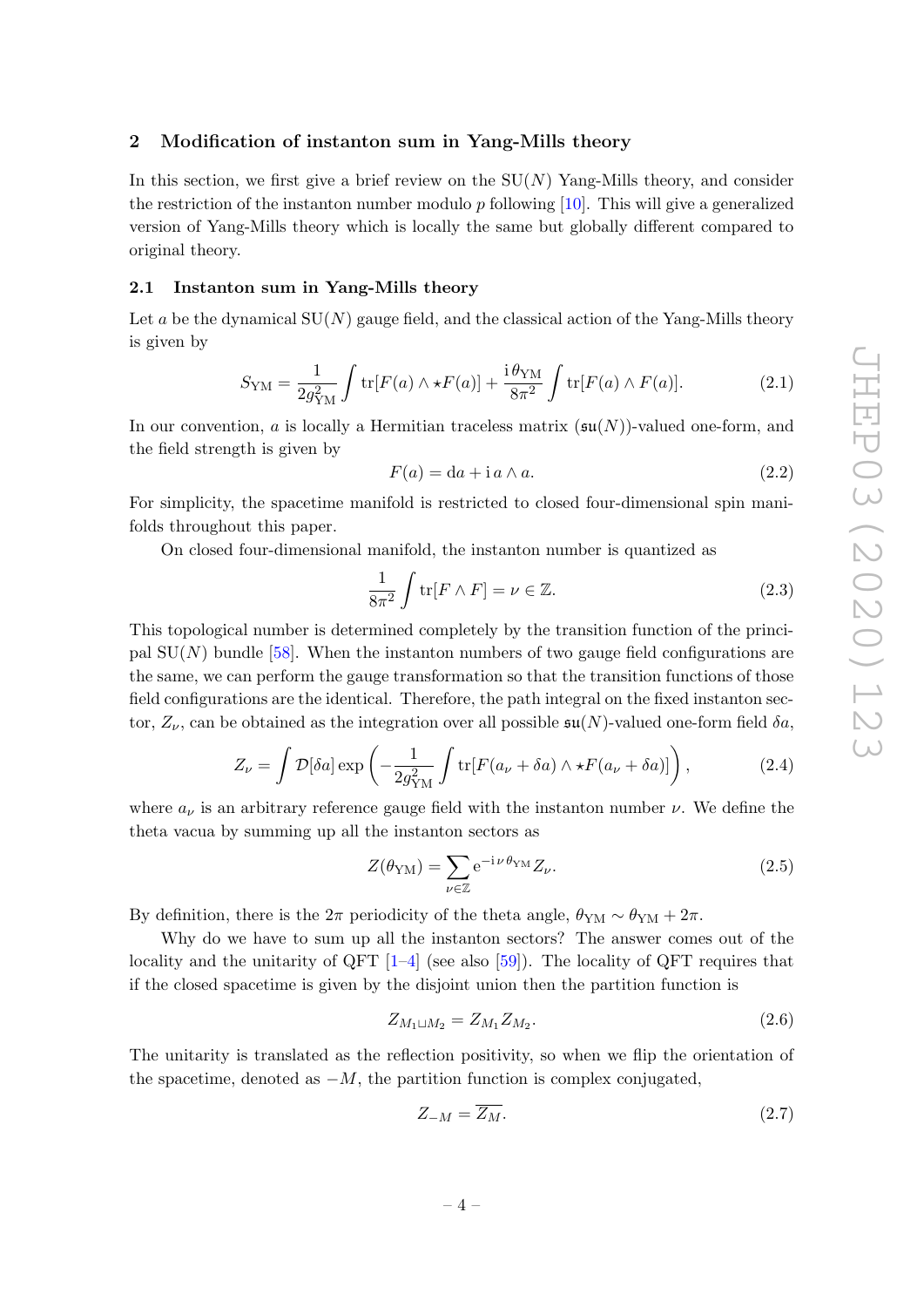Because of the fact that there is a configuration with any given instanton number on any closed 4-manifolds, we get

$$
Z_{\nu, M_1 \sqcup M_2} = \sum_{\nu' \in \mathbb{Z}} Z_{\nu - \nu', M_1} Z_{\nu', M_2}, \qquad (2.8)
$$

where  $Z_{\nu,M}$  is the path integral over M at the  $\nu$ -instanton sector. Therefore, [\(2.5\)](#page-4-2) is the unique form of solutions that is consistent with locality and unitarity, when  $Z_{\nu,M} \neq 0$  for any  $\nu \in \mathbb{Z}$ .

### <span id="page-5-0"></span>2.2 Modifying the summation over topological sectors

Now, instead of performing the path integral over all possible instanton sectors as in [\(2.5\)](#page-4-2), let's consider the modified instanton sum. It was a lore that such a procedure breaks the cluster decomposition property of QFT, because the instanton number is globally defined. However, recently, it is uncovered that this is too strict as a requirement of local QFT [\[10\]](#page-26-3).

The trick is to introduce the dynamical U(1) three-form gauge field  $c^{(3)}$  and the  $2\pi$ periodic scalar field  $\chi$ . The action of the theory is given as follows:

<span id="page-5-2"></span>
$$
S_{\rm gYM} = \frac{1}{2g^2} \int \text{tr}[F(a) \wedge \star F(a)] + \frac{\mathbf{i}\theta_{\rm YM}}{8\pi^2} \int \text{tr}[F(a) \wedge F(a)] + \mathbf{i} \int \chi \wedge \left(\frac{1}{8\pi^2} \text{tr}[F(a) \wedge F(a)] - \frac{p}{2\pi} \text{d}c^{(3)}\right) + \frac{\mathbf{i}\hat{\theta}}{2\pi} \int \text{d}c^{(3)},
$$
(2.9)

and we call this as generalized YM. There are two alternative ways to think about it as follows.

The equation of motion of  $\chi$  gives

<span id="page-5-1"></span>
$$
\frac{1}{8\pi^2} \text{tr}[F(a) \wedge F(a)] = \frac{p}{2\pi} \text{d}c^{(3)}.
$$
 (2.10)

Therefore, the equation of motion can be solved if and only if the instanton number is divisible by p. Since the constraint equation  $(2.10)$  is local, the locality of QFT is manifest. Also, the local fluctuation of  $c^{(3)}$  is completely constrained by  $(2.10)$  up to the gauge transformation, so  $c^{(3)}$  does not have the locally propagating degree of freedom.

Alternatively, the equation of motion of  $c^{(3)}$  is locally given by

$$
d\chi = 0,\t(2.11)
$$

so  $\chi$  does not have the propagating degree of freedom either. To see the restriction to charge-p sector, we note that the possible values of  $\chi$  are given by  $\chi = \frac{2\pi}{n}$  $\frac{2\pi}{p} \ell, \; \ell = 0, 1, \ldots, p-1$ 1. The sum over  $\ell$  for sectors with instanton numbers  $k \neq 0$  mod p vanishes leading to the same conclusion that only sectors with instanton number divisible by  $p$  survive.

Since neither  $\chi$  nor  $c^{(3)}$  are propagating degrees of freedom, the local dynamics of generalized YM, [\(2.9\)](#page-5-2), is identical with that of the usual Yang-Mills theory.

Using [\(2.10\)](#page-5-1), we can combine two theta terms into the one term as

$$
\frac{\mathrm{i}\theta_{\mathrm{YM}}}{8\pi^2} \int \mathrm{tr}[F(a)\wedge F(a)] + \frac{\mathrm{i}\hat{\theta}}{2\pi} \int \mathrm{d}c^{(3)} = \frac{\mathrm{i}(\hat{\theta} + p\,\theta_{\mathrm{YM}})}{2\pi} \int \mathrm{d}c^{(3)}.\tag{2.12}
$$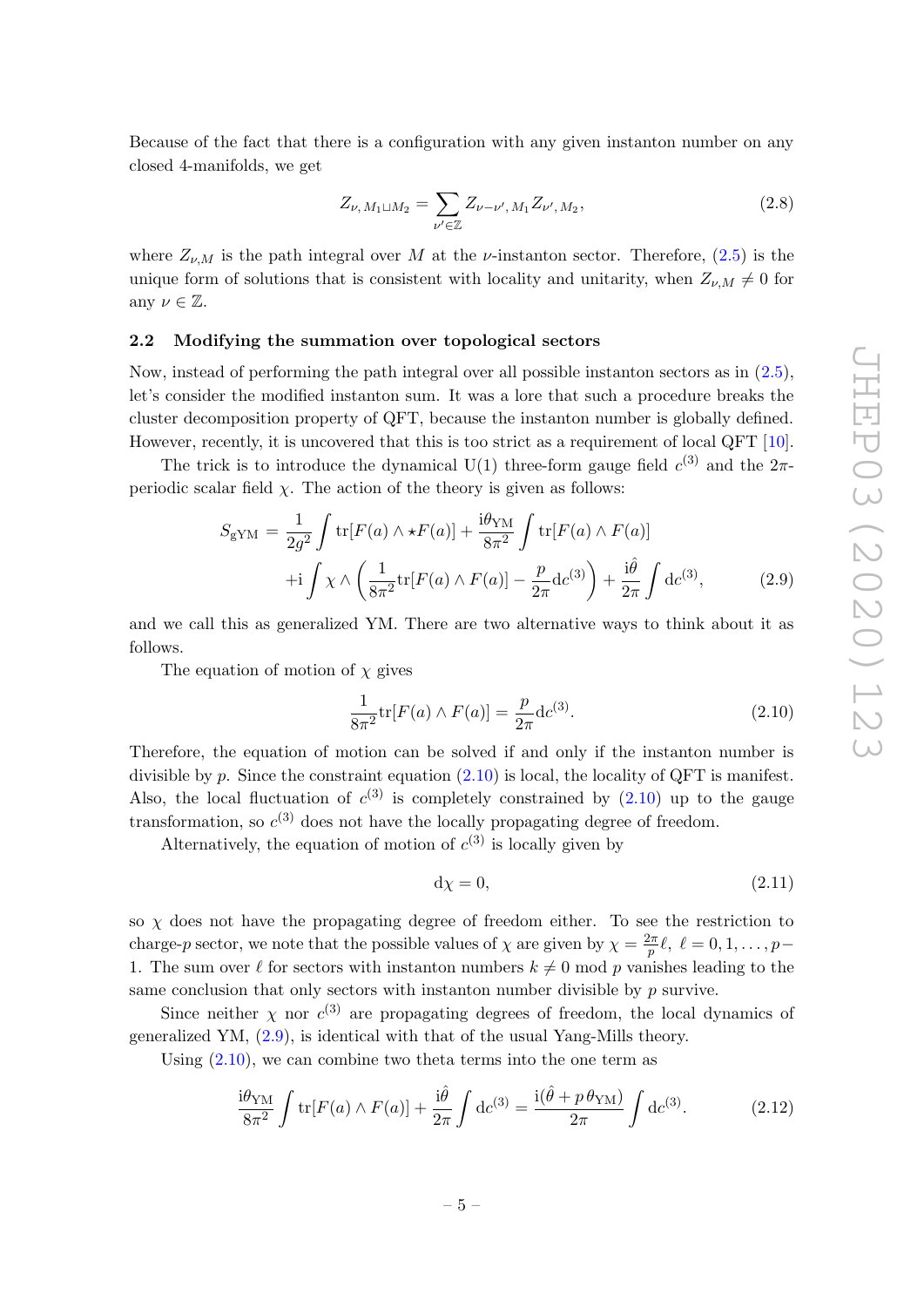Therefore, we can set one of them to be zero without loss of generality. The periodicity of  $\hat{\theta}$  is  $2\pi$ , and we can relate it to the usual Yang-Mills theta angle by

$$
\hat{\theta} = p \,\theta_{\rm YM}.\tag{2.13}
$$

In the conventional  $\theta_{\text{YM}}$  angle, the periodicity looks to be shortened to  $2\pi/p$  from  $2\pi$ . This is the consequence of the fact that we are only summing up the instanton sectors with multiples of p.

### <span id="page-6-0"></span>3 Vacuum structures of generalized Yang-Mills theory

In this section, we study the physical consequences out of the restriction of instanton sum. We first identify the symmetry of the generalized YM, and observe that there is  $\mathbb{Z}_{N_p}$  mixed anomaly between the higher-form symmetries and the  $\theta$ -angle periodicity. This naturally leads to the existence of  $N_p$ -branch structure, and we explicitly confirm it by the large-N discussion and also by the semiclassical analysis on  $\mathbb{R}^3 \times S^1$  with double-trace deformation.

### <span id="page-6-1"></span>3.1 Extended operators and higher-form symmetry

Since we have the extra field contents, the theory is expected to have the larger set of symmetry. Indeed, the theory [\(2.9\)](#page-5-2) has the 1-form symmetry  $\mathbb{Z}_N^{[1]}$  $N \atop N$  and 3-form symmetry  $\mathbb{Z}_p^{[3]}$ , and we denote it as

$$
\mathbb{Z}_N^{[1]} \tilde{\times} \mathbb{Z}_p^{[3]}.\tag{3.1}
$$

We use a special symbol  $\tilde{\chi}$  instead of  $\times$ , because the group structure may not be the naive direct product but contains a nontrivial extension. In the next subsection, we will discuss that this possible extension indeed occurs, and find the 4-group structure appears. Here, in order to identify each ingredient of the symmetry,  $\mathbb{Z}_N^{[1]}$  $\mathbb{Z}_{p}^{[3]}$  and  $\mathbb{Z}_{p}^{[3]}$ , we first list the relevant gauge invariant operators, and check the commutation relation by solving the equation of motion.

**Point-like operators.** In addition to the usual point-like operators,  $tr[F_{\mu\nu}F_{\rho\sigma}]$ , in the pure Yang-Mills theory, the generalized YM theory has the U(1)-valued scalar field,

$$
U_0(x) = e^{i\chi(x)}.
$$
\n(3.2)

It is notable that the equation of motion of  $c^{(3)}$  gives  $p \, d\chi = 0$ , and thus this operator is the codimension-4 topological defect. We shall see that this is the generator of  $\mathbb{Z}_p^{[3]}$ .

**Line operators.** The theory has the Wilson line operators along the closed line  $M_1$ ,

$$
W(M_1) = \text{tr}\left[\mathcal{P}\exp\left(\mathbf{i}\int_{M_1} a\right)\right].\tag{3.3}
$$

This is the charged object under  $\mathbb{Z}_N^{[1]}$  $\frac{1}{N}$ .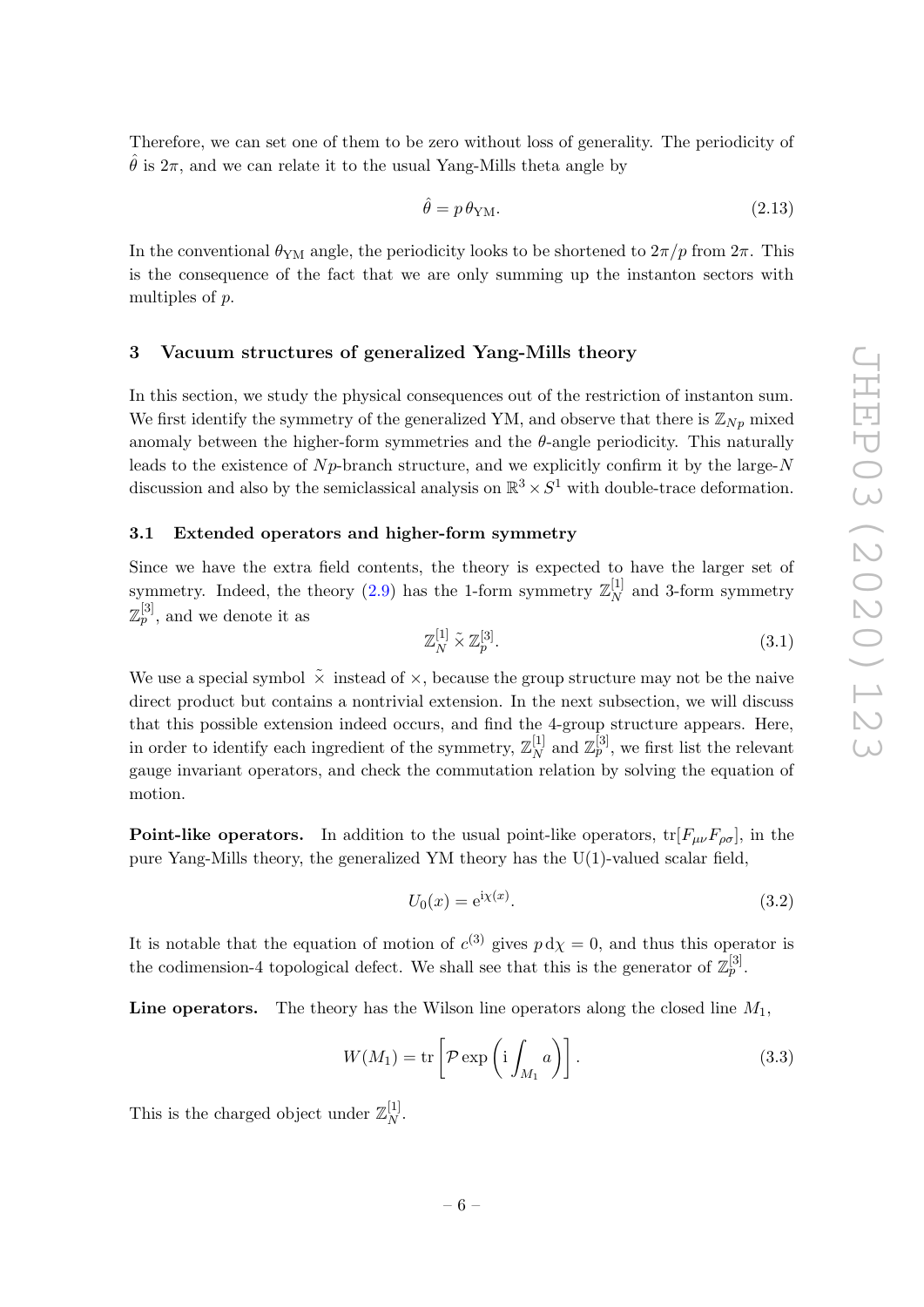Surface operators. In the pure Yang-Mills theory, there is the topological codimension-2 defect,  $U_2(M_2)$  [\[60,](#page-28-9) [61\]](#page-28-10). This operator can be regarded as the world sheet of the Dirac string emitted from the 't Hooft loop operator [\[62\]](#page-29-0). As a consequence of the Wilson-'t Hooft commutation relation,

$$
\langle U_2(M_2)W(M_1)\rangle = \exp\left(\frac{2\pi i}{N}\text{Link}(M_2, M_1)\right)\langle W(M_1)\rangle.
$$
 (3.4)

Therefore,  $U_2(M_2)$  is the generator of  $\mathbb{Z}_N^{[1]}$  $_N^{\lfloor 1 \rfloor}$  symmetry that acts on  $W(M_1)$ .

Volume operator. We can consider the Wilson volume operator on closed 3-manifolds  $M_3$  as

$$
V^{(3)}(M_3) = \exp\left(i \int_{M_3} c^{(3)}\right). \tag{3.5}
$$

This is the charged object under  $\mathbb{Z}_p^{[3]}$ . Indeed, solving the equation of motion of  $\chi$ , we obtain

$$
\left\langle e^{i\chi(x)}V^{(3)}(M_3)\right\rangle = \exp\left(\frac{2\pi i}{p}\text{Link}(x,M_3)\right)\left\langle V^{(3)}(M_3)\right\rangle,\tag{3.6}
$$

which shows that  $\mathbb{Z}_p^{[3]}$  is generated by  $U_0(x)$ .

# <span id="page-7-0"></span>3.2 Mixed anomaly between  $\mathbb{Z}_N^{[1]}\tilde{\times}\mathbb{Z}_p^{[3]}$  symmetry and the  $\theta\text{-angle periodicity},$ and 4-group structure

In order to figure out the vacuum structure of the generalized YM, we study the generalized 't Hooft anomaly, or the global inconsistency, between  $\mathbb{Z}_N^{[1]} \tilde{\times} \mathbb{Z}_p^{[3]}$  symmetry and the periodicity of  $\theta$  angle. In the process of gauging, we encounter an interesting 4-group structure.

Let us first try to gauge the  $\mathbb{Z}_N$  1-form symmetry. For this purpose, we realize the  $\mathbb{Z}_N$ two-form gauge field as a pair of U(1) one-form and two-form gauge fields,  $B^{(1)}$ ,  $B^{(2)}$ , with the constraint,

$$
NB^{(2)} = dB^{(1)}.
$$
\n(3.7)

Following refs. [\[60,](#page-28-9) [63\]](#page-29-1), we introduce the U(N) gauge field,  $\tilde{a}$ , and relate it to the dynamical  $SU(N)$  gauge field a locally as

$$
\widetilde{a} = a + \frac{1}{N} B^{(1)}.
$$
\n(3.8)

Since each term on the right hand side does not have a gauge-invariant meaning, this expression should be understood as a formal expression, and it means that the path integral  $\int \mathcal{D}\tilde{a}$  is performed over the U(N) gauge fields with the constraint

$$
\text{tr}\left[\tilde{a}\right] = B^{(1)}.\tag{3.9}
$$

In order to gauge  $\mathbb{Z}_N^{[1]}$  $N^{\lfloor 1 \rfloor}$  correctly, we have to postulate the invariance under the one-form gauge transformation,

$$
B^{(2)} \mapsto B^{(2)} + d\Lambda^{(1)}, \ B^{(1)} \mapsto B^{(1)} + N\Lambda^{(1)}, \tag{3.10}
$$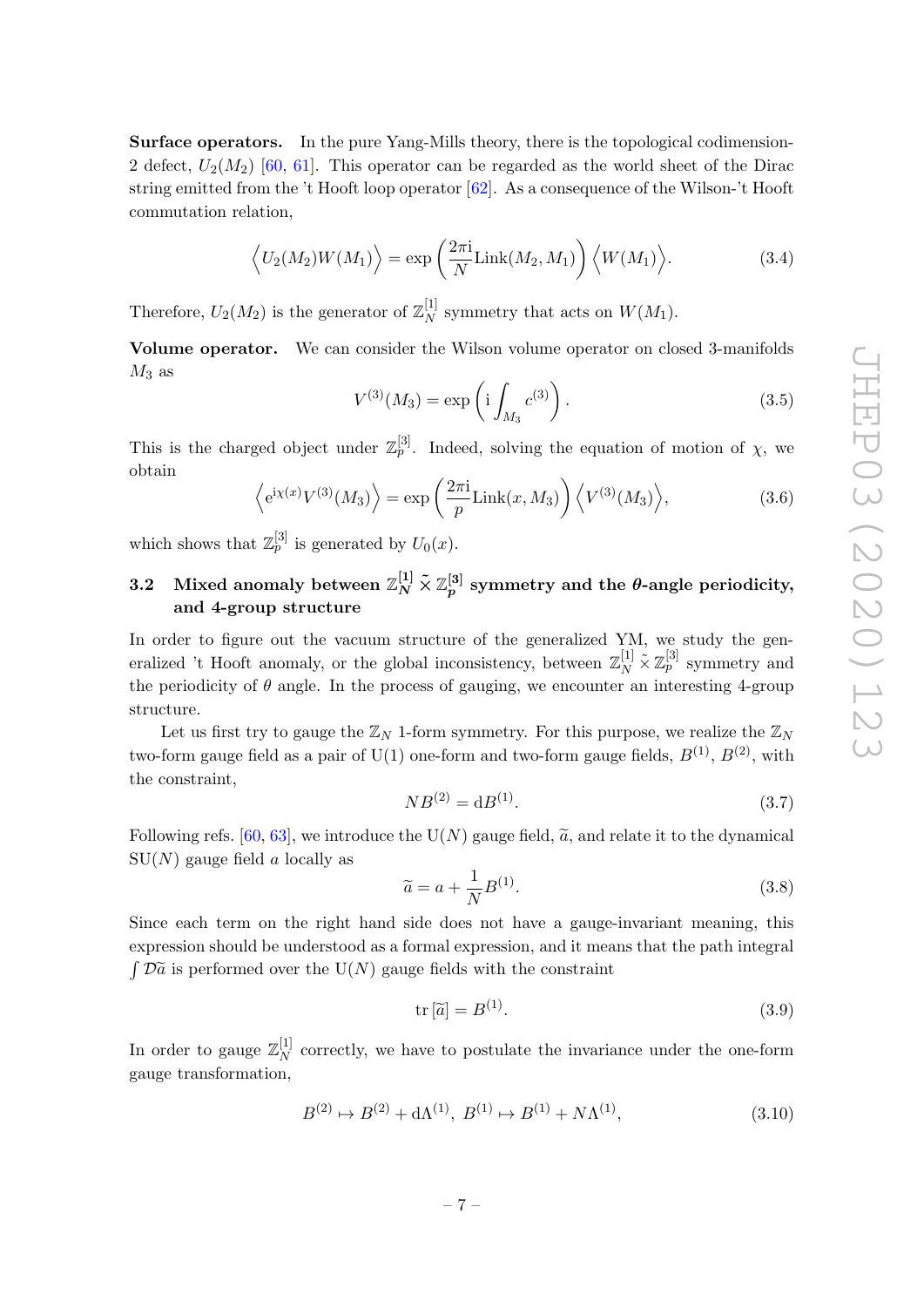and

$$
\widetilde{a} \mapsto \widetilde{a} + \Lambda^{(1)}.\tag{3.11}
$$

In the case of pure Yang-Mills theory, we can do this by replacing the  $SU(N)$  field strength  $F(a)$  in the Lagrangian by the gauge-invariant combination of the  $U(N)$  field strength  $\widetilde{F}=F(\widetilde{a})$  and  $B^{(2)}$ :

$$
F(a) \Rightarrow \widetilde{F} - B^{(2)}.
$$
\n(3.12)

This operation produce the mixed anomaly between  $\theta$ -angle periodicity and  $\mathbb{Z}_N$  1-form symmetry, i.e,

$$
Z_{\rm YM}(\theta_{\rm YM} + 2\pi) = \exp\left(i\frac{N}{4\pi} \int B^{(2)} \wedge B^{(2)}\right) Z_{\rm YM}(\theta_{\rm YM})
$$
(3.13)

because of the quantization condition:

<span id="page-8-0"></span>
$$
\frac{N}{8\pi^2} \int B^{(2)} \wedge B^{(2)} \in \frac{1}{N} \mathbb{Z}.
$$
 (3.14)

corresponding to a non-trivial 't Hooft flux.

However, this operation does not work in the generalized YM theory. Equation of motion of Lagrange multiplier  $\chi$  gives

$$
\frac{1}{8\pi^2} \left( \text{tr}\tilde{F}^2 - N(B^{(2)})^2 \right) + \frac{p}{2\pi} \text{d}c^{(3)} = 0. \tag{3.15}
$$

This automatically requires that

$$
\frac{N}{8\pi^2} \int B^{(2)} \wedge B^{(2)} \in \mathbb{Z},\tag{3.16}
$$

in sharp contrast with [\(3.14\)](#page-8-0). Hence, the nontrivial 't Hooft magnetic flux cannot be consistently introduced as the background field. This shows that we cannot gauge the  $\mathbb{Z}_N^{[1]}$ N by itself.

We can resolve this puzzle by gauging  $\mathbb{Z}_p^{[3]}$  at the same time. In order to gauge it, we introduce the U(1) 3-form and 4-form gauge fields  $D^{(3)}$  and  $D^{(4)}$ . The 3-form gauge transformation is defined by

$$
D^{(4)} \mapsto D^{(4)} + d\Lambda^{(3)}, \ D^{(3)} \mapsto D^{(3)} + p\Lambda^{(3)}, \tag{3.17}
$$

and

$$
c^{(3)} \mapsto c^{(3)} + \Lambda^{(3)}.\tag{3.18}
$$

The minimal coupling procedure for the Lagrange-multiplier term gives

$$
\frac{\mathrm{i}}{2\pi}\chi \wedge \left[\frac{1}{4\pi}\mathrm{tr}\widetilde{F}^2 - p\,\mathrm{d}c^{(3)} + \mathrm{d}D^{(3)}\right].\tag{3.19}
$$

This is clearly U(1) three-form gauge invariant. At the first sight, however, this may not seem to be invariant under the 1-form gauge transformation because  $\widetilde{F}$  transforms nontrivially. We can establish it by requiring that  $D^{(3)}$  transforms under the one-form gauge transformation as

$$
D^{(3)} \mapsto D^{(3)} - \left(\frac{N}{2\pi} B^{(2)} \wedge \Lambda^{(1)} + \frac{N}{4\pi} \Lambda^{(1)} \wedge d\Lambda^{(1)}\right). \tag{3.20}
$$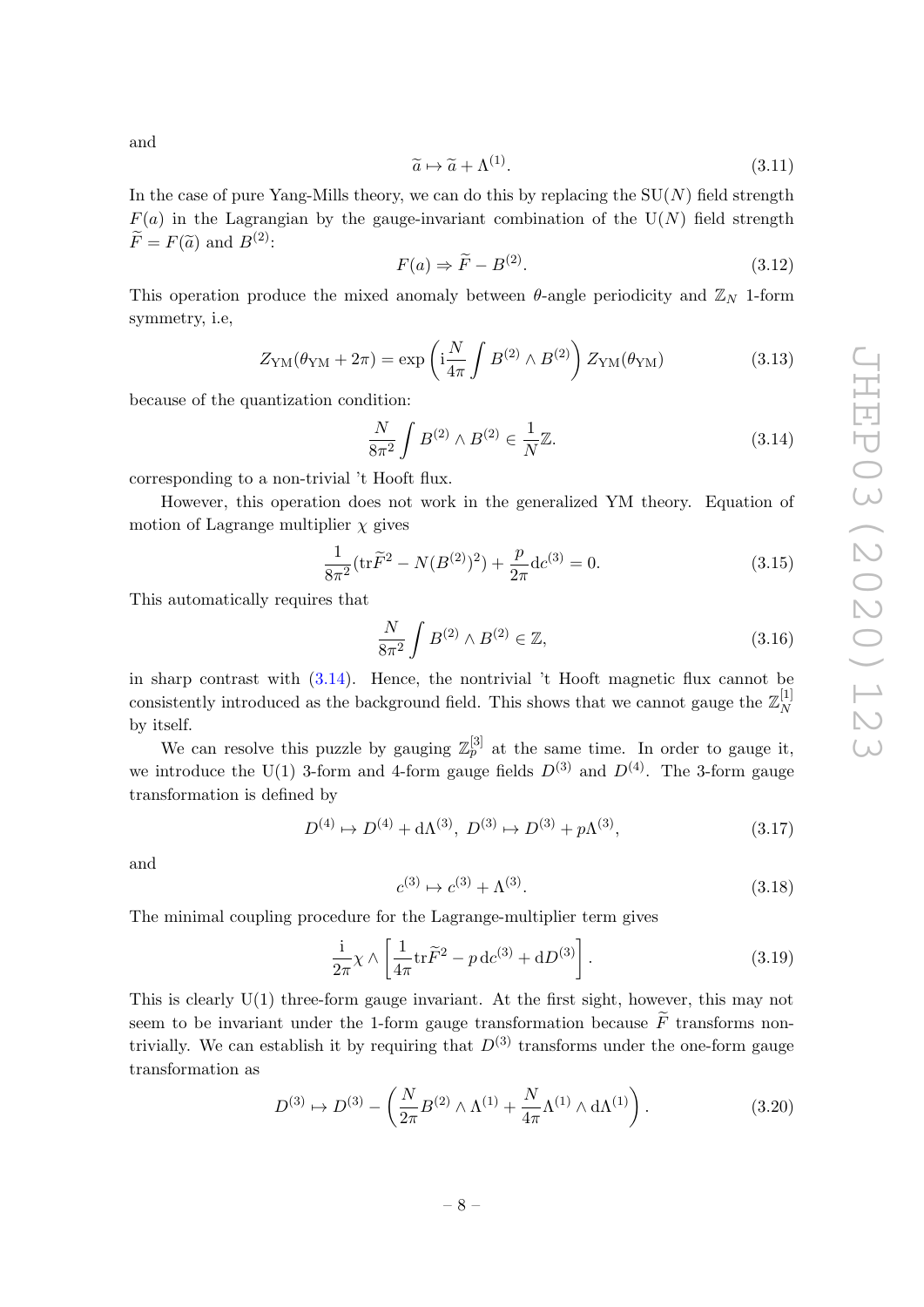Since the right hand side has the correct periodicity as the  $U(1)$  three-form gauge field, i.e.,  $\int_{M_4} d(\ldots) \in 2\pi\mathbb{Z}$ , this is a well-defined transformation. Notice that the equation of motion of  $\chi$  does no longer give any constraint on  $B^{(2)}$ , and thus the nontrivial magnetic flux is now allowed to be inserted. Because of this extra one-form transformation, the pair  $(D^{(3)}, D^{(4)})$  is no longer the naive  $\mathbb{Z}_p$  four-form gauge field, but it is affected by the  $\mathbb{Z}_N$ two-form background gauge field. The constraint equation turns out to be

<span id="page-9-1"></span>
$$
pD^{(4)} = dD^{(3)} + \frac{N}{4\pi}B^{(2)} \wedge B^{(2)}.
$$
\n(3.21)

As a consequence,

$$
\int D^{(4)} = \frac{2\pi}{Np} \left( N \int \frac{dD^{(3)}}{2\pi} + \underbrace{\frac{N^2}{8\pi^2} \int (B^{(2)})^2}{\epsilon \mathbb{Z}} \right) \in \frac{2\pi}{Np} \mathbb{Z}.
$$
 (3.22)

This expression shows that at the intersection of two generic codimension-2 defects  $U_2$ , we must assign the  $\mathbb{Z}_{N_p}$  phase, and the one-form symmetry is transmuted to the three-form symmetry. The analogous situation also appears between the 0-form and 1-form symmetry, which leads to the 2-group structure  $[64–66]$  $[64–66]$ . Accordingly, ours is an example of the 4-group structure in 4-dimensional QFT.<sup>[2](#page-9-0)</sup>

The gauged action is

$$
S_{\text{gauged}} = \frac{1}{2g^2} \int \text{tr} |\tilde{F} - B^{(2)}|^2 + \frac{i\theta_{\text{YM}}}{8\pi^2} \int \text{tr} [(\tilde{F} - B^{(2)})^2] + \text{i} \int \chi \wedge \left(\frac{1}{8\pi^2} \text{tr}[\tilde{F}^2] - \frac{p}{2\pi} \text{d}c^{(3)} + \text{d}D^{(3)}\right) + \frac{i\hat{\theta}}{2\pi} \int (\text{d}c^{(3)} - D^{(4)}). \tag{3.23}
$$

Thus, the shift  $\theta_{YM} \to \theta_{YM} + 2\pi/p \ (\Leftrightarrow \hat{\theta} \to \hat{\theta} + 2\pi)$  gives the extra phase of the partition function by

$$
Z(\theta_{\rm YM} + 2\pi/p) = \exp\left(-i \int D^{(4)}\right) Z(\theta_{\rm YM}),\tag{3.24}
$$

and the overall  $\mathbb{Z}_{N_p}$  phase is characterized by the background gauge fields. When  $\theta_{YM}$  is quantized in an odd-integer multiple of  $\pi/p$  (half of its domain  $2\pi/p$ ), this relation can be used to obtain the mixed 't Hooft anomaly or the global inconsistency between CP symmetry and  $\mathbb{Z}_N^{[1]} \tilde{\times} \mathbb{Z}_p^{[3]}$ , generalizing [\[21](#page-26-8)[–24,](#page-26-9) [68\]](#page-29-4) to cases involving 4-group symmetry.

<span id="page-9-0"></span><sup>&</sup>lt;sup>2</sup>This turns out to be a special case of the general theorem discussed in section 3.2 of ref.  $[67]$ . We consider a d-dim QFT that has the global symmetry  $\mathbb{Z}_N^{[n]} \times \mathbb{Z}_p^{[m]}$  with mixed 't Hooft anomaly. By gauging the non-anomalous subgroup  $\mathbb{Z}_p^{[m]}$ , the resultant theory has the remnant symmetry  $\mathbb{Z}_N^{[n]}$  and acquires the dual symmetry  $\mathbb{Z}_p^{[d-m-2]}$ . As a consequence of the mixed 't Hooft anomaly in the original theory, the group structure between  $\mathbb{Z}_N^{[n]}$  and  $\mathbb{Z}_p^{[d-m-2]}$  needs a nontrivial extension,  $\mathbb{Z}_N^{[n]} \tilde{\times} \mathbb{Z}_p^{[d-m-2]}$ , which forms a  $(d-1-m)$ -group structure. In our case,  $\mathbb{Z}_N^{[n]} = \mathbb{Z}_N^{[1]}$  is the center symmetry of  $\text{SU}(N)$  pure Yang-Mills theory, and  $\mathbb{Z}_p^{[-1]} \subset U(1)^{[-1]}$  is a subgroup of "(-1)-form symmetry" that means the  $2\pi$ -periodicity of the  $\theta$  parameter. This argument clarifies that the 4-group structure in this paper can be interpreted as a consequence of the generalized mixed anomaly, or global inconsistency, in pure Yang-Mills theory.

The authors thank the anonymous referee pointing out the above arguments, clarifying the underlying structure.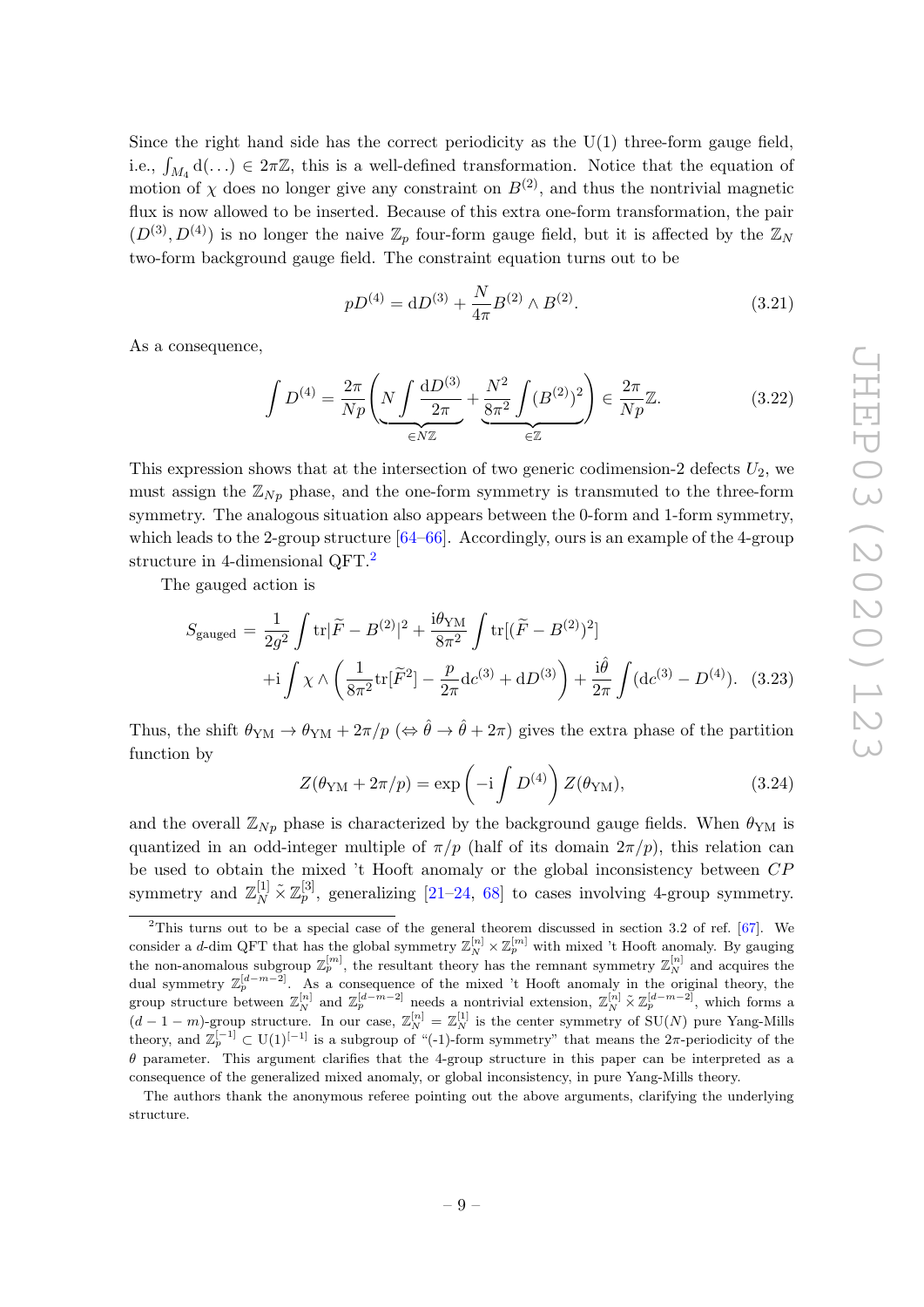Recently, this type of relation (for 1-form symmetry) itself is understood as the generalized 't Hooft anomaly with the  $\theta$ -angle periodicity [\[69\]](#page-29-6), and it naturally leads to the existence of multi-branch structure as will be discussed in the following subsections.

### <span id="page-10-0"></span>3.3 Large-N limit

In order to get an insight how the anomaly is matched by low-energy physics, we study its dynamics by using the large-N discussion in this subsection and the semiclassical analysis on  $\mathbb{R}^3 \times S^1$  in the next subsection.

Here, we set  $\hat{\theta} = 0$  and discuss the physics of  $\theta_{YM}$ . We first perform the path integral over the  $SU(N)$  gauge field following the standard large-N counting [\[70,](#page-29-7) [71\]](#page-29-8). Introducing the 't Hooft coupling  $\lambda_t = g^2 N$ , the Yang-Mills action can be written as

$$
S_{\rm YM} = N \int \left[ \frac{1}{2\lambda_t} \text{tr}|F|^2 + \mathrm{i} \frac{\theta_{\rm YM} + \chi}{N} \wedge \frac{1}{8\pi^2} \text{tr}(F^2) \right]. \tag{3.25}
$$

Therefore, the natural angle parameter in the large-N limit is given by  $\theta_{YM}/N$  instead of  $\theta_{\text{YM}}$  itself, and the energy density of a ground state is given by

$$
\mathcal{E} = N^2 f\left(\frac{\theta_{\rm YM} + \chi}{N}\right) \simeq \frac{\mathcal{X}_{\rm top}}{2} (\theta_{\rm YM} + \chi)^2, \tag{3.26}
$$

where  $\mathcal{X}_{\text{top}}$  is the topological susceptibility. The overall factor  $N^2$  counts the number of local degrees of freedom, and  $f$  is an  $N$ -independent function. Since this prescription breaks the  $2\pi$  periodicity of the pure YM theory, we have to recover it by introducing the multi-branch structure [\[70,](#page-29-7) [71\]](#page-29-8). They are labeled by  $k \in \mathbb{Z}$  with the energy density

$$
\mathcal{E}_k = \frac{\mathcal{X}_{\text{top}}}{2} (\theta_{\text{YM}} + \chi + 2\pi k)^2.
$$
 (3.27)

The partition function of the Yang-Mills theory is then given by

$$
Z_{\text{YM}}(\theta_{\text{YM}}, \chi) = \sum_{k} \exp(-\text{Vol}\,\mathcal{E}_k(\theta_{\text{YM}}, \chi)), \tag{3.28}
$$

where Vol is the four volume of the spacetime.

In order to obtain the partition function of the generalized YM, we next perform the path integral over  $\chi$  and  $c^{(3)}$ :

$$
Z_{\rm gYM} = \int \mathcal{D}\chi \mathcal{D}c^{(3)} \exp\left(-i\frac{p}{2\pi} \int \chi \wedge dc^{(3)}\right) Z_{\rm YM}(\theta_{\rm YM}, \chi). \tag{3.29}
$$

The path integral over  $c^{(3)}$  can be performed exactly, and it gives a delta functional constraint on  $\chi$  so that

$$
\chi = \frac{2\pi}{p}\ell, \qquad (\ell = 0, 1, \dots, p - 1). \tag{3.30}
$$

As a result, we obtain

$$
Z_{\rm gYM}(\theta_{\rm YM}) = \sum_{k \in \mathbb{Z}} \sum_{\ell=0}^{p-1} \exp\left(-\text{Vol}\frac{\mathcal{X}_{\rm top}}{2}\left(\theta_{\rm YM} + \frac{2\pi}{p}\ell + 2\pi k\right)^2\right),\tag{3.31}
$$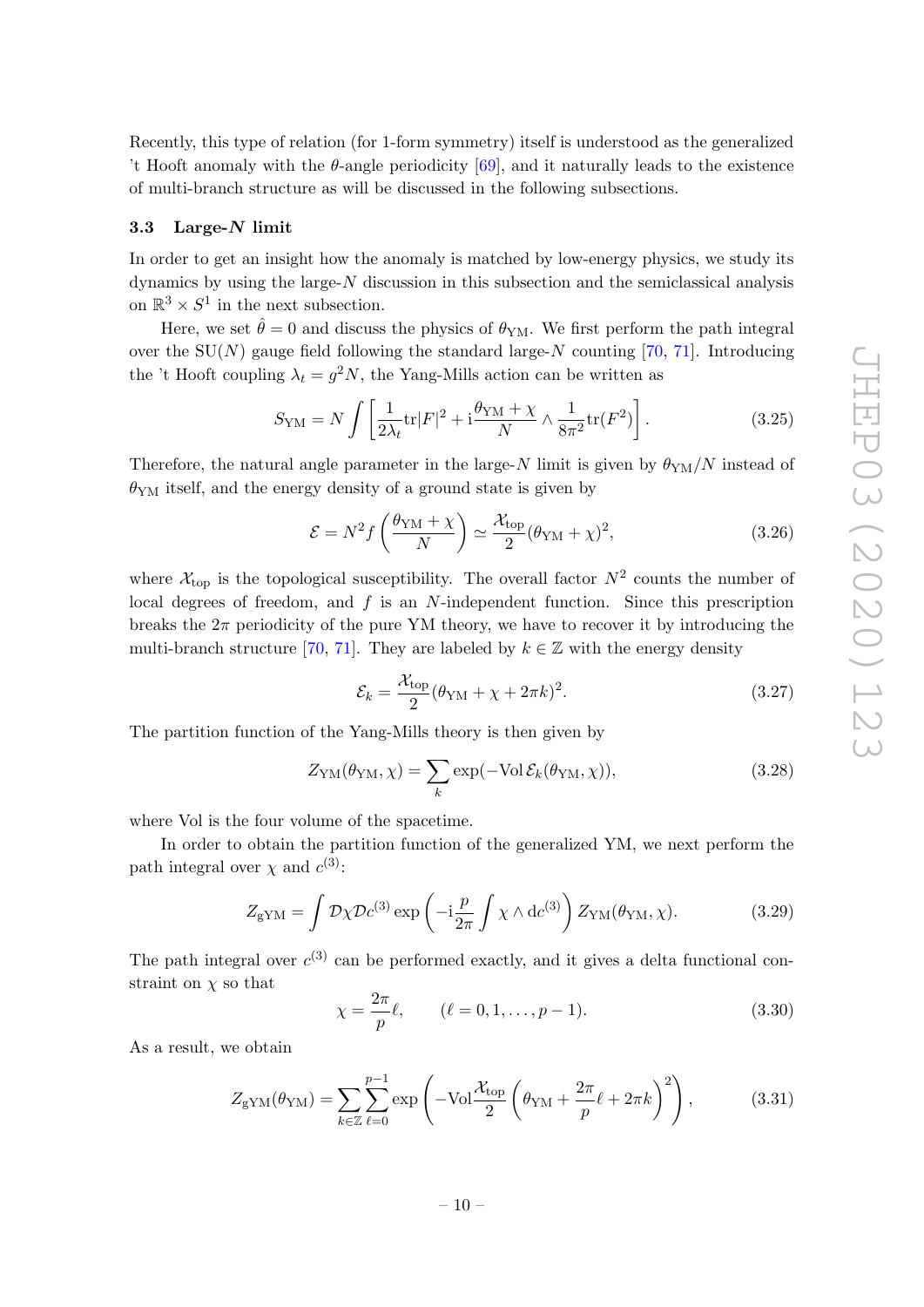and we correctly find the  $2\pi/p$ -periodicity in terms of  $\theta_{YM}$ . In order to characterize the multi-branch, we have introduced the two integer,  $\ell \sim \ell + p$  and  $k \sim k + N$ , while the periodicity of k cannot be seen in the large-N limit. In the expression of the (quasi) ground-state energies, the periodicity of these labels should have the following extension,

$$
(\ell + p, k) \sim (\ell, k + 1). \tag{3.32}
$$

This relation is nothing but the realization of the relation between the four-form and twoform background gauge fields given in [\(3.21\)](#page-9-1).

We can also show that  $\mathbb{Z}_p$  3-form symmetry is unbroken for generic  $\theta_{YM}$ . For simplicity, let us consider the case  $\theta_{YM} = 0$ . In order to judge if the three-form symmetry is broken or not, we compute the expectation value,

$$
\left\langle V^{(3)}(M_3) \right\rangle = \left\langle \exp\left( \mathrm{i} \int_{M_3} c^{(3)} \right) \right\rangle, \tag{3.33}
$$

in the limit  $M_3$  becomes larger. If  $\langle V^{(3)} \rangle \to 0$  in that limit after appropriate renormalization, then the three-form symmetry is unbroken. Let us rewrite this operator as

$$
V^{(3)}(M_3) = \exp\left(i \int_{V_4} dc^{(3)}\right),\tag{3.34}
$$

where  $V_4$  is a subregion of the four-dimensional spacetime bounded by  $M_3$ ,  $\partial V_4 = M_3$ . Therefore, insertion of  $V^{(3)}(M_3)$  shifts the scalar field  $\chi$  by  $2\pi/p$  if it is inside of  $M_3$ , while fields outside of  $M_3$  are not affected. Since we take the vacuum configuration outside of  $M_3$ , the energy density inside of  $M_3$  is given by

$$
\mathcal{E}(2\pi/p) - \mathcal{E}(0) = \frac{\mathcal{X}_{\text{top}}}{2} \left(\frac{2\pi}{p}\right)^2,\tag{3.35}
$$

and thus

$$
\left\langle V^{(3)}(M_3) \right\rangle \simeq \exp\left(-\frac{2\pi^2 \mathcal{X}_{\text{top}}}{p^2} \operatorname{Vol}(V_4)\right). \tag{3.36}
$$

This shows that, in the large-N limit, the  $\mathbb{Z}_p$  three-form symmetry is a symmetry with an order parameter  $\mathcal{X}_{\text{top}}$ . Therefore, in the large-N, we obtain the following criterion,

<span id="page-11-0"></span>
$$
\mathcal{X}_{\text{top}} = 0 \quad \Leftrightarrow \quad \mathbb{Z}_p^{[3]} \xrightarrow{\text{SSB}} 1,
$$
  

$$
\mathcal{X}_{\text{top}} \neq 0 \quad \Leftrightarrow \quad \mathbb{Z}_p^{[3]} \text{ unbroken.}
$$
 (3.37)

In the YM,  $\mathcal{X}_{top} \sim \Lambda^4$ , where  $\Lambda$  is the strong scale, so the three-form symmetry of generalized YM is unbroken. We expect that in d-dimensional QFT,  $(d-1)$ -form symmetries cannot generally be broken unless a mixed anomaly requires it, and this is consistent with that expectation. The above discussion assumes that the large- $N$  counting works nicely, and we note that the numerical lattice simulation supports its correctness (see, e.g., ref. [\[72\]](#page-29-9)). In the later sections, we shall see that the three-form symmetry is spontaneously broken if the massless fermion is introduced, and this is consistent with the above observation.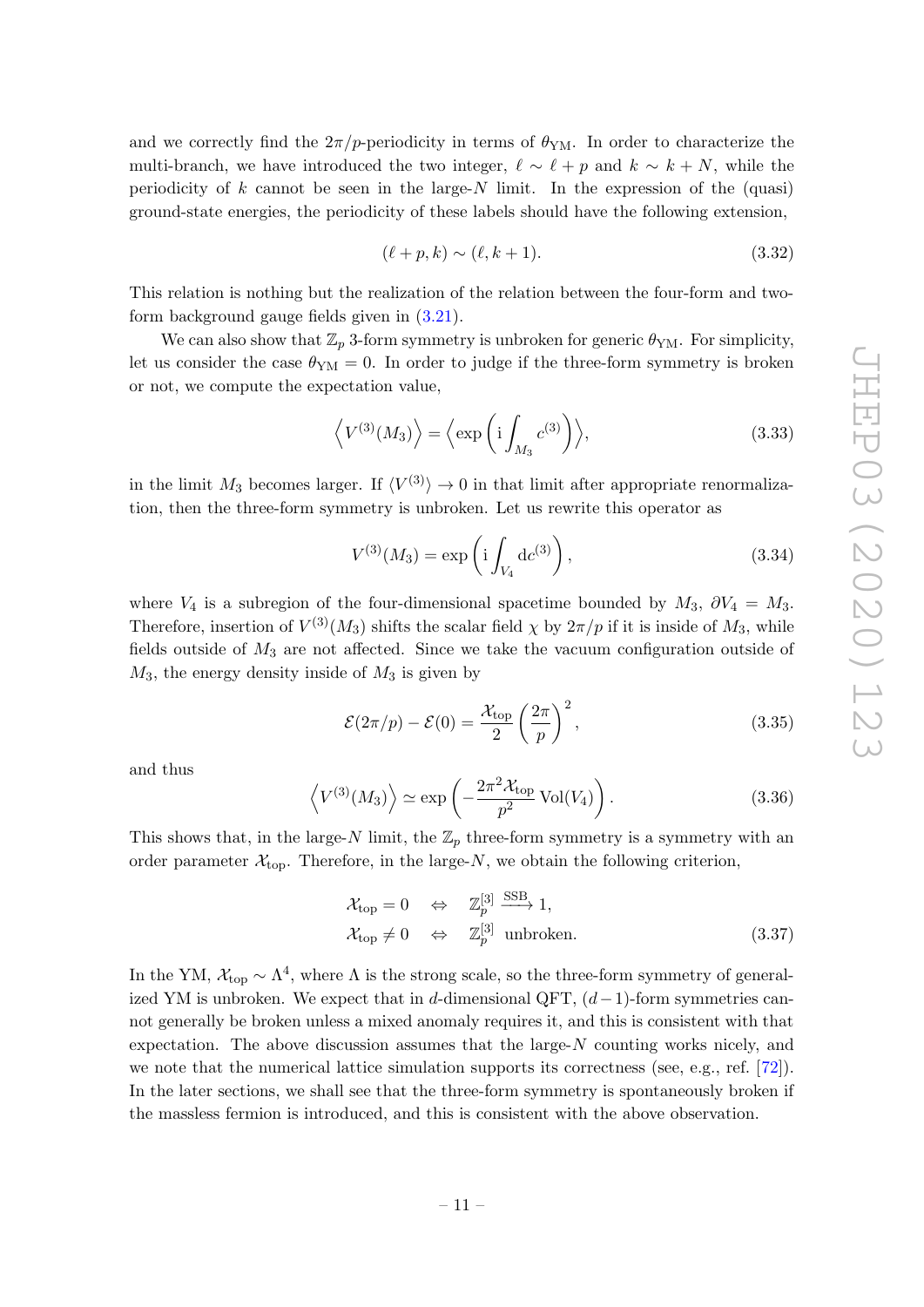# <span id="page-12-0"></span> $3.4$   $\,$  Semiclassics with double-trace deformation on  ${\mathbb R}^3 \times S^1$  vs. mixed anomaly

In the previous subsection, we discuss the dynamics of generalized  $YM$  in the large- $N$ limit. The large-N counting provides a useful picture about the  $\theta$ -dependence, but the discussion there is qualitative because the theory is a matrix-like model. In order to get more quantitative understanding, we consider the small  $S<sup>1</sup>$  compactification with size L, and we add the double trace term in order to force the confinement of Polyakov loops [\[45–](#page-28-1) [47\]](#page-28-3). The following semiclassical analysis turns out to be reliable without any infrared divergences if the condition  $N L \Lambda \ll 1$  is satisfied. Below, we set  $\hat{\theta} = 0$  and simply denote  $\theta_{\text{YM}} = \theta$ . The notation of the  $\mathfrak{su}(N)$  Lie algebra used below is summarized in appendix [A.](#page-24-0)

By  $S^1$  compactification, the Wilson loop wrapping around  $S^1$  provides the compact adjoint scalar field,  $W(S^1) = \exp(i\phi)$ , and we take the Polyakov gauge so that  $\phi$  is in the Cartan subalgebra. In components, we denote it as  $\phi = \sum_{i=1}^{N-1} \phi_i \alpha_i = (\phi_1, \phi_2 - \phi_1)$  $\phi_1, \ldots, -\phi_{N-1}$  with  $2\pi$ -periodic fields  $\phi_i$ . At generic values of  $\phi$ , the off-diagonal 3d gluon fields  $a_{ij}$  gets the mass term  $|\phi \cdot \alpha_{ij}|/L$ , and the adjoint Higgsing occurs so that the gauge group is broken to  $SU(N) \to U(1)^{N-1}$  (and the Weyl group  $W_{\mathfrak{su}(N)}$ ).

In the case of pure YM, the one-loop effective potential of  $W(S^1)$  favors the center-broken minima [\[73\]](#page-29-10),  $\phi = 0$ , and the adjoint Higgsing does not occur. In order to study the physics of the confined phase, we must add certain deformations, so that the minima is given by the center-symmetric one,  $e^{i\phi_{\star}} = (1, \omega, \omega^2, \dots, \omega^{N-1})$  up to  $W_{\mathfrak{su}(N)}$ , with  $\omega =$  $e^{2\pi i/N}$ . For this purpose, we add the double-trace deformation to the effective potential,  $\sum_{k=1}^{\lfloor \frac{N}{2} \rfloor} |tr W(S^1)^k|^2$ . This deformation arise naturally from a microscopic theory, QCD with multi-flavor adjoint fermion with mass term endowed with the periodic boundary conditions, and it may be considered as a low energy effective description. Then, all the offdiagonal gluons gets the mass  $\geq 2\pi/NL$ , and below its energy scale the perturbative physics is completely Abelianized, which is sometimes called the classical Coulomb branch. We denote the diagonal gluons as  $\bm{a} = \sum_i a_i \bm{\alpha}_i$  with canonically normalized U(1) gauge fields  $a_i$ .

We first analyze the YM sector. The effective Yang-Mills action on  $\mathbb{R}^3 \times S^1$  at the classical Coulomb branch is given by

$$
S_{\rm YM} = \int_{\mathbb{R}^3} \left( \frac{1}{2g^2 L} |d\phi|^2 + \frac{L}{2g^2} |da|^2 + \frac{i\theta}{4\pi^2} d\phi \cdot d\mathbf{a} \right). \tag{3.38}
$$

In order to perform the 3d Abelian duality, we add the auxiliary  $\mathbb{R}^{N-1}$ -valued one-form field *h* with the term  $\frac{g^2}{8\pi^2}$  $\frac{g^2}{8\pi^2L}|\boldsymbol{h}|^2$ . By shifting  $\boldsymbol{h} \mapsto \boldsymbol{h} + \frac{2\pi iL}{g^2}$  $\frac{\pi i L}{g^2} \star \mathrm{d}a$ , we obtain

$$
\int_{\mathbb{R}^3} \left( \frac{1}{2g^2 L} |\mathrm{d}\phi|^2 + \frac{g^2}{8\pi^2 L} |\boldsymbol{h}|^2 + \frac{\mathrm{i}}{2\pi} \left( \boldsymbol{h} + \frac{\theta}{2\pi} \mathrm{d}\phi \right) \cdot \mathrm{d}\boldsymbol{a} \right). \tag{3.39}
$$

The path integral over  $\boldsymbol{a}$  gives

$$
\boldsymbol{h} + \frac{\theta}{2\pi} \mathrm{d} \boldsymbol{\phi} = \mathrm{d} \boldsymbol{\sigma},\tag{3.40}
$$

where the dual photon field  $\sigma$  has the periodicity  $\sigma \sim \sigma + 2\pi \mu_i$  for  $i = 1, ..., N - 1$ . In components, we can denote it as  $\sigma = \sum_i \sigma_i \mu_i$  with  $2\pi$ -periodic scalars  $\sigma_i$ .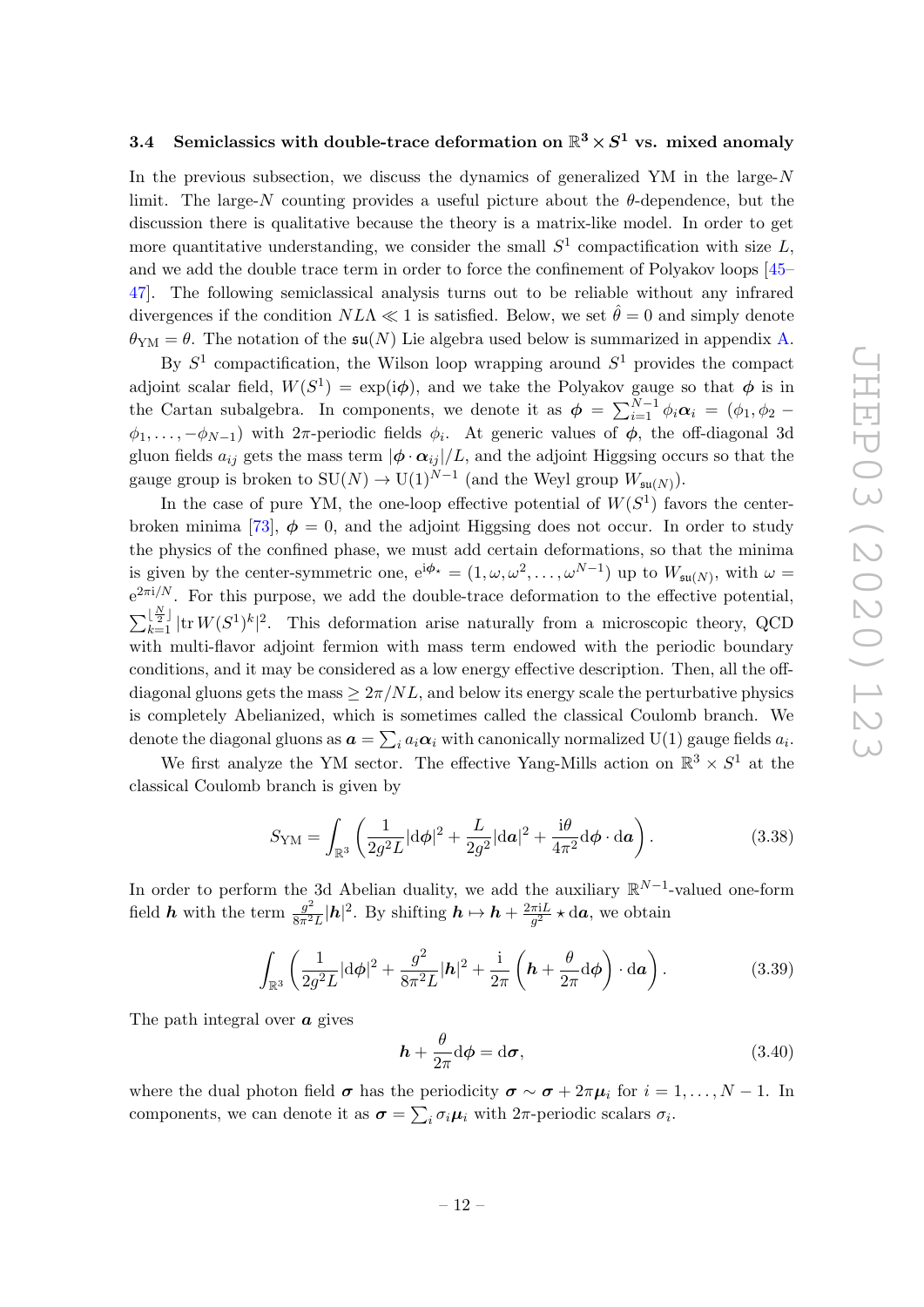Let us check if the anomaly of the  $\theta$ -angle periodicity can be reproduced in the dual picture. We decompose the four-dimensional  $\mathbb{Z}_N$  two-form gauge fields as

$$
B_{4d}^{(2)} = A_{3d} \wedge \frac{dx^4}{L} + B_{3d}.
$$
 (3.41)

For notational simplicity, we omit the subscript 3d in the following of this subsection. A is the one-form gauge field for  $\mathbb{Z}_N^{[0]}$  $\frac{[0]}{N}$  that acts on  $\phi$ . In components,  $\mathbb{Z}_N^{[0]}$  $\frac{N}{N}$  is generated by  $\phi_n \mapsto \phi_n + \frac{2\pi}{N}$  $\frac{2\pi}{N}n$ , and thus the covariant derivative takes the form

$$
\sum_{n=1}^{N-1} (\mathrm{d}\phi_n - nA)\alpha_n = \mathrm{d}\phi - N A \mu_{N-1}.
$$
 (3.42)

To obtain the right hand side, we have used  $\sum_{m=1}^{N-1} m \alpha_m = N \mu_{N-1} = (1, \ldots, 1, 1 - N)$ . Similarly, we obtain

$$
\sum_{n=1}^{N-1} (\mathrm{d}a_n - n) \alpha_n = \mathrm{d}a - NB\mu_{N-1}.
$$
\n(3.43)

The 3d Abelian duality with these background gauge fields give

$$
S_{\text{eff}} = \int \left( \frac{1}{2g^2 L} \left| d\phi - N A \mu_{N-1} \right|^2 + \frac{g^2}{8\pi^2 L} \left| d\sigma - \frac{\theta}{2\pi} (d\phi - N A \mu_{N-1}) \right|^2 \right) - \int \frac{iN}{2\pi} \mu_{N-1} \cdot d\sigma \wedge B.
$$
 (3.44)

We can readily reproduce the anomaly for the  $\theta$ -angle periodicity of the pure Yang-Mills theory. Under the shift  $\theta \mapsto \theta + 2\pi$ , we have to perform

$$
d\sigma_n \mapsto d\sigma_n + \alpha_n \cdot (d\phi - N A \mu_{N-1})
$$
  
=  $d\sigma_n + \sum_{m=1}^{N-1} (\alpha_n \cdot \alpha_m) d\phi_m - \delta_{n,N-1} N A,$  (3.45)

in order to make the kinetic term invariant. Since  $A$  is the  $\mathbb{Z}_N$  gauge field, this is well defined as the transformation of the  $2\pi$  periodic scalar fields  $\sigma_n$ . Substituting this transformation, we find that

$$
S_{\text{eff}} \mapsto S_{\text{eff}} + \frac{\text{i}N}{2\pi} \int A \wedge B, \pmod{2\pi} \tag{3.46}
$$

and this is nothing but the generalized anomaly between  $(\mathbb{Z}_N^{[0]}$  $\binom{[0]}{N}$ 3d ×  $(\mathbb{Z}_{N}^{[1]}$  $\binom{[1]}{N}$ <sub>3d</sub> and the  $2\pi$ periodicity of  $\theta$ .

Below, let us take into account the effect of the double-trace term, and we set  $e^{i\phi}$  =  $e^{i\phi_{\star}} = (1,\omega,\ldots,\omega^{N-1})$  as the classical vacuum configuration. This process requires the gauge fixing of the remnant discrete gauge invariance by the Weyl group  $W_{\mathfrak{su}(N)}$ . The Abelianization of the gauge invariance makes the system weakly coupled, so the path integral is dominated by the saddle-point configuration in each sector. Such configurations of the 3-dimensional compact Abelian gauge theory are characterized by the topological and magnetic charges, and they are called as monopole-instantons.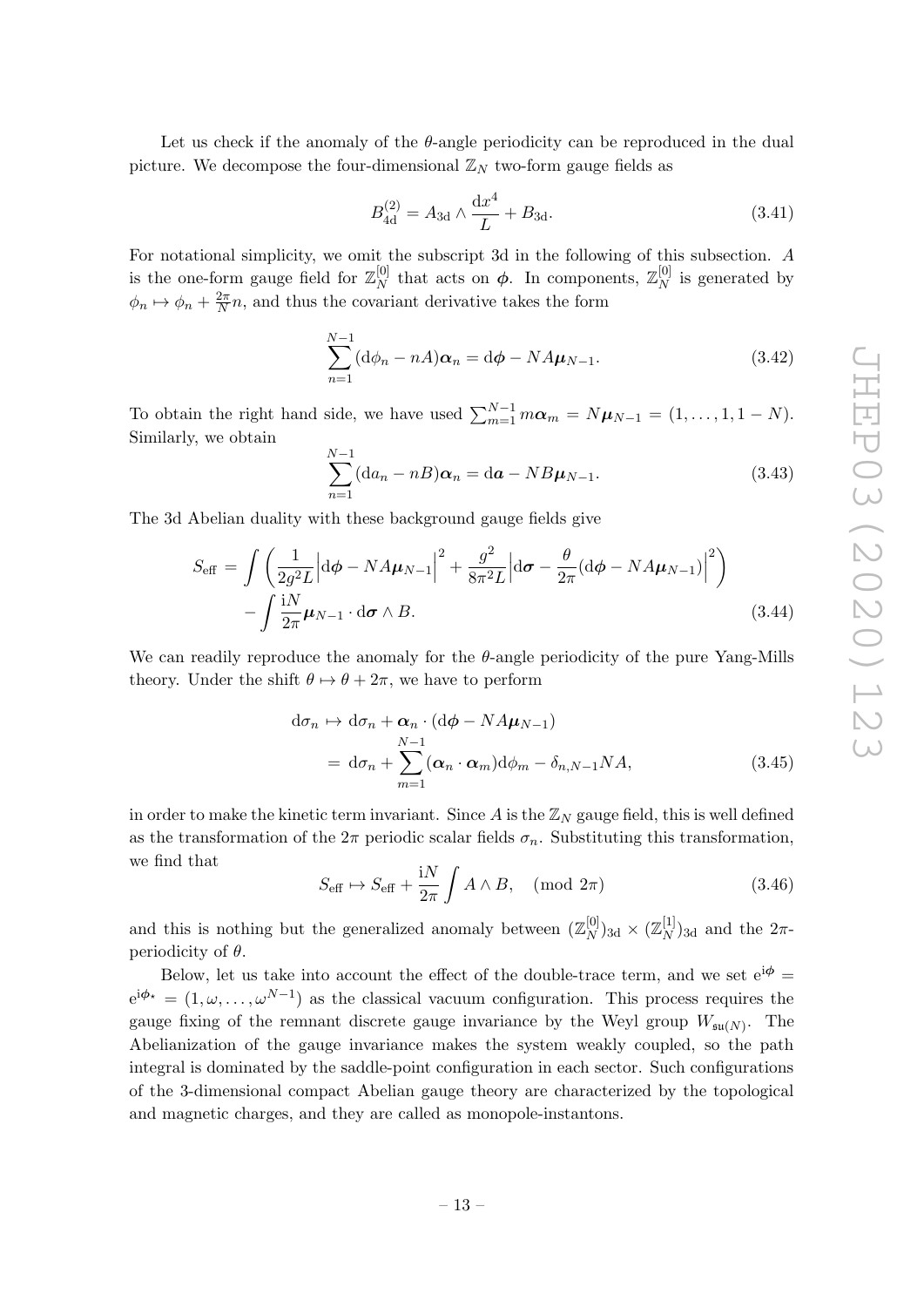There are N types of the fundamental monopoles that are relevant to the analysis of YM with the double-trace deformation.  $(N-1)$  of them are basically the 't Hooft-Polyakov monopole [\[74,](#page-29-11) [75\]](#page-29-12), and their effect can be written as the monopole vertex,

$$
M_i(x) = e^{-S_I/N} e^{i\alpha_i \cdot \boldsymbol{\sigma}(x)} e^{i\theta/N} \quad (i = 1, \dots, N-1).
$$
 (3.47)

Here,  $S_I = 8\pi^2/g^2$  is the instanton action, and importantly  $S_I/N = 8\pi^2/(g^2N)$  remains finite in the 't Hooft large-N limit. The last one  $[76-80]$  $[76-80]$  corresponds to the Affine simple root,  $\alpha_N = -\alpha_1 - \ldots - \alpha_{N-1}$ , and the monopole vertex itself takes the very same form,

$$
M_N(x) = e^{-S_I/N} e^{i\alpha_N \cdot \boldsymbol{\sigma}(x)} e^{i\theta/N}.
$$
\n(3.48)

All these monopole-instantons have the topological charge  $1/N$ , but they are distinguished by the magnetic charge (see also [\[81\]](#page-29-15)). Because the theory is in the weak-coupling regime, the path integral can be well approximated by the dilute gas approximation of these N types of monopole-instantons. In order for such ensemble to make sense as a configuration on the compact 3-dimensional space  $M_3$ , the total magnetic charge of that ensemble must be equal to zero. Importantly, the zero-mode integration of  $\sigma$  imposes this magnetic neutrality condition, so we do not need to put extra constraint to achieve it. The magnetic neutrality also guarantees the quantization of the topological charge  $\nu \in \mathbb{Z}$ .

Applying the dilute gas approximation, we obtain the monopole-instanton induced potential as

$$
V = -e^{-S_I/N} \sum_{n=1}^{N} \cos \left( \alpha_n \cdot \boldsymbol{\sigma} + \frac{\theta + \chi}{N} \right).
$$
 (3.49)

Here, in order to take into account the effect of  $\chi$  field, we replace  $\theta$  by  $\theta + \chi$ . Solving the saddle point equation, we get the  $N$  distinct saddle points,

$$
\sigma_k = \frac{2\pi}{N} k \rho \equiv \frac{2\pi}{N} k \sum_{i=1}^{N-1} \mu_i,
$$
\n(3.50)

with  $k = 0, 1, \ldots, N-1$  and  $\rho$  is the Weyl vector. Then, we obtain the N-branch structure as

$$
\mathcal{E}_k = -N e^{-S_I/N} \cos\left(\frac{\theta + 2\pi k + \chi}{N}\right). \tag{3.51}
$$

In order to obtain all the vacua of generalized YM theory, we must perform the path integral over  $c^{(3)}$  and  $\chi$ . Path integral over  $c^{(3)}$  gives

$$
\chi = \frac{2\pi}{p}\ell \quad (\ell = 0, 1, \dots, p - 1),\tag{3.52}
$$

and we correctly obtain the  $N_p$ -branch structure with the energy,

$$
\mathcal{E}_{\ell,k} = -N e^{-S_I/N} \cos\left(\frac{\theta}{N} + \frac{2\pi(\ell + pk)}{Np}\right). \tag{3.53}
$$

As we have seen in the large-N discussion, the label for (quasi) ground-state energies,  $(\ell, k)$ , cannot be simply regarded as an element of  $\mathbb{Z}_p \times \mathbb{Z}_N$ , but it should have an extension,

$$
(\ell + p, k) \sim (\ell, k + 1). \tag{3.54}
$$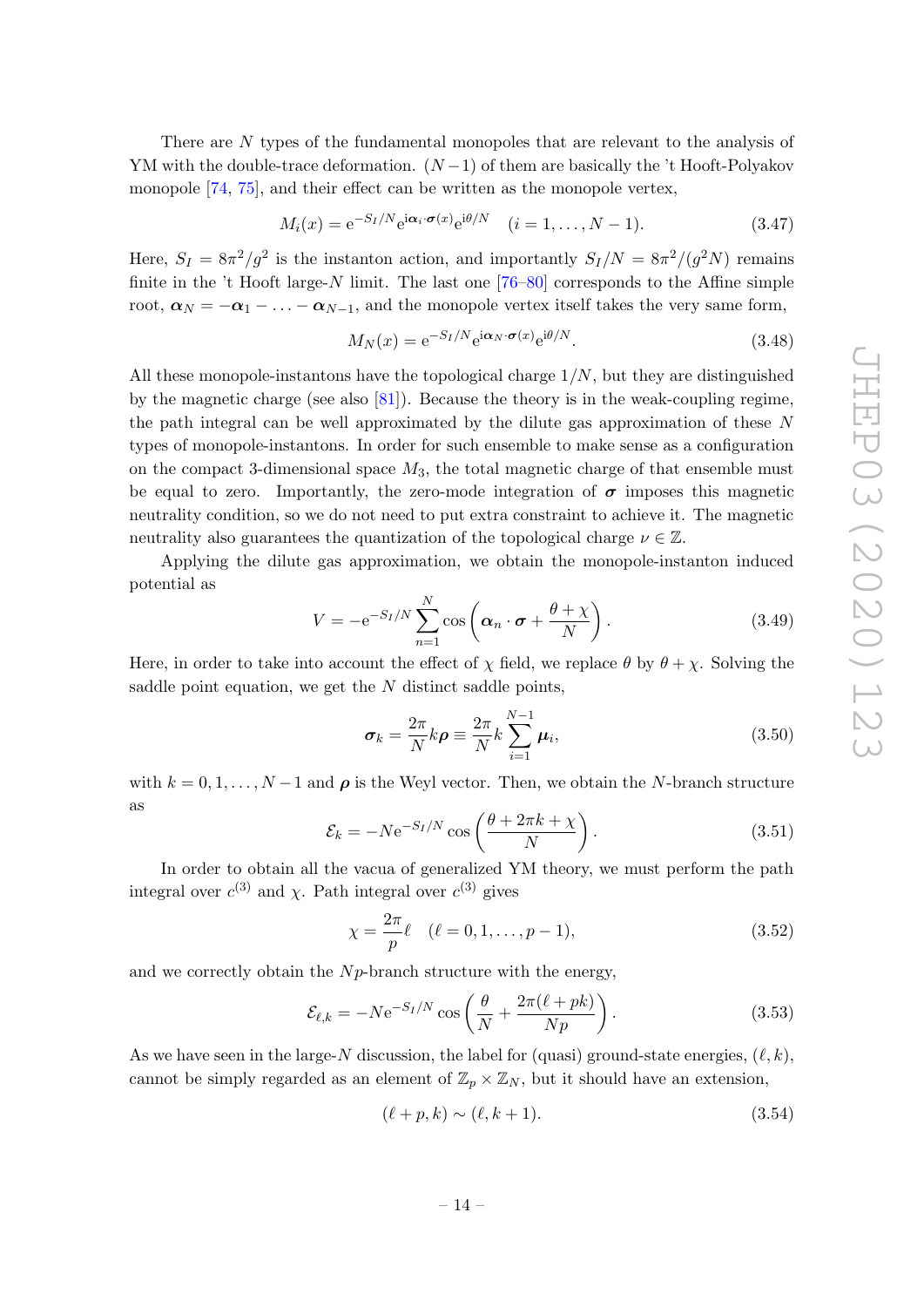All the qualitative behaviors expected in the large- $N$  analysis are nicely obtained in the explicit evaluation of the path integral on  $\mathbb{R}^3 \times S^1$  with  $N L \Lambda \ll 1$ . Indeed, it has been proposed that this semiclassically computable regime,  $N\Lambda \ll 1$ , is adiabatically connected to the large volume limit,  $L \to \infty$ , without any phase transitions [\[45](#page-28-1)[–54\]](#page-28-2) for suitable matter contents or after double-trace deformation.<sup>[3](#page-15-2)</sup> This proposal is based on the observation that the large-N volume independence works so long as the system is in the confined phase [\[82–](#page-30-0) [85\]](#page-30-1), and the story is that the large-N volume independence is true for  $L \ge 1/\Lambda$  and it has a smooth transition to the above semiclasically confined regime,  $L \ll 1/N\Lambda$ . Even though this adiabatic continuity to the semiclassical regime is still an open issue, let us point out that a recent numerical lattice study [\[86\]](#page-30-2) of the topological susceptibility on  $\mathbb{R}^3 \times S^1$  with the double-trace deformation shows the evidence of volume independence, so it seems that the first half of the story is being verified.

### <span id="page-15-0"></span>4 Vacuum structure of generalized super Yang-Mills theory

Here, we introduce one adjoint Weyl fermion:

$$
\overline{\lambda}\overline{\sigma}^{\mu}\left(\partial_{\mu}\lambda + i[a_{\mu},\lambda]\right). \tag{4.1}
$$

For  $p = 1$ , this is the  $\mathcal{N} = 1$  super Yang-Mills theory. This theory has  $\mathbb{Z}_{2N}$  discrete chiral symmetry, and there are N vacua associated with the chiral symmetry breaking,  $\mathbb{Z}_{2N} \rightarrow$  $\mathbb{Z}_2$  [\[87\]](#page-30-3). In the following, we consider the case  $p > 1$ , by restricting the instanton sum.

### <span id="page-15-1"></span>4.1  $\mathbb{Z}_{2Np}$  chiral symmetry and mixed 't Hooft anomaly

Let us identify the 0-form symmetry, which we will call chiral symmetry. Under the rotation  $\lambda \mapsto e^{i\alpha}\lambda$ , often denoted as  $U(1)_R$ , the fermion measure gives the contribution

$$
i\alpha \frac{2N}{8\pi^2} \int tr(F \wedge F). \tag{4.2}
$$

We can combine this with another U(1) transformation  $\chi \mapsto \chi + \beta$ , and then we get the additional term as

$$
i\frac{2N\alpha}{8\pi^2} \int tr(F \wedge F) + i\beta \int \left(\frac{1}{8\pi^2} tr(F \wedge F) - \frac{p}{2\pi} dc^{(3)}\right)
$$
  
= 
$$
i\frac{2N\alpha + \beta}{8\pi^2} \int tr(F \wedge F) - i\frac{p\beta}{2\pi} \int dc^{(3)}.
$$
 (4.3)

In order for this to be a symmetry, we require that

$$
2N\alpha + \beta \in 2\pi \mathbb{Z}, \ p\beta \in 2\pi \mathbb{Z}.
$$
 (4.4)

This is solved as

$$
\alpha = \frac{2\pi}{2Np}n, \beta = -\frac{2\pi}{p}n,\tag{4.5}
$$

<span id="page-15-2"></span><sup>&</sup>lt;sup>3</sup>Adaiabatic continuity can be viewed as a stronger version of persistent order. Persistent order allows phase transitions that are admitted by mixed anomaly matching. Adiabatic continuity is the realization of a single phase at any compactification size L, from weak to strong coupling.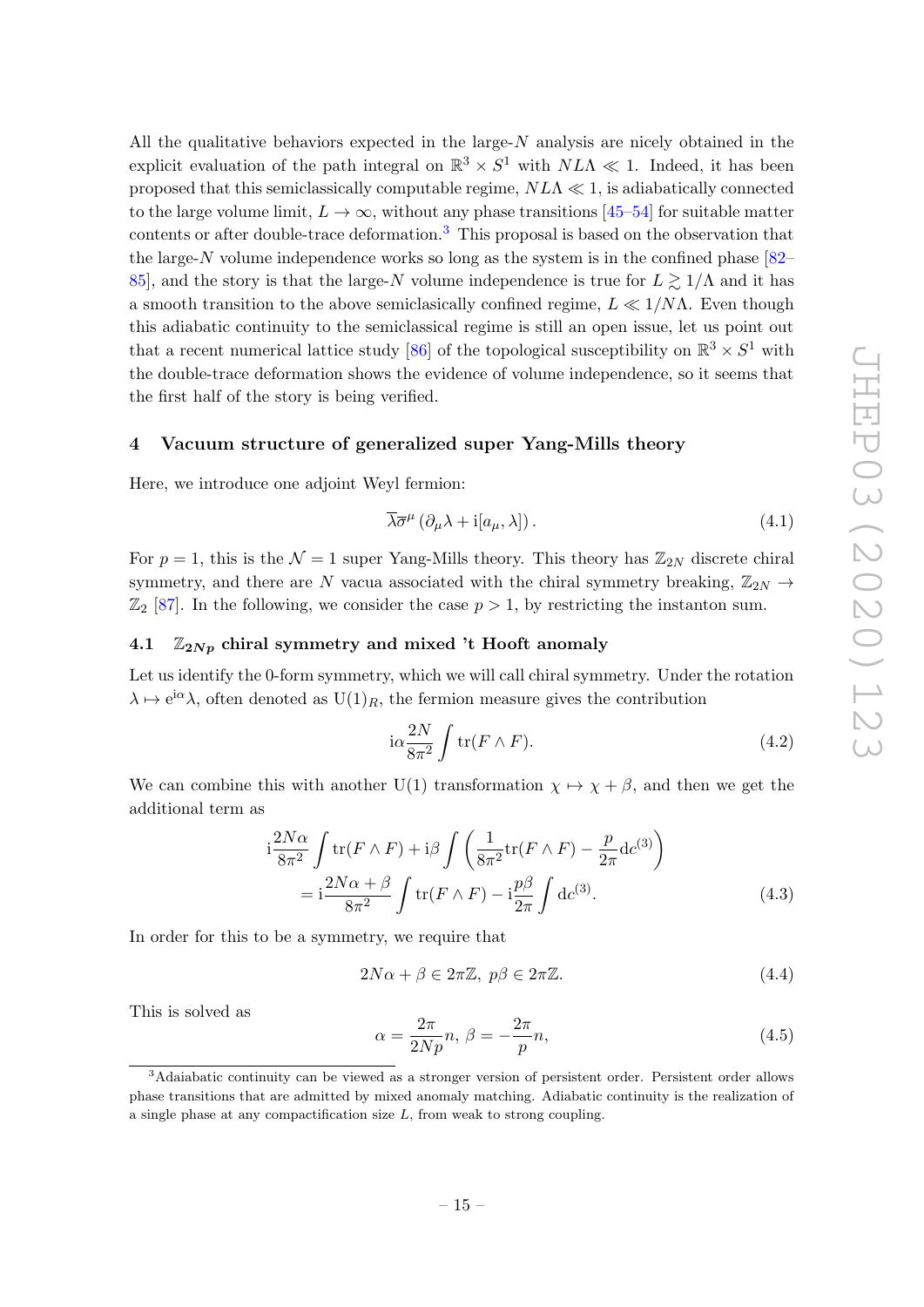with  $n \sim n + 2Np$ . This shows that we have  $\mathbb{Z}_{2Np}$  discrete chiral symmetry, generated by

$$
\lambda \mapsto e^{\frac{2\pi i}{2Np}} \lambda, \ e^{i\chi} \mapsto e^{-\frac{2\pi}{p}i} e^{i\chi}.
$$
 (4.6)

Therefore, the chiral symmetry is enlarged by  $\mathbb{Z}_p$ . The reason for this enhancement is that we can combine the discrete symmetry by a combination of two quantum-mechanically broken U(1) symmetries,  $U(1)_R$  and the Peccei-Quinn U(1) symmetry [\[88,](#page-30-4) [89\]](#page-30-5). As in the  $p = 1$  case, the subgroup  $\mathbb{Z}_2 \subset \mathbb{Z}_{2Np}$  is the fermion parity, and it cannot be broken in the Lorentz-invariant vacuum.

For the minimal generator of  $\mathbb{Z}_{2Np}$ ,

$$
\alpha = \frac{2\pi}{2Np}, \ \beta = -\frac{2\pi}{p}, \tag{4.7}
$$

the theta angles  $\theta_{\text{YM}}$  and  $\hat{\theta}$  are shifted as

$$
\theta_{\rm YM} \mapsto \theta_{\rm YM} + 2N\alpha + \beta = \theta_{\rm YM}, \ \hat{\theta} \mapsto \hat{\theta} - p\beta = \hat{\theta} + 2\pi. \tag{4.8}
$$

As we have discussed in section [3.2,](#page-7-0) the  $\theta$ -angle periodicity has a mixed anomaly with  $\mathbb{Z}_N^{[1]}\times \mathbb{Z}_p^{[3]}$ . In the case of SYM, this leads to the mixed 't Hooft anomaly with the discrete chiral symmetry. By introducing the background  $U(1)$  higher-form gauge fields with the constraint

$$
NB^{(2)} = dB^{(1)}, \ pD^{(4)} = dD^{(3)} + \frac{N}{4\pi}B^{(2)} \wedge B^{(2)}, \tag{4.9}
$$

we find that the discrete chiral transformation gives the phase rotation of the partition function as

$$
Z \mapsto \exp\left(-i \int D^{(4)}\right) Z. \tag{4.10}
$$

This shows that the system has  $\mathbb{Z}_{N_p}$  't Hooft anomaly. We will see in the following that the anomaly is matched by the discrete chiral symmetry breaking  $\mathbb{Z}_{2Np} \to \mathbb{Z}_2$ .

### <span id="page-16-0"></span>4.2 Symmetry breaking, superselection sectors, and universes

In this section, we discuss the consequence of the 't Hooft anomaly matching. We can set  $\theta_{\text{YM}} = \hat{\theta} = 0$ . Since the path integral over  $c^{(3)}$  can be done exactly, we find that

$$
\chi \in \frac{2\pi}{p}\mathbb{Z}.\tag{4.11}
$$

For each fixed  $\chi$ , the path integral over a and  $\lambda$  is identical with the usual SYM with  $\theta_{\text{YM}} = \chi$ , so we obtain the N vacua distinguished by the gluino condensate,

$$
\langle \lambda \lambda \rangle = \Lambda^3 \exp\left(-i\frac{\chi}{N} + \frac{2\pi i}{N}k\right). \tag{4.12}
$$

Substituting  $\chi = \frac{2\pi}{n}$  $\frac{2\pi}{p}$ , we find that the theory has N<sub>p</sub> vacua characterized by the condensates,

<span id="page-16-1"></span>
$$
\langle \lambda \lambda \rangle_n = \Lambda^3 \exp\left(-\frac{2\pi i}{Np}n\right), \ \langle e^{i\chi} \rangle_n = e^{2\pi i n/p}, \tag{4.13}
$$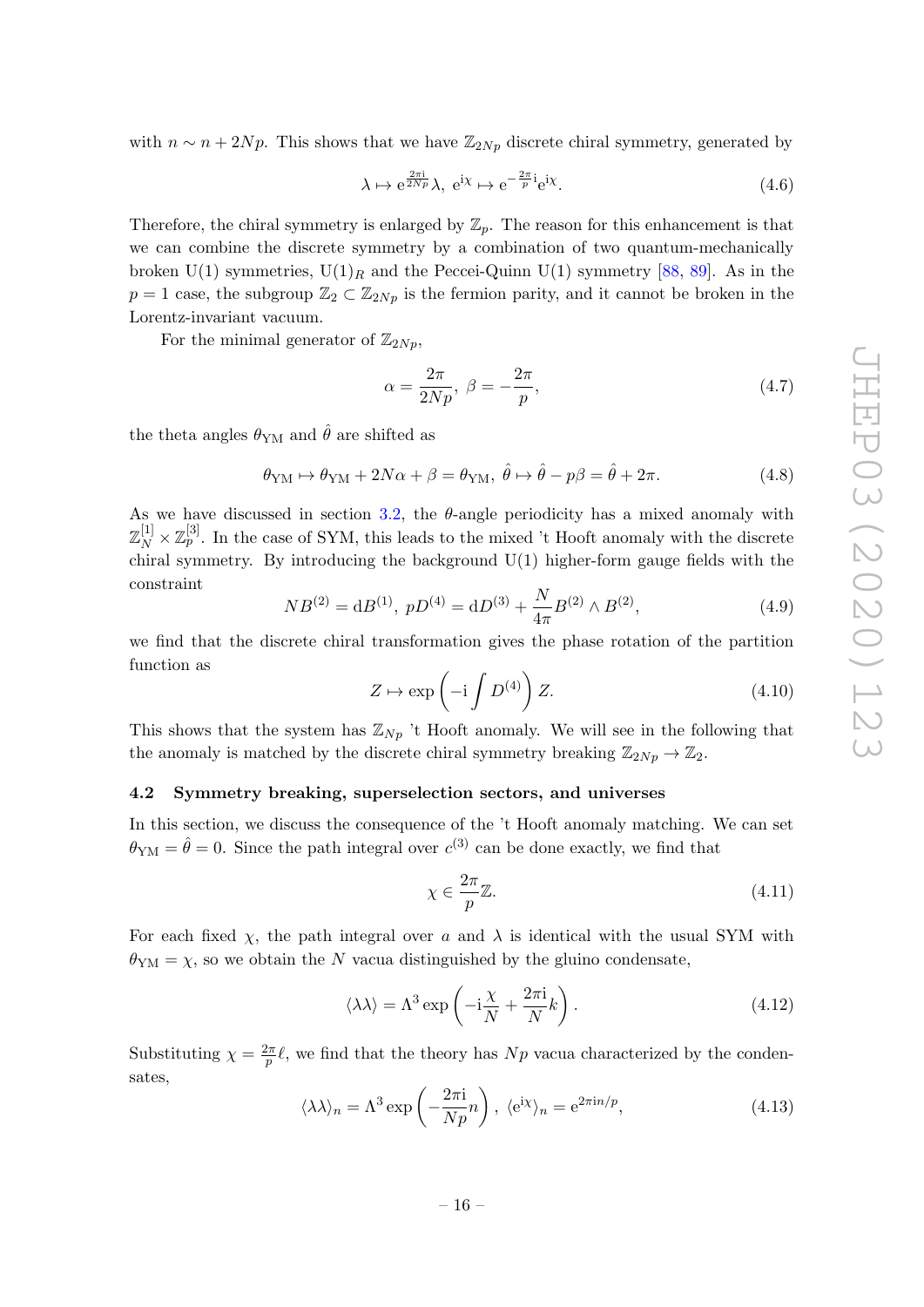

<span id="page-17-0"></span>**Figure 1.** The vacuum structure of  $SU(N)$  SYM theory where instanton sum is restricted to multiples of charge-p ( $N = 4, p = 2$  in the figure). The theory has Np vacua. These vacua split naturally to two sets, denoted by the blue circles and the red squares. The vacua for which  $n_1 - n_2 = 0$  mod p are relative superselection sectors. There are dynamical domain walls in between. The vacua for which  $n_1 - n_2 \neq 0$  mod p are different universes. There exists no dynamical domain walls that can connect them, and no tunneling in between exists even when the theory is compactified. Only external probes charged under  $\mathbb{Z}_p^{[3]}$  can connect them. When mass deformation is added, this structure extrapolates to  $Np$  branches of generalized YM theory.

for  $n = 0, 1, \ldots, Np - 1$ . Here, we combine the label  $(\ell, k)$  as a single integer,  $n = \ell + pk$ , because of the identification  $(\ell + p, k) \sim (\ell, k + 1)$ . This is shown in figure [1.](#page-17-0)

Since  $\mathbb{Z}_{2Np}$  discrete chiral symmetry is spontaneously broken to  $\mathbb{Z}_2$ , we are tempted to conclude that there are  $Np$  superselection sectors. However, the existence of the  $\mathbb{Z}_p$ three-form symmetry tells us a more strong rule, and we call them as different universes.

To explain it, let us start with the explanation of superselection rule. Let  $\mathcal{H}$  be the Hilbert space of a given QFT, then we say that

•  $|\Phi_1\rangle, |\Phi_2\rangle \in \mathcal{H}$  are distinguished by superselection rule.  $\Leftrightarrow$  For any local observables  $O, \langle \Phi_1|O|\Phi_2 \rangle = 0.$ 

The definition of superselection rule crucially depends on the choice of allowed observables. In the context of local QFT, the space of observables is usually taken to be the set of local operators, and we also adopt this convention here. We therefore have the superselection sectors by spontaneous symmetry breaking, because the transition from one symmetrybroken vacuum to another is an extensive operation while the local operator cannot create such extensive energy. In order to go to another vacuum, we need a nonlocal operation such as heating up the whole magnet above the critical temperature and cooling it down.

In the case of QFT, the superselection rule usually appears only in the infinite volume limit. In the finite volume, the symmetric state always has a lower energy than asymmetric states by an exponentially small energy.<sup>[4](#page-17-1)</sup> The physical interpretation of this is the existence of domain wall as a dynamical excitation connecting different symmetry-broken vacua.

<span id="page-17-1"></span><sup>&</sup>lt;sup>4</sup>In some QFTs, the domain wall may be associated with some fermionic zero modes under a suitable boundary condition, and then it does not lead the energy splitting at the finite volume. Even in such cases, we can prepare a certain local point-like operator to find the would-be exponentially small energy splitting, and we can notice the existence of dynamical domain wall. As we will explain, the distinction as universes is stronger than such situations.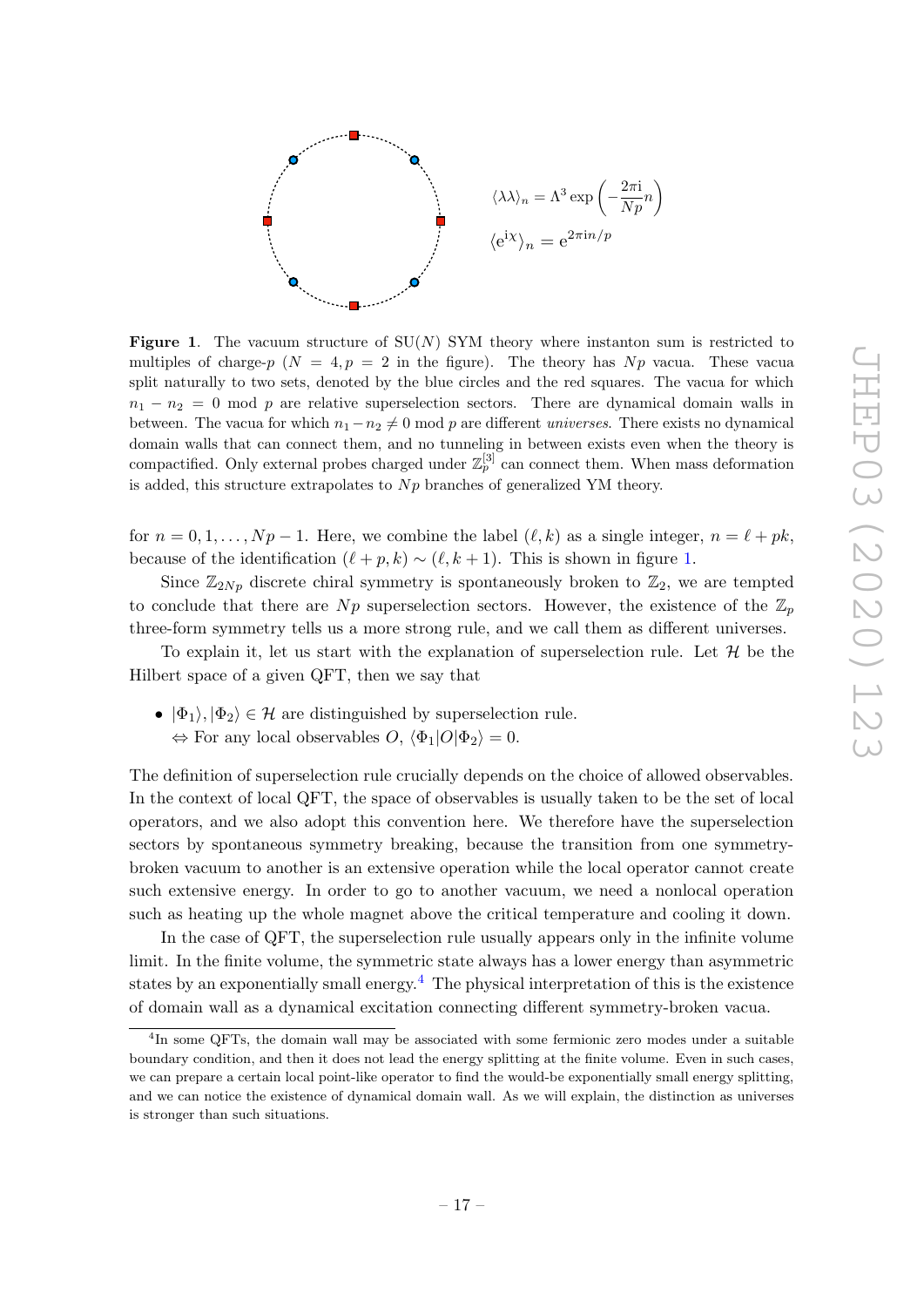In the case of generalized YM, the situation is different because of the topological coupling,

<span id="page-18-0"></span>
$$
\frac{ip}{2\pi} \int \chi \wedge \mathrm{d}c^{(3)}.\tag{4.14}
$$

The path integral over  $c^{(3)}$  exactly requires that  $\chi$  must be a constant modulo  $2\pi$ . Therefore, there does not exist any configurations  $\chi(t)$  connecting different vacua, such as

$$
\chi(-\infty) = 0, \chi(+\infty) = \frac{2\pi}{p}.\tag{4.15}
$$

The path integral with this boundary condition is exactly zero even in the finite volume. This conclusion does not change after inserting any local point-like operators. Therefore, at any finite volume, the off-diagonal matrix elements for two states,  $\chi = 0$  and  $\chi = \frac{2\pi}{n}$  $\frac{2\pi}{p},$ of any local operator vanishes,  $\langle \chi = 0|O(x)|\chi = 2\pi/p \rangle = 0$ . That is, the superselection rule persists to the finite volume if two states have different values of the scalar field  $\chi$ . This superselection rule is clearly stronger than the ordinary one, and to emphasize the distinction, we call them different universes.

We call two states  $|\Phi_1\rangle, |\Phi_2\rangle \in \mathcal{H}$  as different universes if

- Even in the finite volume, the superselection rule distinguishes them:  $\langle \Phi_1|O(x)|\Phi_2\rangle = 0$  for any local observable  $O(x)$  and any finite volume.
- There is no dynamical domain wall connecting those two states,  $\Phi_1$  and  $\Phi_2$ .

We believe that these two statements are equivalent for local QFT.

In the case of generalized SYM, there is a good symmetry reason why there are different universes. Because of the mixed anomaly between the chiral symmetry  $\mathbb{Z}_{2Np}$  and  $\mathbb{Z}_p$  3-form symmetry, the discrete chiral transformation by one unit generates the  $\mathbb{Z}_p$  phase. Therefore, the wall configuration connecting two vacua,  $n = 0$  and  $n = 1$ , has to be charged under the  $\mathbb{Z}_p$  three-form symmetry. However, the existence of three-form symmetry means that there is no dynamical wall excitations charged under it. Therefore, the mixed anomaly between 0-form and 3-form symmetries ensures that the symmetry broken vacua for the 0-form symmetry are distinguished as different universes and superselection sectors. This fact can be generalized to d-dimensional QFT if it has a mixed anomaly between 0-form and  $(d-1)$ -form symmetries. Indeed, in the case of  $d=2$ , charge-p models discussed in refs. [\[38–](#page-27-0)[40,](#page-27-1) [43,](#page-28-11) [44\]](#page-28-0) can be interpreted as realizations of different universes by having a 0-form and 1-form mixed anomaly.

The two vacua are different universes if  $\chi$  takes different values in mod  $2\pi$ . More explicitly, if we consider two vacua  $n = n_1$  and  $n_2$  in [\(4.13\)](#page-16-1), then they are different universes if and only if  $n_1 \neq n_2$  mod p. If they are different in mod p, the wall configuration is possible only after we insert the external probe,

$$
\exp\left(i(n_1 - n_2)\int c^{(3)}\right). \tag{4.16}
$$

The insertion of this probe shifts  $\chi \to \chi + \frac{2\pi}{n}$  $\frac{2\pi}{p}(n_1 - n_2) \mod 2\pi$ , and these configurations are related by spontaneously broken chiral symmetry, so the wall configurations connecting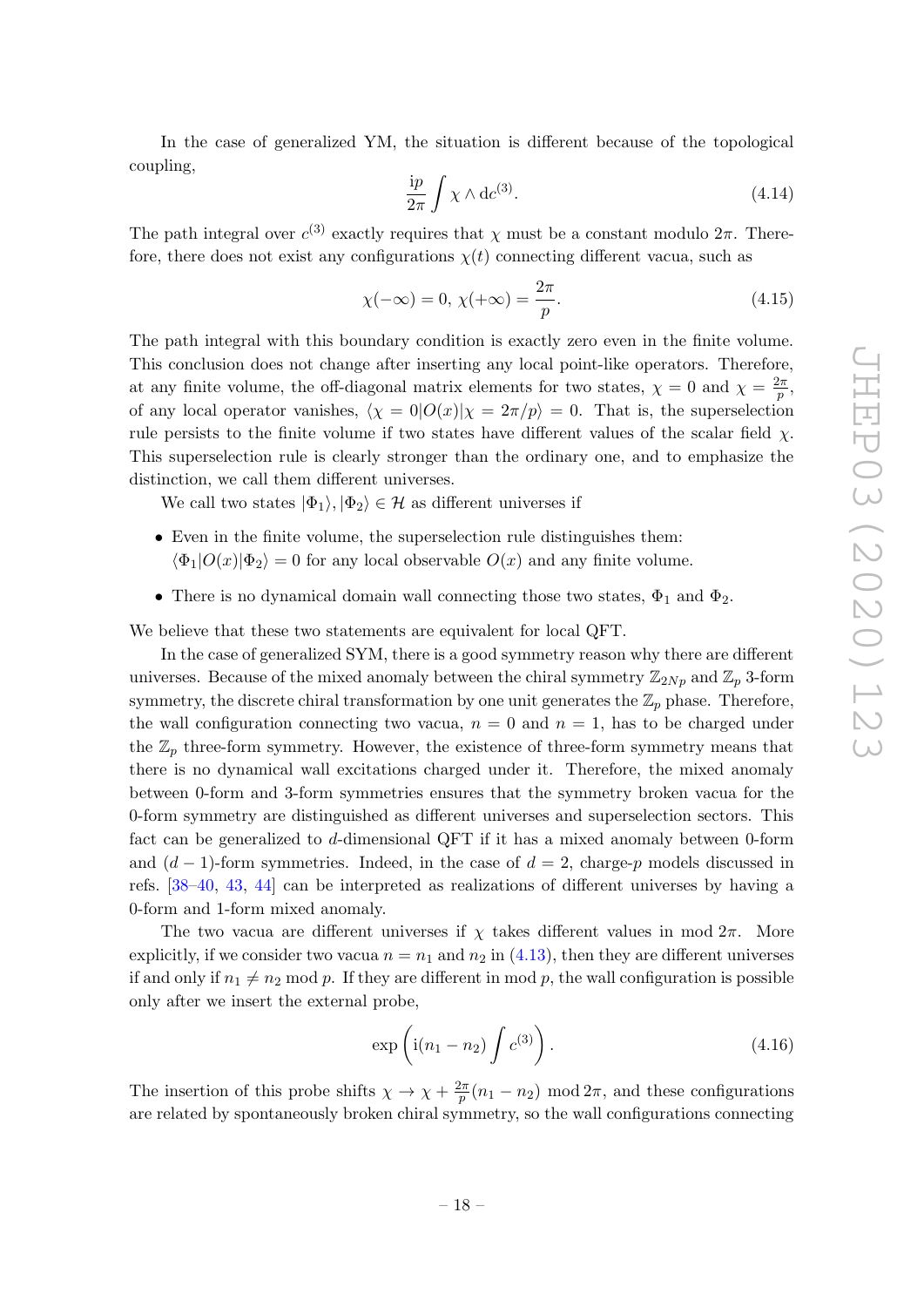different universes are obtained by insertion of this probe operator. As a consequence, unlike generalized YM, the  $\mathbb{Z}_p^{[3]}$  symmetry is spontaneously broken in generalized SYM, and one can confirm with the criterion  $(3.37)$ . When  $n_1 = n_2 + pk$ , there is a dynamical domain wall connecting those vacua, and it is consistent with the fact that the above operator becomes neutral under  $\mathbb{Z}_p^{[3]}$ . If k is not a multiple of N, then the mixed anomaly between chiral and one-form symmetries shows that the effective field theory on the domain wall has an 't Hooft anomaly for the  $\mathbb{Z}_N$  one-form symmetry. For the study of the physics on the wall, see, e.g., refs. [\[21,](#page-26-8) [25,](#page-27-2) [38,](#page-27-0) [39,](#page-27-3) [42,](#page-27-4) [90](#page-30-6)[–92\]](#page-30-7).

It is important to emphasize that the absence of dynamical domain wall is completely characterized by the mixed anomaly between a 0-form symmetry and a  $(d-1)$ -form symmetry in d-dim QFTs. In the case of generalized YM theory, it comes out of TQFT  $(4.14)$ . Therefore, in the  $\mathbb{Z}_{2Np} \to \mathbb{Z}_2$  chiral symmetry breaking pattern, the breaking of the  $\mathbb{Z}_p \simeq \mathbb{Z}_{2Np}/\mathbb{Z}_{2N}$  part of chiral symmetry can be viewed as a UV (or all-scale) phenomenon due to its TQFT nature, leading to different universes. The breaking of  $\mathbb{Z}_N$  is a dynamical IR phenomenon, leading to superselection sectors within each universe, and these two chiral-symmetry breakings have different physical origins.

An interesting implication of this is that the distinction between superselection sectors and universes can be emergent in the low-energy effective description if we introduce a finite UV cutoff. For example, the action  $(4.14)$  can be regarded as the low-energy effective description of

$$
\int \frac{1}{2} (v^2 |d\chi|^2 + \lambda (1 - \cos(p\chi))) \,. \tag{4.17}
$$

Here, v and  $\lambda$  are dimensionful parameters, with mass dimensions  $[v] = 1$  and  $[\lambda] = 4$ , and this theory is not renormalizable because of the cosine-type interaction. We assume that this is already some low-energy effective description of a UV complete theory, but, for our purpose, such details are unimportant. This model has the ordinary  $\mathbb{Z}_p$  symmetry as  $\chi \mapsto \chi + 2\pi/p$ , but there is no 3-form symmetry. In this case, the three-form symmetry of [\(4.14\)](#page-18-0) is an emergent symmetry in the low-energy effective description. The fact that the wall is charged under the emergent  $\mathbb{Z}_p$  3-form symmetry tells us that the dynamical domain wall may be possible in the UV description, but the energy density of such wall is controlled by the typical energy scale of that UV theory. For example, in the specific UV theory given above, the domain-wall energy density is characterized by  $v\sqrt{\lambda}/p$ , and it goes to infinity as sending the parameters of UV theory to infinity,  $v, \lambda \to \infty$ . This has the sharp contrast with the fact that the energy density of the dynamical domain walls (i.e., when  $n_1 - n_2 = 0 \text{ mod } p$  is controlled by the strong scale of  $\mathcal{N} = 1 \text{ SYM}$ .

#### <span id="page-19-0"></span>5 Generalized QCD with fundamental fermion

Let us briefly discuss the modified instanton sum in QCD with one-flavor fundamental quark,

$$
\overline{\psi}\gamma^{\mu}(\partial_{\mu} + i a_{\mu})\psi.
$$
\n(5.1)

At the classical level, the theory has the  $U(1)_A$  axial symmetry. In the ordinary 1-flavor QCD, the instanton contribution breaks this axial symmetry completely, and thus the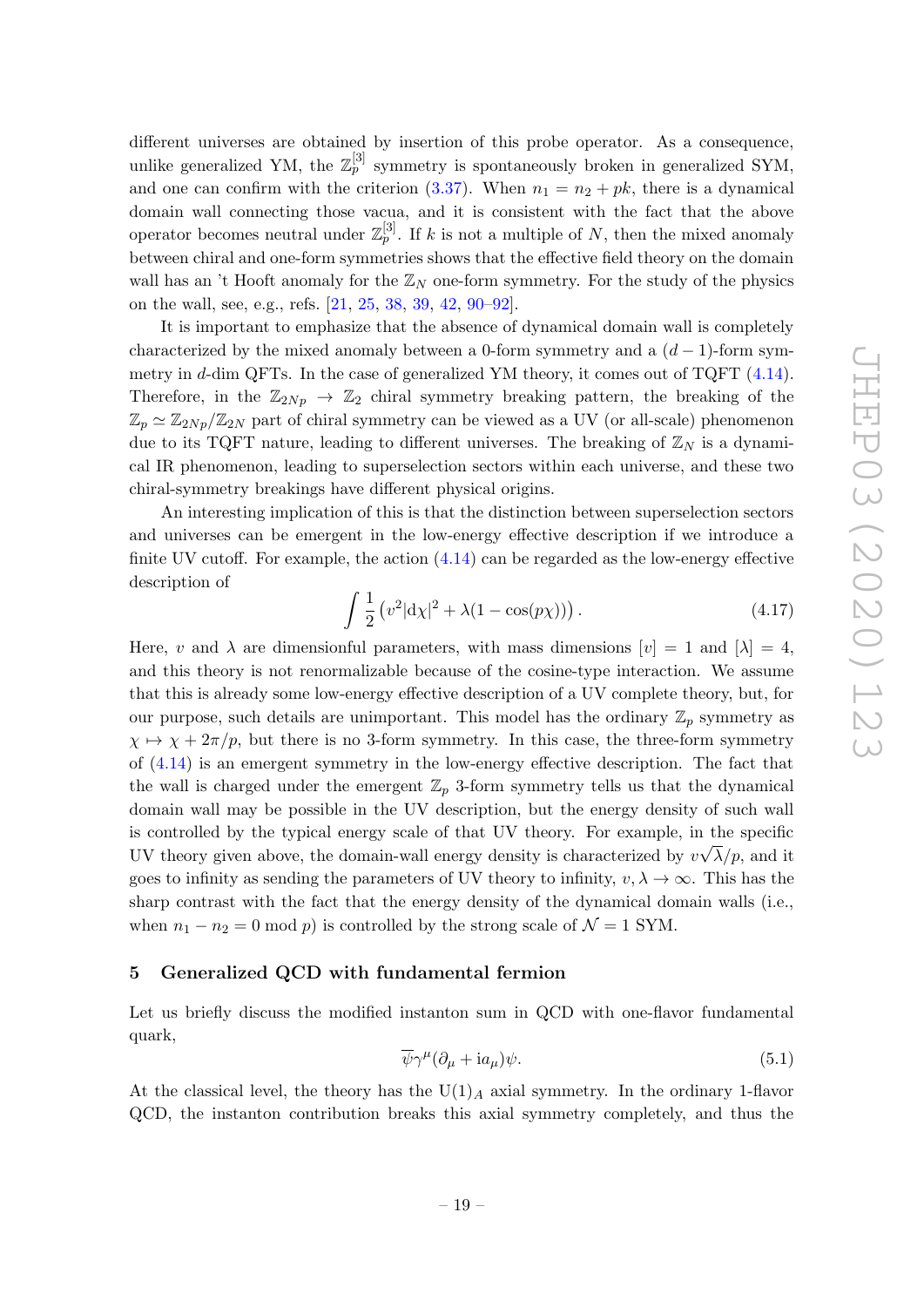additive mass renormalization exists. However, the massless point is still a well-defined point at least within the continuum formulation, since the additive renormalization by instanton contribution is softer than the mass effect in the high momentum limit [\[28\]](#page-27-5).

The special feature of the massless point becomes very evident when we consider the modified instanton sum. In order to see it, let us consider the axial transformation  $\psi \mapsto e^{i\alpha\gamma_5}\psi$  and  $\chi \mapsto \chi + \beta$ , then the total change of the action is given by

$$
2i\alpha \frac{1}{8\pi^2} \int tr(F \wedge F) + i\beta \int \left(\frac{1}{8\pi^2} tr(F \wedge F) + \frac{p}{2\pi} dc^{(3)}\right).
$$
 (5.2)

Therefore, this transformation is a symmetry if

$$
2\alpha + \beta \in 2\pi \mathbb{Z}, \ p\beta \in 2\pi \mathbb{Z}.
$$
 (5.3)

This shows that modified instanton sum in massless 1-flavor QCD provides  $\mathbb{Z}_{2p}$  discrete chiral symmetry, and it is generated by

$$
\psi \mapsto \exp\left(\frac{2\pi}{2p}i\gamma_5\right)\psi, \quad e^{i\chi} \mapsto \exp\left(-\frac{2\pi}{p}i\right)e^{i\chi}.\tag{5.4}
$$

The subgroup  $\mathbb{Z}_2 \subset \mathbb{Z}_{2p}$  is the fermion parity, so it cannot be spontaneously broken in Lorentz-invariant vacuum. We will see that this discrete chiral symmetry is spontaneously broken as

$$
\mathbb{Z}_{2p} \xrightarrow{\text{SSB}} \mathbb{Z}_2,\tag{5.5}
$$

and we have p distinct vacua. Moreover, they are different universes.

In order to see it, we discuss the mixed anomaly between the discrete chiral symmetry and the higher-form symmetry. Since the pair creation and annihilation of fundamental quarks break the string of Wilson lines, this theory does not have  $\mathbb{Z}_N^{[1]}$  $N^{\lfloor 1 \rfloor}$ . Therefore, we must turn off  $B^{(2)}$  and  $B^{(1)}$  in the analysis of section [3.2,](#page-7-0) and thus the background gauge fields  $D^{(4)}$  satisfies

$$
pD^{(4)} = dD^{(3)}.\t\t(5.6)
$$

This is the background gauge field for  $\mathbb{Z}_p^{[3]}$  acting on  $V^{(3)} = \exp(i \int c^{(3)})$ . By performing the  $\mathbb{Z}_{2p}$  discrete chiral transformation under the existence of  $D^{(4)}$ , the partition function transforms as

$$
Z \mapsto \exp\left(i \int D^{(4)}\right) Z. \tag{5.7}
$$

Therefore, there is the  $\mathbb{Z}_p$  mixed 't Hooft anomaly for  $\mathbb{Z}_{2p}^{[0]} \times \mathbb{Z}_p^{[3]}$ . This anomaly is matched by the spontaneous breaking of discrete chiral symmetry. Also, this mixed anomaly tells us that superselection rule between different symmetry-broken vacua holds true for any finite volumes, and no dynamical domain wall can interpolate between them.

It should be noted that this construction itself does not provide a framework in which  $\mathbb{Z}_{2p}$  symmetry protects fermion mass operator from being generated, despite the fact that it forbids the mass operator,  $\overline{\psi}\psi$ . How is this possible? For example, small instanton amplitudes of the form  $e^{-S_I}\overline{\psi}P_R\psi$  is forbidden due to  $\mathbb{Z}_{2p}$  but  $e^{-S_I}\overline{\psi}P_R\psi$ e<sup>ix</sup> is allowed. As emphasized earlier, the vev  $\langle e^{ix} \rangle_n \neq 0$  is an all scale property, valid at both UV and IR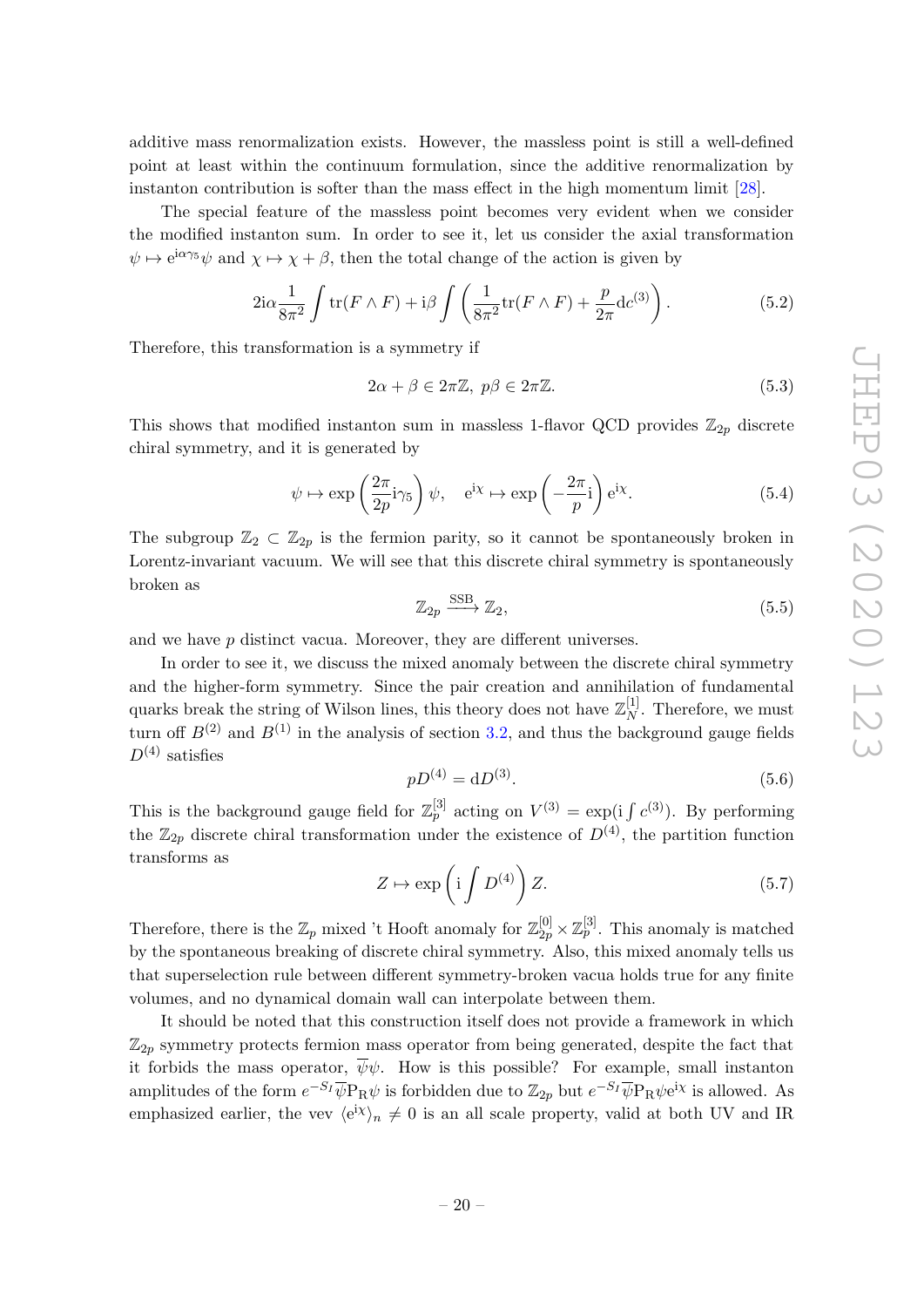due to topological coupling [\(4.14\)](#page-18-0). Because of this reason, formally, the chiral symmetry breaking scale via this operator may be viewed as UV energy scale, and a soft mass term is generated due to instantons in any one of the  $p$  universes. However, it is possible that our generalized QCD can emerge as an effective description of another QFT, with emergent 3 form symmetry at low energies. Even in such cases, the domain-wall excitations or the falsevacuum decays are exponentially suppressed because of the emergent 3-form symmetry, so our consideration here may lead to interesting physical consequences.

#### <span id="page-21-0"></span>6 Connection between modified instanton sums in 4d and 2d

So far, we have discussed the effect of modified instanton sum in the context of 4d Yang-Mills theory and QCD, revealing the implications of the proposal in [\[10\]](#page-26-3). There are works in the context of 2d charge- $p$  Schwinger and sigma models which can be interpreted as modified instanton sums:[\[7](#page-26-1)[–9,](#page-26-2) [38](#page-27-0)[–40,](#page-27-1) [43,](#page-28-11) [93,](#page-30-8) [94\]](#page-30-9) and indeed, very similar vacuum structures can be found there. Especially in [\[93\]](#page-30-8), using the terminology of this paper, it has been observed that the path integral of charge- $p \, \mathbb{C}P^{N-1}$  model has the decomposition into p universes, and the summation over those universes give the projection operator in 2 dimensions.

The purpose of this section is to uncover the possible connection between these two class of theories (in 4d vs. 2d) in view of anomaly, following the idea of refs. [\[26,](#page-27-6) [29](#page-27-7)[–31,](#page-27-8) [95\]](#page-30-10). We note that, applying the discussion of ref. [\[96\]](#page-30-11), we can obtain more explicit connection between generalized YM theory on  $T^3 \times \mathbb{R}$  with 't Hooft flux and the charge-p  $\mathbb{C}P^{N-1}$ model on  $\mathbb{R} \times S^1$  with  $\mathbb{Z}_N$  twisted boundary condition. The  $p = 1$  version of the twisted  $\mathbb{C}P^{N-1}$  model was proposed to show the volume independence in refs. [\[97,](#page-30-12) [98\]](#page-30-13), and it (and its cousins) have been discussed in details in refs. [\[99](#page-30-14)[–107\]](#page-31-0).

We consider the compactification on two torus  $T^2 = (S^1)_{L_1} \times (S^1)_{L_2}$  of 4d generalized YM theory, and discuss the anomaly of the effective 2-dimensional field theory. We denote our four-dimensional spacetime as  $M_4 = (S^1)_{L_1} \times (S^1)_{L_2} \times M_2$ , and the size of  $M_2$  is much larger than  $(S^1)_{L_1} \times (S^1)_{L_2}$ . In order to obtain the anomaly of effective 2d theory, it is sufficient to identify the contents of background gauge fields on  $M_2$  induced from  $M_4$ . First, we decompose  $B^{(2)}$  as

$$
B^{(2)} = A_1 \wedge \frac{dx_1}{L_1} + A_2 \wedge \frac{dx_2}{L_2} + B,\tag{6.1}
$$

where  $A_1$  and  $A_2$  are  $\mathbb{Z}_N$  one-form gauge field and B is  $\mathbb{Z}_N$  two-form gauge field on  $M_2$ . Therefore,

$$
\frac{N}{4\pi} \int_{T^2} B^{(2)} \wedge B^{(2)} = -\frac{N}{2\pi} A_1 \wedge A_2,\tag{6.2}
$$

and this provides the  $\mathbb{Z}_N$  two-form gauge field.

Next, we consider the compactification of  $D^{(4)}$  and  $D^{(3)}$  as

$$
D^{(4)} = D \wedge \frac{dx_1 \wedge dx_2}{L_1 L_2}, \ D^{(3)} = C \wedge \frac{dx^1 \wedge dx^2}{L_1 L_2}.
$$
 (6.3)

As a compactification of the constraint equation  $(3.21)$ , we obtain

$$
pD = dC - \frac{N}{2\pi}A_1 \wedge A_2. \tag{6.4}
$$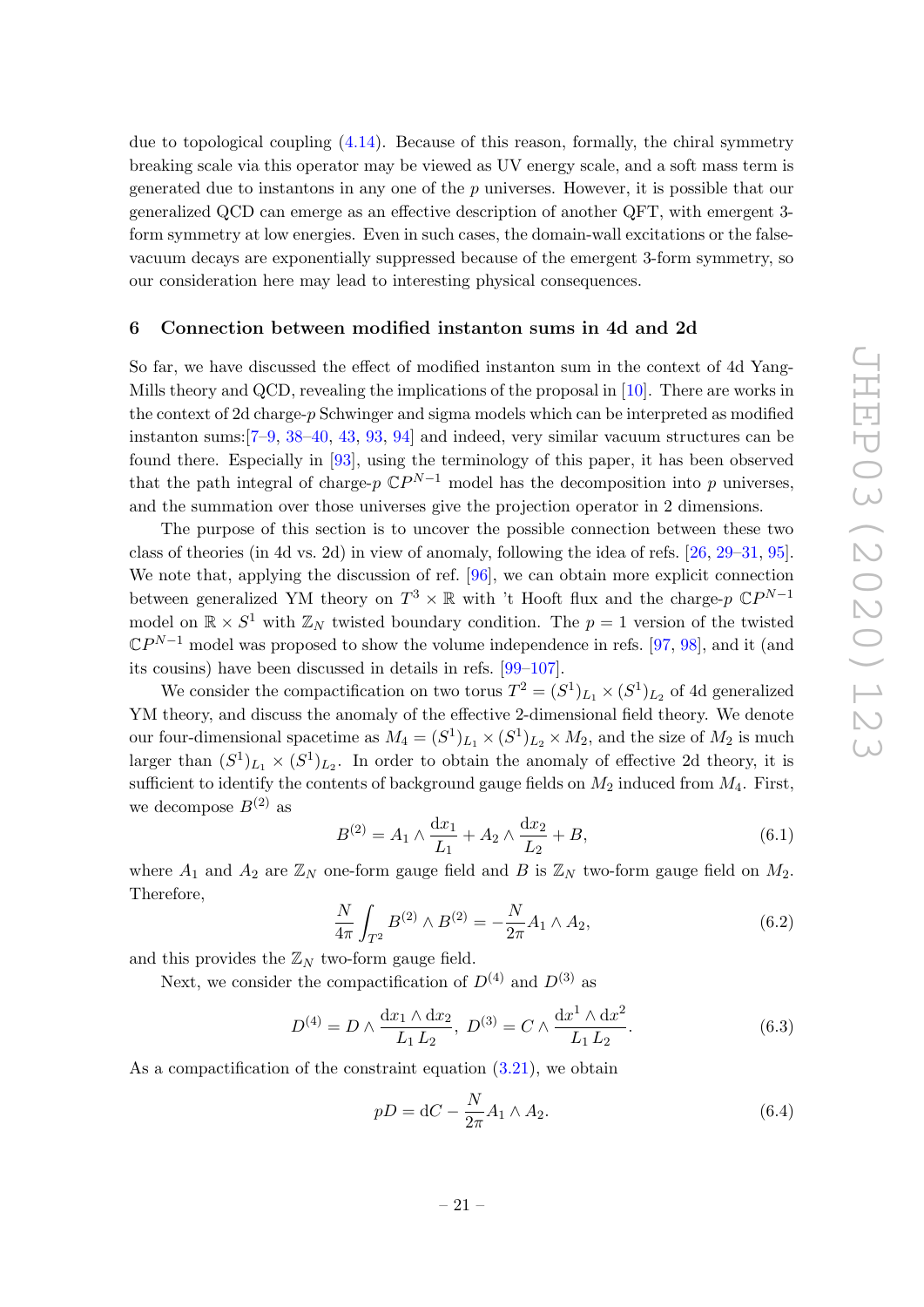As a summary, by considering  $T^2$  compactification, the higher-form symmetry is converted as

$$
\left(\mathbb{Z}_N^{[1]}\times\mathbb{Z}_p^{[3]}\right)_{4d} \Rightarrow \left(\mathbb{Z}_N^{[0]}\right)_1 \times \left(\mathbb{Z}_N^{[0]}\right)_2 \times \mathbb{Z}_N^{[1]} \times \mathbb{Z}_p^{[1]}.
$$
\n(6.5)

 $A_1$  and  $A_2$  are the background gauge fields for  $\left(\mathbb{Z}_N^{[0]} \right)$  $\binom{[0]}{N}$  $_{1,2}$ , D is the two-form gauge field for  $\mathbb{Z}_p^{[1]}$ , and the flux of D is affected by the 0-form symmetry. This shows that, under the shift of  $\theta_{\text{YM}} \rightarrow \theta_{\text{YM}} + 2\pi/p$ , we obtain the anomalous phase as

$$
Z_{M_2}[A_1, A_2, D] \mapsto \exp\left(-i \int D\right) Z_{M_2}[A_1, A_2, D]. \tag{6.6}
$$

This is indeed the slight generalization of the anomaly of  $\mathbb{C}P^{N-1}$  model computed in ref. [\[24\]](#page-26-9) for the charge-p model and by restricting the PSU(N) symmetry to  $\mathbb{Z}_N \times \mathbb{Z}_N$  [\[34\]](#page-27-9). This explains why 2d charge-p  $\mathbb{C}P^{N-1}$  model studied in refs. [\[7](#page-26-1)[–10\]](#page-26-3) shows very similar vacuum structure with that of generalized YM theory.

# <span id="page-22-0"></span>7 Conclusions and outlooks

The main results of this work can be summarized as follows:

- Modifying instanton sums into the integer multiples of topological charge  $p$  can be established within local QFTs. This modification is realized by coupling a TQFT to QFT. In the case of 4d  $SU(N)$  YM theory, this process naturally creates a 3-form symmetry.
- In general,  $(d-1)$ -form symmetries in d spacetime dimensions cannot be spontaneously broken in the absence of mixed anomalies. If broken due to a mixed anomaly, we will always obtain universes instead of superselection sectors.
- In generalized Yang-Mills theory, we showed mixed anomaly between  $\mathbb{Z}_N^{[1]} \tilde{\times} \mathbb{Z}_p^{[3]}$  symmetry and the  $\theta$ -angle periodicity. Gauging this symmetry correctly necessitates an intriguing 4-group structure. The vacuum has  $Np$  branches.
- Generalized SYM has  $Np$  isolated vacua and 1-flavor QCD has p vacua. The vacua separated by  $n_1 - n_2 = 0$  mod p units are interpreted as superselection sectors, while the ones for which  $n_1 - n_2 \neq 0$  mod p are referred to as universes. There are no dynamical domain walls connecting them. But the wall configuration can be generated in the presence of an external probe charged under  $\mathbb{Z}_p^{[3]}$ .
- The distinction as universes appears if the broken 0-form symmetry has a mixed anomaly with a  $(d-1)$ -form symmetry in d-dim QFT. If the would-be domain wall connecting distinct vacua is charged under the  $(d-1)$ -form symmetry, such configuration cannot arise as a dynamical excitation.
- We proved compatibility of abelian duality with mixed anomaly, in the context of center-stabilized YM theory on  $\mathbb{R}^3 \times S^1$ . Both original and dual formulation produce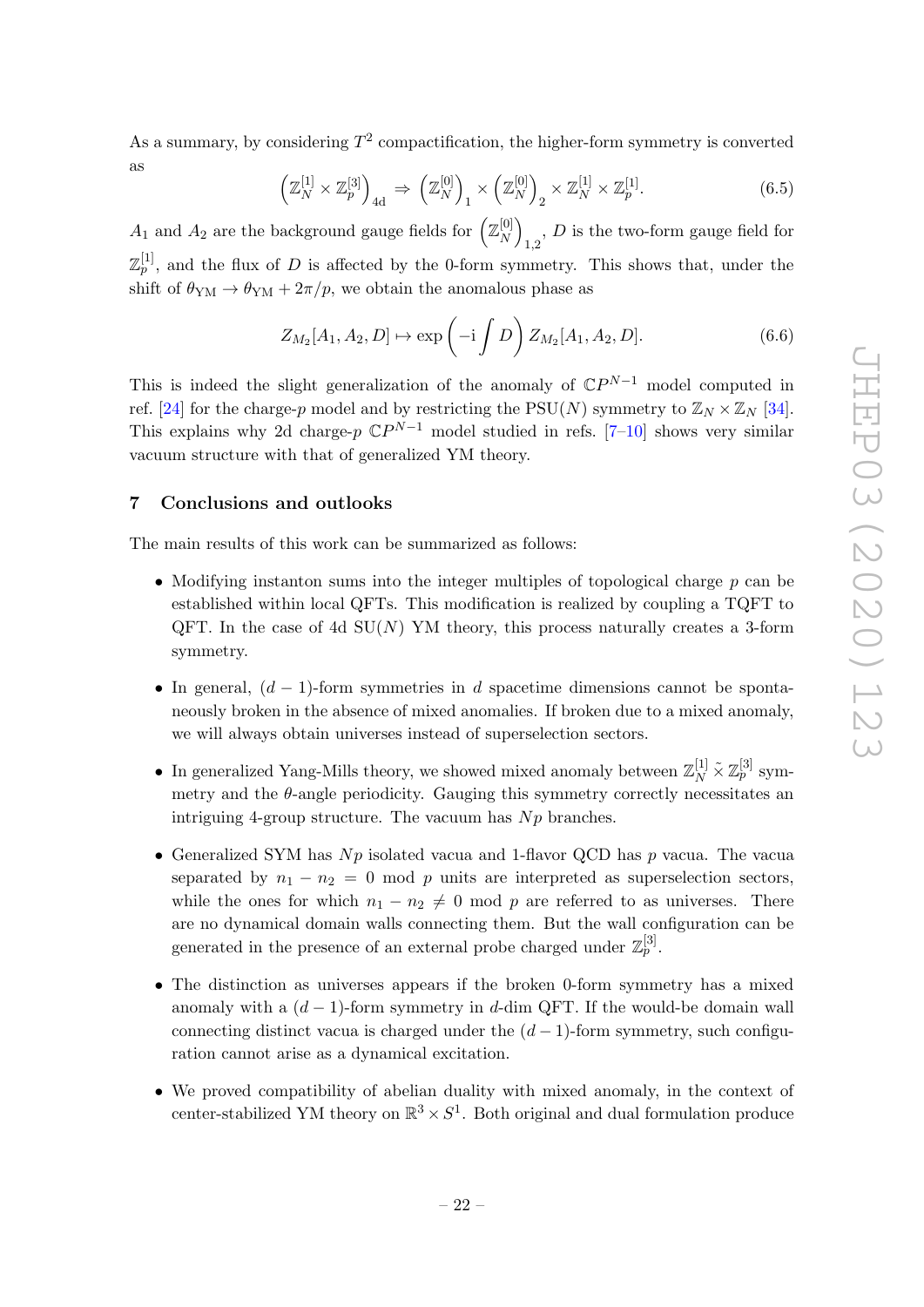the same mixed anomaly polynomials.<sup>[5](#page-23-0)</sup> For the generalized YM, the dilute gas of monopole-instantons in the semi-classical regime produces the correct  $Np$  branched structure.

• Generalized YM theory, upon compactification on  $T^2 \times M_2$ , reduce to charge- $p \mathbb{C}P^{N-1}$ model. This uncovers the close connection between modified instanton sums in 4d and 2d field theories.

We still have many open issues related to this study. Let us briefly summarize our outlook for possible extensions:

- We should look for physical applications of the notion of universes. We describe an outlook on this point later in more detail.
- We have studied the modified instanton sum for  $SU(N)$  gauge theories. Generalization to the non-simply connected gauge groups needs to be explored.
- We derived the anomaly of 3d dual theory for deformed YM on  $\mathbb{R}^3 \times S^1$ , however it is not immediately obvious how we can generalize to other compactified gauge theories on  $\mathbb{R}^3 \times S^1$ . Especially, it is important to study how we can concretely obtain the anomaly of compactified  $\mathcal{N} = 1$  SYM in a consistent way with known effective (Affine Toda) superpotential based on monopoles.
- In 2d, the modified instanton sum has a nice application to define the lattice  $\theta$ angle [\[108,](#page-31-1) [109\]](#page-31-2). Does it have a generalization to 4d Yang-Mills theory?

It would be especially interesting to apply the observations of this study into realistic physical situations. Our study shows that if one QFT couples to other hidden sectors with a  $(d-1)$ -form symmetry, then the total system has the decomposition into distinct sectors, called universes. We hope that this observation has an interesting application to the false vacuum to decay. Let us assume that the system is trapped by the false vacuum distinguished as the universe from the true ground state, then the false-vacuum decay is prohibited. In order for the false vacuum decay, the system has to create bubbles of the true vacuum, which is nothing but the wall configuration between the true and false vacua. Then, the boundary of the bubble must be charged under the  $(d-1)$ -form symmetry, and this means that it can appear only after insertion of a  $(d-1)$ -dimensional external probe. When the  $(d-1)$ -form symmetry is emergent, this selection rule is true only in the approximate sense. Still, it means that the system has to create very large bubbles of the true vacuum in order for the bubble to expand by the pressure difference between inside and outside of the bubble. We can expect that the life-time of the false vacuum becomes much longer than usual cases.

<span id="page-23-0"></span><sup>&</sup>lt;sup>5</sup>From many examples of semi-classics (within its regime of applicability) on  $\mathbb{R}^3 \times S^1$ , and mixed anomalies, it is already known that the two never contradict each other. Our construction goes one step beyond this point and derives the anomaly polynomial of the original theory from the dual semi-classical formulation.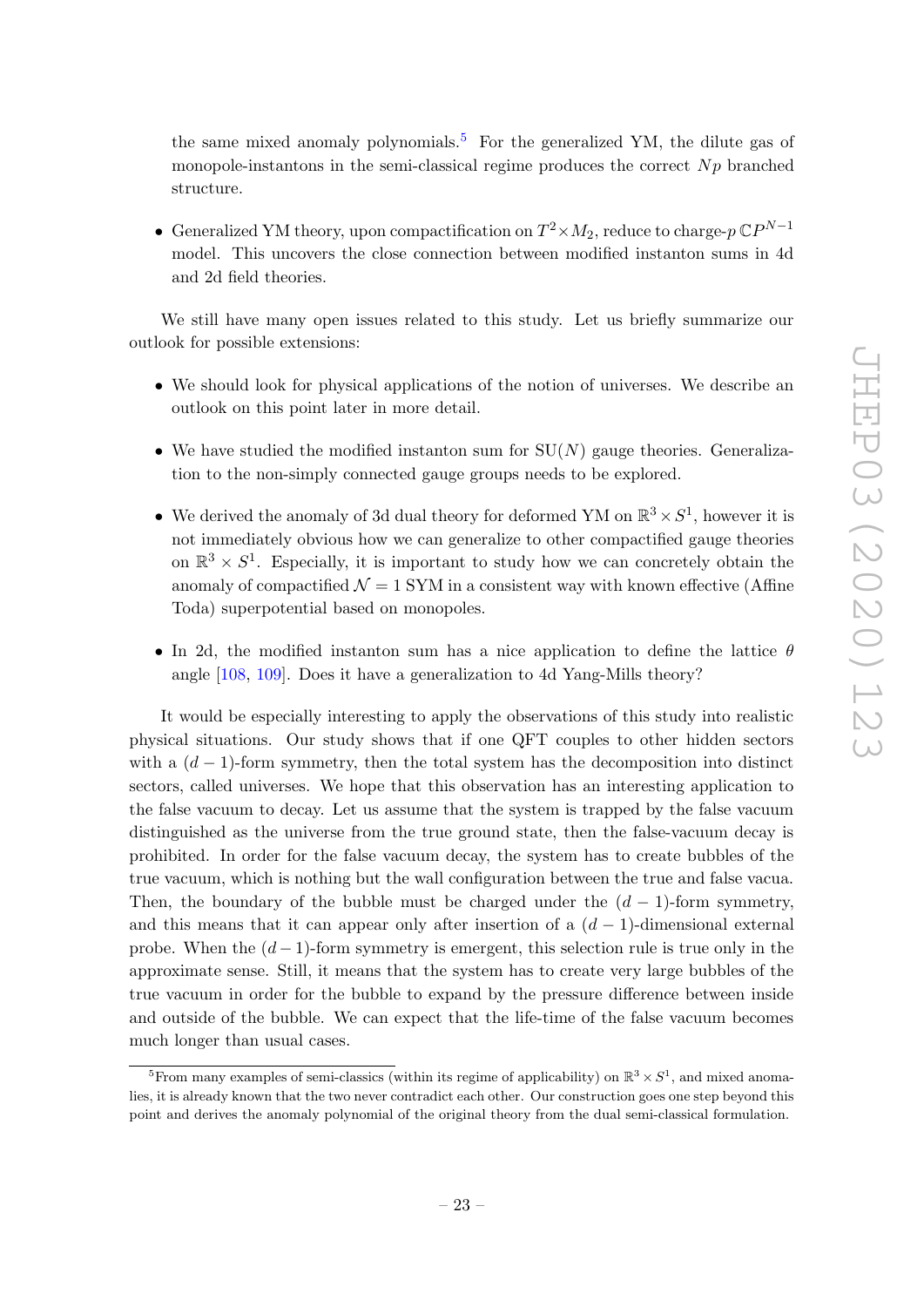### Acknowledgments

The authors thank Zohar Komargodski, Erich Poppitz and Eric Sharpe for many useful discussions. The work of Y. T. is supported by the JSPS Overseas Research Fellowships. The work of M. U is supported by the U.S. Department of Energy, Office of Science, Office of Nuclear Physics under Award Number DE-FG02-03ER41260.

# <span id="page-24-0"></span>A Explicit formulas of roots and weights of  $\mathfrak{su}(N)$

 $\mathfrak{su}(N)$  is the Lie algebra of the  $N \times N$  Hermitian, traceless matrices. Let  $e_i$  be the ith N-dimensional unit vector, then the canonical basis of  $\mathfrak{su}(N)_{\mathbb{C}}$  is given by the Cartan generator  ${H_m}_{m=1,\dots,N-1}$  and the root  ${E_{\alpha_{ij}}}_{1\leq i\neq j\leq N}$ :

$$
H_m = \frac{1}{\sqrt{m(m+1)}} \left( \sum_{i=1}^m \mathbf{e}_i \otimes \mathbf{e}_i - m \mathbf{e}_{m+1} \otimes \mathbf{e}_{m+1} \right), \ E_{\alpha_{ij}} = \mathbf{e}_i \otimes \mathbf{e}_j. \tag{A.1}
$$

It satisfies

$$
\text{tr}[H_i H_j] = \delta_{ij}, \ \text{tr}[E_{\alpha_{ij}} E_{\alpha_{k\ell}}] = \delta_{i\ell} \delta_{jk}, \tag{A.2}
$$

where the trace is taken for the defining representation (i.e. the faithful representation with the smallest dimension), and this makes the length squared of root as  $\alpha^2 = 2$ . The commutation relation is

$$
[H_m, E_{\alpha_{k\ell}}] = \frac{(\mathbf{e}_k - \mathbf{e}_\ell) \cdot (\mathbf{e}_1 + \dots + \mathbf{e}_m - m\mathbf{e}_{m+1})}{\sqrt{m(m+1)}} E_{\alpha_{k\ell}}.
$$
 (A.3)

Since the vectors  $(e_1 + \cdots + e_m - me_{m+1})/\sqrt{m(m+1)}$  form the orthonormal basis of the  $(N-1)$ -dimensional subspace of  $\mathbb{R}^N$ , this commutation relation tells us that the root vector of  $E_{\alpha_{k\ell}}$  is

$$
\boldsymbol{\alpha}_{k\ell} = (\boldsymbol{e}_k - \boldsymbol{e}_\ell),\tag{A.4}
$$

and we call they are positive if  $k < \ell$ . The simple roots are

$$
\boldsymbol{\alpha}_i = \boldsymbol{\alpha}_{i\,i+1} = (\boldsymbol{e}_i - \boldsymbol{e}_{i+1}), \tag{A.5}
$$

and then  $\alpha_{k\ell} = \alpha_k + \cdots + \alpha_{\ell-1}$  for  $k < \ell$ . In this convention, it is now evident that  $|\alpha_{k\ell}|^2 = 2$ , and thus we can identify the co-root/root and co-weight/weight as  $\alpha_i^{\vee} = \alpha_i$ and  $\mu_i^{\vee} = \mu_i$ , respectively (i.e.  $\Lambda_R^{\vee} = \Lambda_R$  and  $\Lambda_W^{\vee} = \Lambda_W$ ). We can check that the Cartan matrix is of the class  $A_{N-1}$ ,

$$
C_{ij} := \frac{2(\boldsymbol{\alpha}_i \cdot \boldsymbol{\alpha}_j)}{|\boldsymbol{\alpha}_j|^2} = \boldsymbol{\alpha}_i \cdot \boldsymbol{\alpha}_j^{\vee} = 2\delta_{ij} - \delta_{i,j+1} - \delta_{i+1,j}.
$$
 (A.6)

The inner product between the root space and  $H$ , such as  $\alpha_i \cdot H$ , is understood as

$$
\alpha_i \cdot \boldsymbol{H} = \sum_{m=1}^{N-1} \frac{\alpha_i \cdot (\boldsymbol{e}_1 + \dots + \boldsymbol{e}_m - m \boldsymbol{e}_{m+1})}{\sqrt{m(m+1)}} H_m
$$
  
= 
$$
-\sqrt{\frac{i-1}{i}} H_{i-1} + \sqrt{\frac{i+1}{i}} H_i = \boldsymbol{e}_i \otimes \boldsymbol{e}_i - \boldsymbol{e}_{i+1} \otimes \boldsymbol{e}_{i+1},
$$
 (A.7)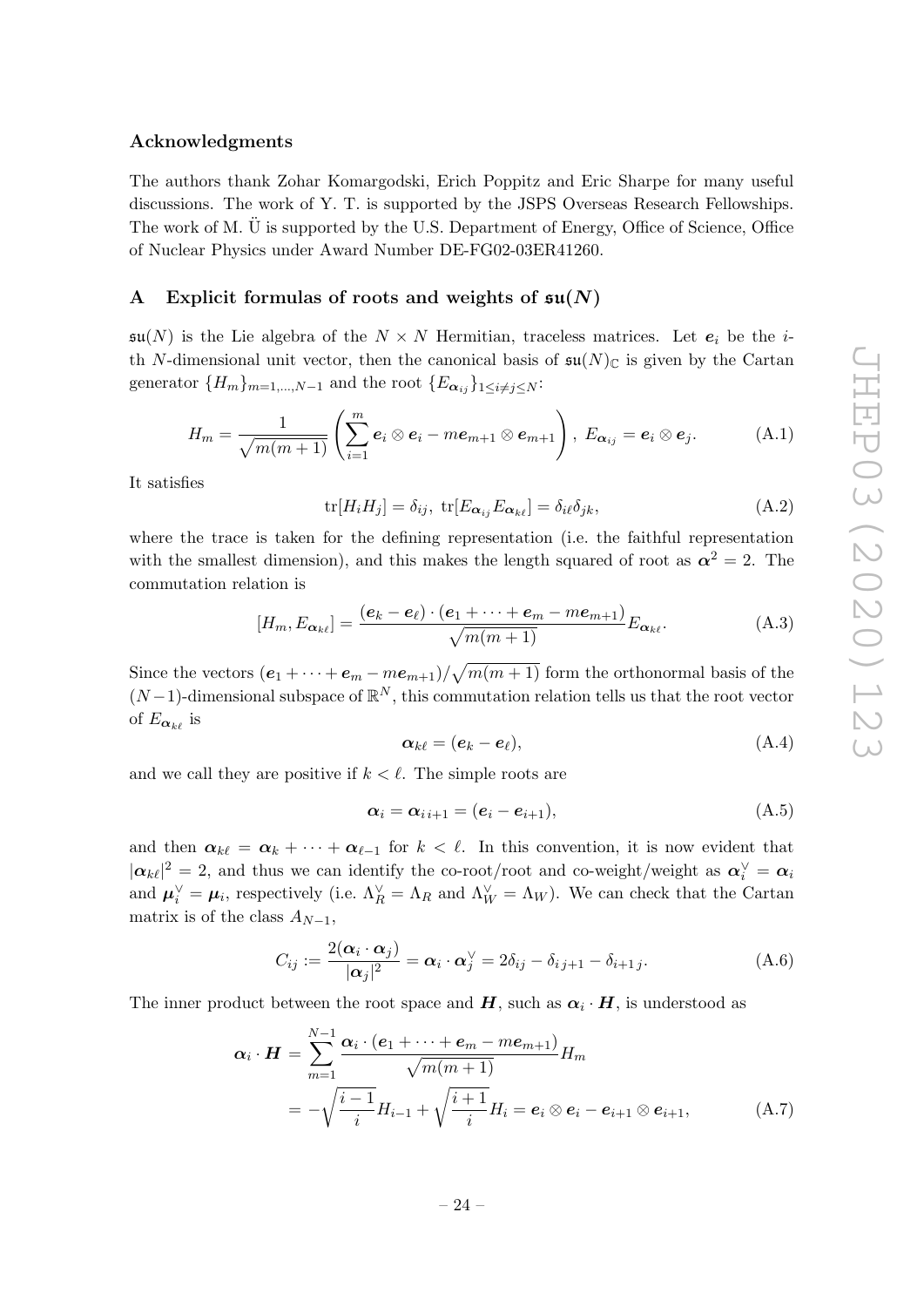and then  $[E_{\alpha_i}, E_{-\alpha_i}] = \alpha_i \cdot H$  holds.

To write down the fundamental weights, it is convenient to introduce the following vectors in the root space,

$$
\boldsymbol{e}'_i = \boldsymbol{e}_i - \frac{1}{N} \sum_{k=1}^N \boldsymbol{e}_k. \tag{A.8}
$$

By definition,  $e'_i = \frac{1}{N}$  $\frac{1}{N}\sum_j \alpha_{ij} \in \sum_{k=1}^{N-1} \alpha_k \mathbb{R}$ , and  $e'_i \cdot \alpha_j = e_i \cdot \alpha_j = \delta_{ij} - \delta_{ij+1}$ . The fundamental weights are given by

$$
\mu_i = \sum_{j=1}^i e'_i,\tag{A.9}
$$

and thus  $e'_{i} = \mu_{i} - \mu_{i-1}$  setting  $\mu_{0} = \mu_{N} = 0$ . Therefore, the simple roots can be written as

$$
\alpha_i = e'_i - e'_{i+1} = 2\mu_i - \mu_{i+1} - \mu_{i-1}.
$$
\n(A.10)

Using this property, let us compute  $\Lambda_W/\Lambda_R (= \Lambda_W^{\vee}/\Lambda_R^{\vee})$  explicitly. Let  $\lambda = \sum_i \lambda_i \mu_i$ be a weight. In  $\Lambda_W/\Lambda_R$ , we regard  $\alpha_i \sim 0$ , which can be solved as  $\mu_n \sim n\mu_1$  and  $N\mu_1 \sim 0$ for fundamental weights. As a result,

$$
\lambda = \sum_{n} \lambda_n \mu_n \sim \sum_{n} (n \lambda_n) \mu_1 \tag{A.11}
$$

and the coefficient is further identified by modulo N. Therefore,  $\Lambda_W/\Lambda_R \simeq \mathbb{Z}_N =$  $Z(SU(N))$  and the isomorphism is given by the mapping

$$
(\lambda_1, \dots, \lambda_{N-1}) \mapsto \sum_n n\lambda_n \bmod N,
$$
 (A.12)

which is called N-ality.

Open Access. This article is distributed under the terms of the Creative Commons Attribution License [\(CC-BY 4.0\)](https://creativecommons.org/licenses/by/4.0/), which permits any use, distribution and reproduction in any medium, provided the original author(s) and source are credited.

# References

- <span id="page-25-0"></span>[1] A.A. Belavin, A.M. Polyakov, A.S. Schwartz and Yu. S. Tyupkin, Pseudoparticle solutions of the Yang-Mills equations, [Phys. Lett.](https://doi.org/10.1016/0370-2693(75)90163-X)  $\bf{B}$  59 (1975) 85 [IN[SPIRE](https://inspirehep.net/search?p=find+J+%22Phys.Lett.,B59,85%22)].
- [2] C.G. Callan Jr., R.F. Dashen and D.J. Gross, The structure of the gauge theory vacuum, [Phys. Lett.](https://doi.org/10.1016/0370-2693(76)90277-X) **B 63** (1976) 334 [IN[SPIRE](https://inspirehep.net/search?p=find+J+%22Phys.Lett.,B63,334%22)].
- [3] R. Jackiw and C. Rebbi, Vacuum periodicity in a Yang-Mills quantum theory, [Phys. Rev.](https://doi.org/10.1103/PhysRevLett.37.172) Lett. **37** [\(1976\) 172](https://doi.org/10.1103/PhysRevLett.37.172) [IN[SPIRE](https://inspirehep.net/search?p=find+J+%22Phys.Rev.Lett.,37,172%22)].
- <span id="page-25-1"></span>[4] G. 't Hooft, Symmetry breaking through Bell-Jackiw anomalies, [Phys. Rev. Lett.](https://doi.org/10.1103/PhysRevLett.37.8) 37 (1976) [8](https://doi.org/10.1103/PhysRevLett.37.8) [IN[SPIRE](https://inspirehep.net/search?p=find+J+%22Phys.Rev.Lett.,37,8%22)].
- <span id="page-25-2"></span>[5] R. Brower, S. Chandrasekharan, J.W. Negele and U.J. Wiese, QCD at fixed topology, [Phys.](https://doi.org/10.1016/S0370-2693(03)00369-1) Lett. **B 560** [\(2003\) 64](https://doi.org/10.1016/S0370-2693(03)00369-1) [[hep-lat/0302005](https://arxiv.org/abs/hep-lat/0302005)] [IN[SPIRE](https://inspirehep.net/search?p=find+EPRINT+hep-lat/0302005)].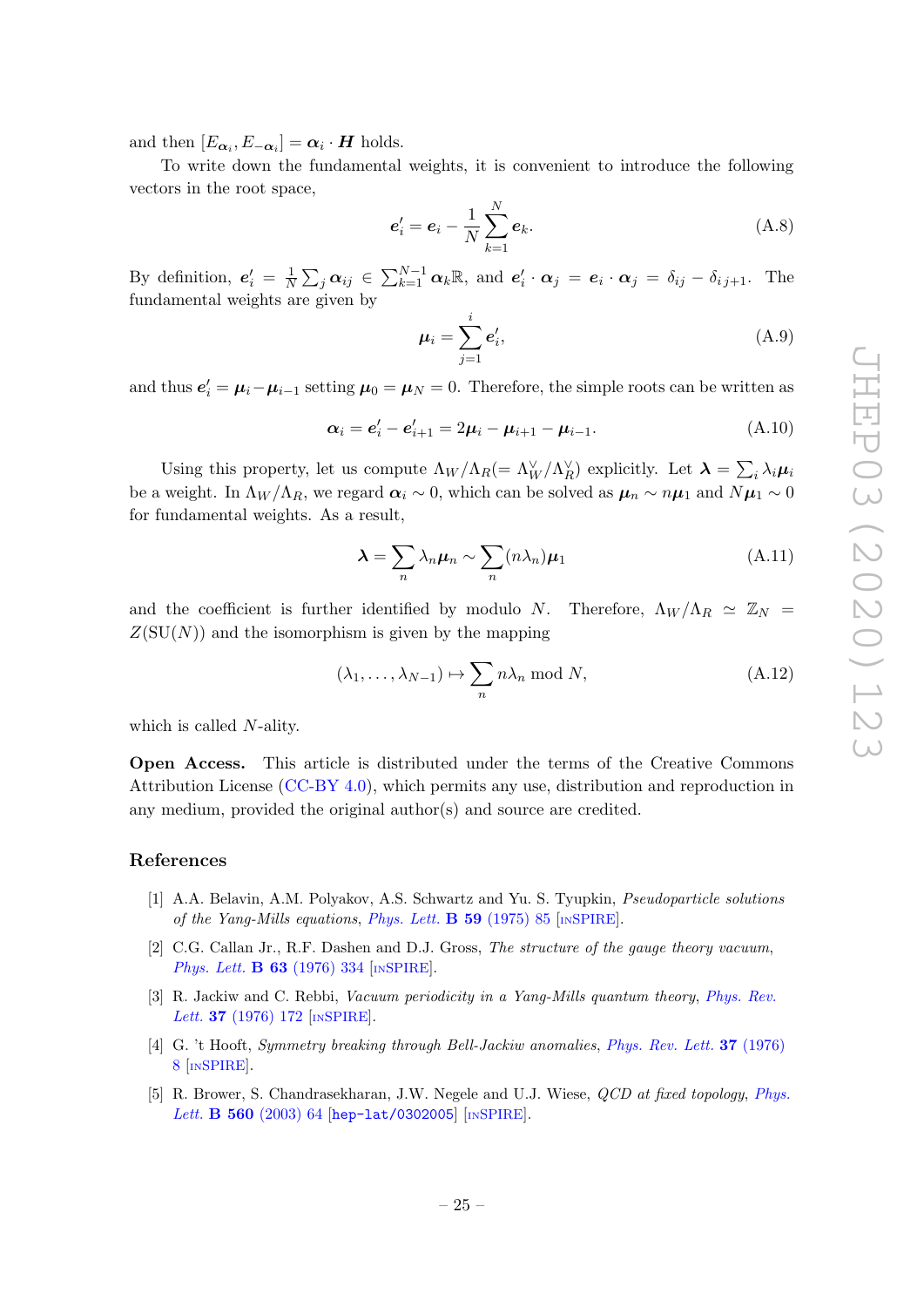- <span id="page-26-0"></span>[6] S. Aoki, H. Fukaya, S. Hashimoto and T. Onogi, Finite volume QCD at fixed topological charge, Phys. Rev. D 76 [\(2007\) 054508](https://doi.org/10.1103/PhysRevD.76.054508) [[arXiv:0707.0396](https://arxiv.org/abs/0707.0396)] [IN[SPIRE](https://inspirehep.net/search?p=find+EPRINT+arXiv:0707.0396)].
- <span id="page-26-1"></span>[7] T. Pantev and E. Sharpe, GLSM's for Gerbes (and other toric stacks), [Adv. Theor. Math.](https://doi.org/10.4310/ATMP.2006.v10.n1.a4) Phys. 10 [\(2006\) 77](https://doi.org/10.4310/ATMP.2006.v10.n1.a4) [[hep-th/0502053](https://arxiv.org/abs/hep-th/0502053)] [IN[SPIRE](https://inspirehep.net/search?p=find+EPRINT+hep-th/0502053)].
- [8] T. Pantev and E. Sharpe, Notes on gauging noneffective group actions, [hep-th/0502027](https://arxiv.org/abs/hep-th/0502027) [IN[SPIRE](https://inspirehep.net/search?p=find+EPRINT+hep-th/0502027)].
- <span id="page-26-2"></span>[9] T. Pantev and E. Sharpe, String compactifications on Calabi-Yau stacks, [Nucl. Phys.](https://doi.org/10.1016/j.nuclphysb.2005.10.035) B 733 [\(2006\) 233](https://doi.org/10.1016/j.nuclphysb.2005.10.035) [[hep-th/0502044](https://arxiv.org/abs/hep-th/0502044)] [IN[SPIRE](https://inspirehep.net/search?p=find+EPRINT+hep-th/0502044)].
- <span id="page-26-3"></span>[10] N. Seiberg, Modifying the sum over topological sectors and constraints on supergravity, JHEP 07 [\(2010\) 070](https://doi.org/10.1007/JHEP07(2010)070) [[arXiv:1005.0002](https://arxiv.org/abs/1005.0002)] [IN[SPIRE](https://inspirehep.net/search?p=find+EPRINT+arXiv:1005.0002)].
- [11] S. Hellerman and E. Sharpe, Sums over topological sectors and quantization of Fayet-Iliopoulos parameters, [Adv. Theor. Math. Phys.](https://doi.org/10.4310/ATMP.2011.v15.n4.a7) 15 (2011) 1141 [[arXiv:1012.5999](https://arxiv.org/abs/1012.5999)] [IN[SPIRE](https://inspirehep.net/search?p=find+EPRINT+arXiv:1012.5999)].
- <span id="page-26-4"></span>[12] O. Aharony, N. Seiberg and Y. Tachikawa, Reading between the lines of four-dimensional gauge theories, JHEP 08 [\(2013\) 115](https://doi.org/10.1007/JHEP08(2013)115) [[arXiv:1305.0318](https://arxiv.org/abs/1305.0318)] [IN[SPIRE](https://inspirehep.net/search?p=find+EPRINT+arXiv:1305.0318)].
- <span id="page-26-5"></span>[13] G. 't Hooft, Naturalness, chiral symmetry, and spontaneous chiral symmetry breaking, [NATO Sci. Ser.](https://doi.org/10.1007/978-1-4684-7571-5_9) **B 59** (1980) 135 [IN[SPIRE](https://inspirehep.net/search?p=find+J+%22NATO Sci.Ser.B,59,135%22)].
- <span id="page-26-6"></span>[14] Y. Frishman, A. Schwimmer, T. Banks and S. Yankielowicz, The axial anomaly and the bound state spectrum in confining theories, [Nucl. Phys.](https://doi.org/10.1016/0550-3213(81)90268-6)  $\bf{B}$  177 (1981) 157 [IN[SPIRE](https://inspirehep.net/search?p=find+J+%22Nucl.Phys.,B177,157%22)].
- <span id="page-26-7"></span>[15] X.-G. Wen, Classifying gauge anomalies through symmetry-protected trivial orders and classifying gravitational anomalies through topological orders, [Phys. Rev.](https://doi.org/10.1103/PhysRevD.88.045013) D 88 (2013) [045013](https://doi.org/10.1103/PhysRevD.88.045013) [[arXiv:1303.1803](https://arxiv.org/abs/1303.1803)] [IN[SPIRE](https://inspirehep.net/search?p=find+EPRINT+arXiv:1303.1803)].
- [16] A. Kapustin and R. Thorngren, Anomalies of discrete symmetries in three dimensions and group cohomology, [Phys. Rev. Lett.](https://doi.org/10.1103/PhysRevLett.112.231602)  $112$  (2014) 231602 [[arXiv:1403.0617](https://arxiv.org/abs/1403.0617)] [IN[SPIRE](https://inspirehep.net/search?p=find+EPRINT+arXiv:1403.0617)].
- [17] G.Y. Cho, J.C.Y. Teo and S. Ryu, Conflicting symmetries in topologically ordered surface states of three-dimensional bosonic symmetry protected topological phases, [Phys. Rev.](https://doi.org/10.1103/PhysRevB.89.235103) B 89 [\(2014\) 235103](https://doi.org/10.1103/PhysRevB.89.235103) [[arXiv:1403.2018](https://arxiv.org/abs/1403.2018)] [IN[SPIRE](https://inspirehep.net/search?p=find+EPRINT+arXiv:1403.2018)].
- [18] J.C. Wang, Z.-C. Gu and X.-G. Wen, Field theory representation of gauge-gravity symmetry-protected topological invariants, group cohomology and beyond, [Phys. Rev. Lett.](https://doi.org/10.1103/PhysRevLett.114.031601) 114 [\(2015\) 031601](https://doi.org/10.1103/PhysRevLett.114.031601) [[arXiv:1405.7689](https://arxiv.org/abs/1405.7689)] [IN[SPIRE](https://inspirehep.net/search?p=find+EPRINT+arXiv:1405.7689)].
- [19] E. Witten, The "parity" anomaly on an unorientable manifold, [Phys. Rev.](https://doi.org/10.1103/PhysRevB.94.195150) B 94 (2016) [195150](https://doi.org/10.1103/PhysRevB.94.195150) [[arXiv:1605.02391](https://arxiv.org/abs/1605.02391)] [IN[SPIRE](https://inspirehep.net/search?p=find+EPRINT+arXiv:1605.02391)].
- [20] Y. Tachikawa and K. Yonekura, On time-reversal anomaly of  $2 + 1d$  topological phases, PTEP 2017 [\(2017\) 033B04](https://doi.org/10.1093/ptep/ptx010) [[arXiv:1610.07010](https://arxiv.org/abs/1610.07010)] [IN[SPIRE](https://inspirehep.net/search?p=find+EPRINT+arXiv:1610.07010)].
- <span id="page-26-8"></span>[21] D. Gaiotto, A. Kapustin, Z. Komargodski and N. Seiberg, Theta, time reversal and temperature, JHEP 05 [\(2017\) 091](https://doi.org/10.1007/JHEP05(2017)091) [[arXiv:1703.00501](https://arxiv.org/abs/1703.00501)] [IN[SPIRE](https://inspirehep.net/search?p=find+EPRINT+arXiv:1703.00501)].
- [22] Y. Tanizaki and Y. Kikuchi, Vacuum structure of bifundamental gauge theories at finite topological angles, JHEP  $06$  [\(2017\) 102](https://doi.org/10.1007/JHEP06(2017)102)  $\text{arXiv:1705.01949}$  $\text{arXiv:1705.01949}$  $\text{arXiv:1705.01949}$  [IN[SPIRE](https://inspirehep.net/search?p=find+EPRINT+arXiv:1705.01949)].
- [23] Y. Kikuchi and Y. Tanizaki, Global inconsistency, 't Hooft anomaly and level crossing in quantum mechanics, PTEP 2017 [\(2017\) 113B05](https://doi.org/10.1093/ptep/ptx148) [[arXiv:1708.01962](https://arxiv.org/abs/1708.01962)] [IN[SPIRE](https://inspirehep.net/search?p=find+EPRINT+arXiv:1708.01962)].
- <span id="page-26-9"></span>[24] Z. Komargodski, A. Sharon, R. Thorngren and X. Zhou, Comments on Abelian Higgs models and persistent order, [SciPost Phys.](https://doi.org/10.21468/SciPostPhys.6.1.003) 6 (2019) 003  $\ar{xiv:1705.04786}$  [IN[SPIRE](https://inspirehep.net/search?p=find+EPRINT+arXiv:1705.04786)].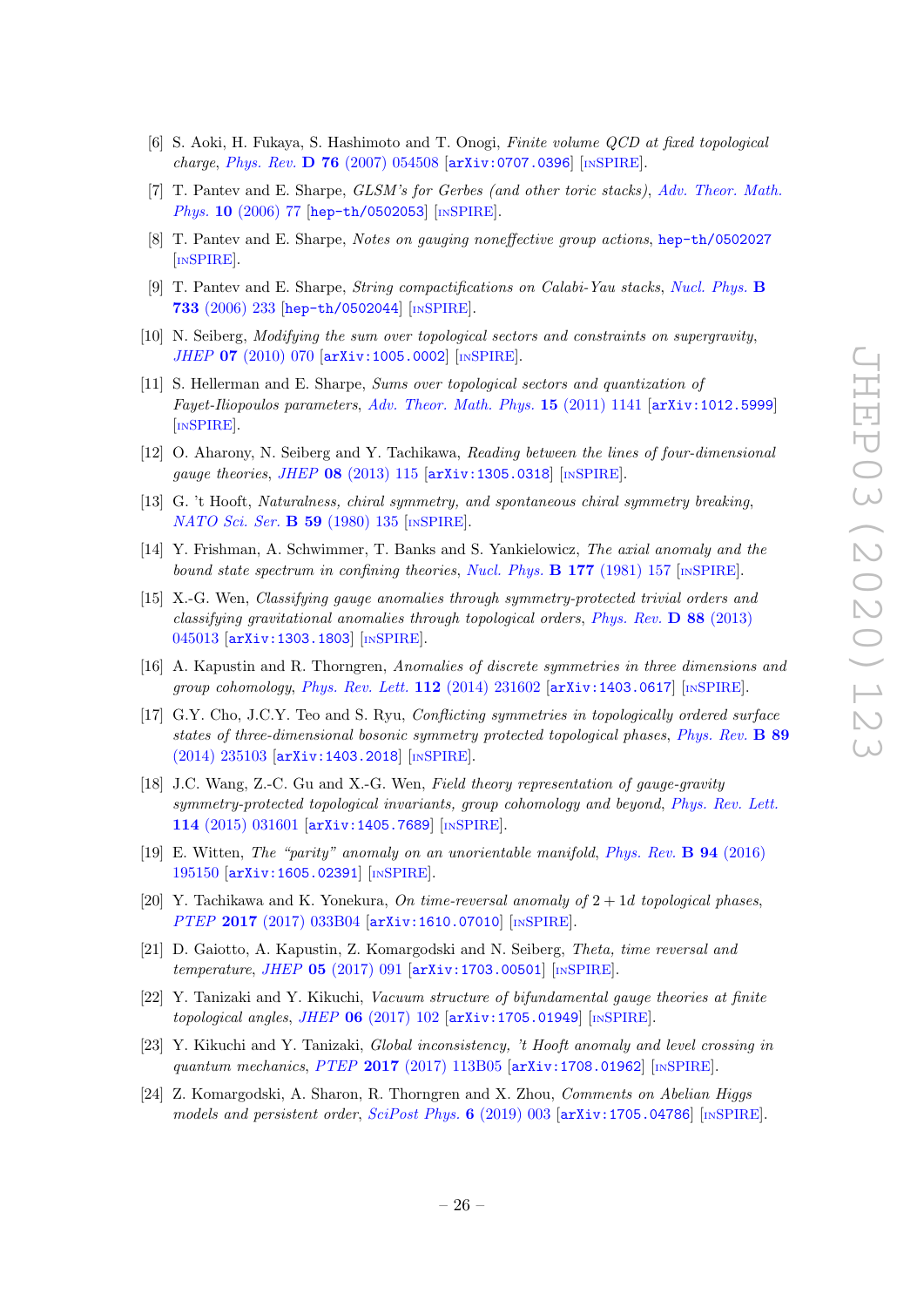- <span id="page-27-2"></span>[25] Z. Komargodski, T. Sulejmanpasic and M. Ünsal, Walls, anomalies and deconfinement in quantum antiferromagnets, Phys. Rev.  $\bf{B}$  97 [\(2018\) 054418](https://doi.org/10.1103/PhysRevB.97.054418) [[arXiv:1706.05731](https://arxiv.org/abs/1706.05731)] [IN[SPIRE](https://inspirehep.net/search?p=find+EPRINT+arXiv:1706.05731)].
- <span id="page-27-6"></span>[26] H. Shimizu and K. Yonekura, Anomaly constraints on deconfinement and chiral phase transition, *Phys. Rev. D* 97 [\(2018\) 105011](https://doi.org/10.1103/PhysRevD.97.105011) [[arXiv:1706.06104](https://arxiv.org/abs/1706.06104)] [IN[SPIRE](https://inspirehep.net/search?p=find+EPRINT+arXiv:1706.06104)].
- [27] J. Wang, X.-G. Wen and E. Witten, Symmetric gapped interfaces of SPT and SET states: systematic constructions, *Phys. Rev.* X 8 [\(2018\) 031048](https://doi.org/10.1103/PhysRevX.8.031048) [[arXiv:1705.06728](https://arxiv.org/abs/1705.06728)] [IN[SPIRE](https://inspirehep.net/search?p=find+EPRINT+arXiv:1705.06728)].
- <span id="page-27-5"></span>[28] D. Gaiotto, Z. Komargodski and N. Seiberg, *Time-reversal breaking in QCD*<sub>4</sub>, walls and dualities in  $2+1$  dimensions, JHEP 01 [\(2018\) 110](https://doi.org/10.1007/JHEP01(2018)110)  $\left[\text{arXiv:1708.06806}\right]$  $\left[\text{arXiv:1708.06806}\right]$  $\left[\text{arXiv:1708.06806}\right]$   $\left[\text{nsPIRE}\right]$ .
- <span id="page-27-7"></span>[29] Y. Tanizaki, T. Misumi and N. Sakai, Circle compactification and 't Hooft anomaly, [JHEP](https://doi.org/10.1007/JHEP12(2017)056) 12 [\(2017\) 056](https://doi.org/10.1007/JHEP12(2017)056) [[arXiv:1710.08923](https://arxiv.org/abs/1710.08923)] [IN[SPIRE](https://inspirehep.net/search?p=find+EPRINT+arXiv:1710.08923)].
- [30] Y. Tanizaki, Y. Kikuchi, T. Misumi and N. Sakai, Anomaly matching for the phase diagram of massless  $Z_N$ -QCD, Phys. Rev. **D 97** [\(2018\) 054012](https://doi.org/10.1103/PhysRevD.97.054012)  $\left[$ [arXiv:1711.10487](https://arxiv.org/abs/1711.10487) $\right]$   $\left[$ IN[SPIRE](https://inspirehep.net/search?p=find+EPRINT+arXiv:1711.10487) $\right]$ .
- <span id="page-27-8"></span>[31] M. Yamazaki, Relating 't Hooft anomalies of 4d pure Yang-Mills and 2d  $CP^{N-1}$  model, JHEP 10 [\(2018\) 172](https://doi.org/10.1007/JHEP10(2018)172) [[arXiv:1711.04360](https://arxiv.org/abs/1711.04360)] [IN[SPIRE](https://inspirehep.net/search?p=find+EPRINT+arXiv:1711.04360)].
- [32] M. Guo, P. Putrov and J. Wang, *Time reversal*,  $SU(N)$  Yang-Mills and cobordisms: interacting topological superconductors/insulators and quantum spin liquids in  $3 + 1D$ , [Annals Phys.](https://doi.org/10.1016/j.aop.2018.04.025) 394 (2018) 244 [[arXiv:1711.11587](https://arxiv.org/abs/1711.11587)] [IN[SPIRE](https://inspirehep.net/search?p=find+EPRINT+arXiv:1711.11587)].
- [33] T. Sulejmanpasic and Y. Tanizaki, C-P-T anomaly matching in bosonic quantum field theory and spin chains, Phys. Rev. B  $97$  [\(2018\) 144201](https://doi.org/10.1103/PhysRevB.97.144201) [[arXiv:1802.02153](https://arxiv.org/abs/1802.02153)] [IN[SPIRE](https://inspirehep.net/search?p=find+EPRINT+arXiv:1802.02153)].
- <span id="page-27-9"></span>[34] Y. Tanizaki and T. Sulejmanpasic, Anomaly and global inconsistency matching: θ-angles,  $SU(3)/U(1)^2$  nonlinear  $\sigma$ -model, SU(3) chains and its generalizations, [Phys. Rev.](https://doi.org/10.1103/PhysRevB.98.115126) **B** 98 [\(2018\) 115126](https://doi.org/10.1103/PhysRevB.98.115126) [[arXiv:1805.11423](https://arxiv.org/abs/1805.11423)] [IN[SPIRE](https://inspirehep.net/search?p=find+EPRINT+arXiv:1805.11423)].
- [35] Y. Yao, C.-T. Hsieh and M. Oshikawa, Anomaly matching and symmetry-protected critical phases in  $SU(N)$  spin systems in  $1+1$  dimensions, [Phys. Rev. Lett.](https://doi.org/10.1103/PhysRevLett.123.180201) 123 (2019) 180201 [[arXiv:1805.06885](https://arxiv.org/abs/1805.06885)] [IN[SPIRE](https://inspirehep.net/search?p=find+EPRINT+arXiv:1805.06885)].
- [36] R. Kobayashi, K. Shiozaki, Y. Kikuchi and S. Ryu, Lieb-Schultz-Mattis type theorem with higher-form symmetry and the quantum dimer models, Phys. Rev. **B** 99 [\(2019\) 014402](https://doi.org/10.1103/PhysRevB.99.014402) [[arXiv:1805.05367](https://arxiv.org/abs/1805.05367)] [IN[SPIRE](https://inspirehep.net/search?p=find+EPRINT+arXiv:1805.05367)].
- [37] Y. Tanizaki, Anomaly constraint on massless QCD and the role of Skyrmions in chiral symmetry breaking, JHEP  $08$  [\(2018\) 171](https://doi.org/10.1007/JHEP08(2018)171)  $\text{arXiv:1807.07666}$  $\text{arXiv:1807.07666}$  $\text{arXiv:1807.07666}$  [IN[SPIRE](https://inspirehep.net/search?p=find+EPRINT+arXiv:1807.07666)].
- <span id="page-27-0"></span>[38] M.M. Anber and E. Poppitz, Anomaly matching, (axial) Schwinger models and high-T super Yang-Mills domain walls, JHEP 09 [\(2018\) 076](https://doi.org/10.1007/JHEP09(2018)076) [[arXiv:1807.00093](https://arxiv.org/abs/1807.00093)] [IN[SPIRE](https://inspirehep.net/search?p=find+EPRINT+arXiv:1807.00093)].
- <span id="page-27-3"></span>[39] M.M. Anber and E. Poppitz, *Domain walls in high-T*  $SU(N)$  super Yang-Mills theory and  $QCD(adj)$ , JHEP 05 [\(2019\) 151](https://doi.org/10.1007/JHEP05(2019)151)  $\vert$ [arXiv:1811.10642](https://arxiv.org/abs/1811.10642) $\vert$  [IN[SPIRE](https://inspirehep.net/search?p=find+EPRINT+arXiv:1811.10642)].
- <span id="page-27-1"></span>[40] A. Armoni and S. Sugimoto, Vacuum structure of charge k two-dimensional QED and dynamics of an anti D-string near an O1<sup>-</sup>-plane, JHEP 03 [\(2019\) 175](https://doi.org/10.1007/JHEP03(2019)175) [[arXiv:1812.10064](https://arxiv.org/abs/1812.10064)] [IN[SPIRE](https://inspirehep.net/search?p=find+EPRINT+arXiv:1812.10064)].
- [41] K. Yonekura, Anomaly matching in QCD thermal phase transition, JHEP 05 [\(2019\) 062](https://doi.org/10.1007/JHEP05(2019)062) [[arXiv:1901.08188](https://arxiv.org/abs/1901.08188)] [IN[SPIRE](https://inspirehep.net/search?p=find+EPRINT+arXiv:1901.08188)].
- <span id="page-27-4"></span>[42] H. Nishimura and Y. Tanizaki, High-temperature domain walls of QCD with imaginary chemical potentials, JHEP  $06$  [\(2019\) 040](https://doi.org/10.1007/JHEP06(2019)040)  $\text{arXiv:1903.04014}$  $\text{arXiv:1903.04014}$  $\text{arXiv:1903.04014}$  [IN[SPIRE](https://inspirehep.net/search?p=find+EPRINT+arXiv:1903.04014)].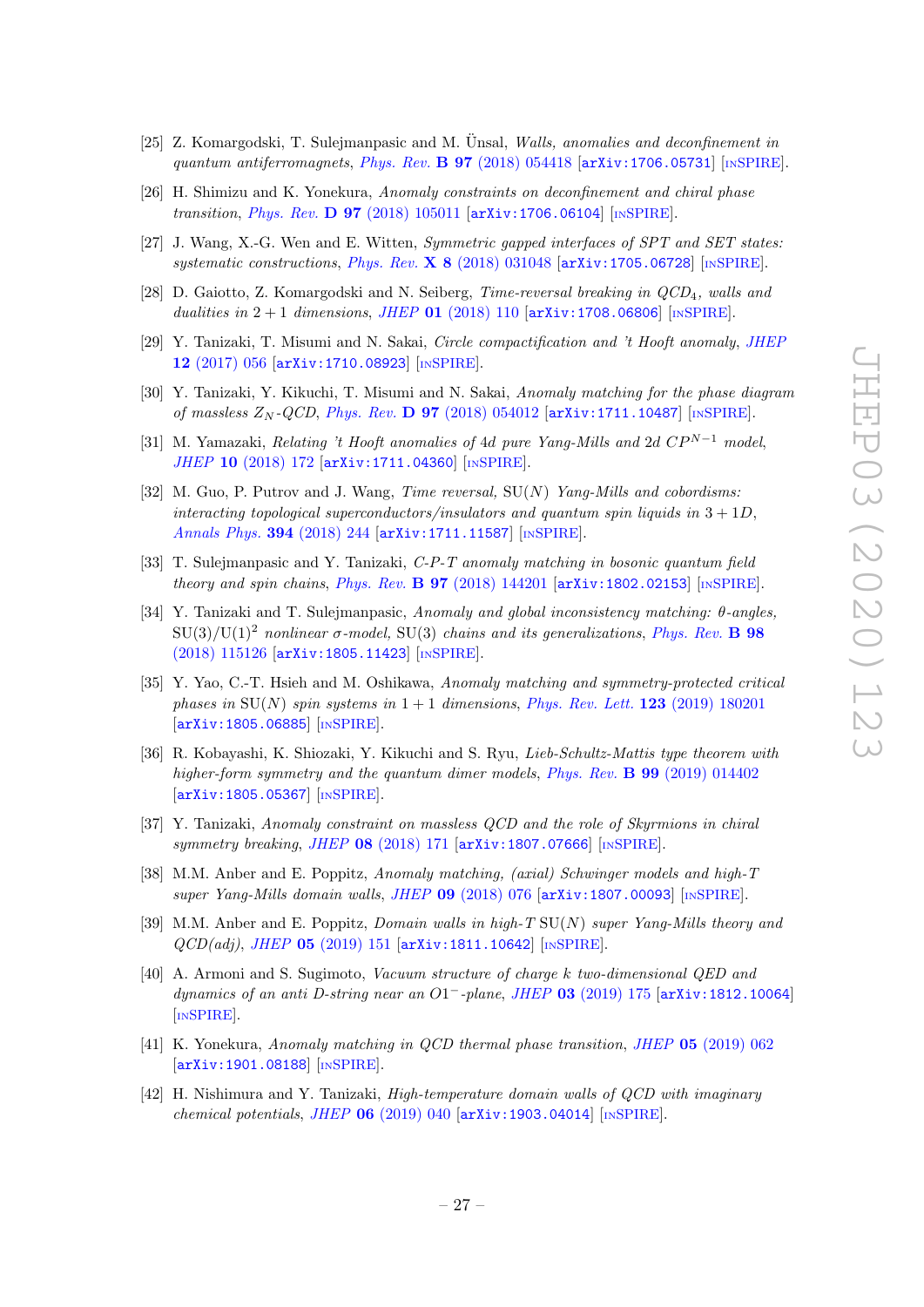- <span id="page-28-11"></span>[43] T. Misumi, Y. Tanizaki and M. Unsal, Fractional  $\theta$  angle, 't Hooft anomaly and quantum instantons in charge-q multi-flavor Schwinger model, JHEP 07 [\(2019\) 018](https://doi.org/10.1007/JHEP07(2019)018) [[arXiv:1905.05781](https://arxiv.org/abs/1905.05781)] [IN[SPIRE](https://inspirehep.net/search?p=find+EPRINT+arXiv:1905.05781)].
- <span id="page-28-0"></span>[44] A. Cherman, T. Jacobson, Y. Tanizaki and M. Unsal, Anomalies, a mod 2 index and dynamics of 2d adjoint QCD,  $arXiv:1908.09858$  [IN[SPIRE](https://inspirehep.net/search?p=find+EPRINT+arXiv:1908.09858)].
- <span id="page-28-1"></span> $[45]$  M. Unsal, *Magnetic bion condensation: a new mechanism of confinement and mass gap in* four dimensions, Phys. Rev.  $\bf{D}$  80 [\(2009\) 065001](https://doi.org/10.1103/PhysRevD.80.065001) [[arXiv:0709.3269](https://arxiv.org/abs/0709.3269)] [IN[SPIRE](https://inspirehep.net/search?p=find+EPRINT+arXiv:0709.3269)].
- [46] M. Unsal, Abelian duality, confinement and chiral symmetry breaking in  $QCD(adj)$ , [Phys.](https://doi.org/10.1103/PhysRevLett.100.032005) Rev. Lett. 100 [\(2008\) 032005](https://doi.org/10.1103/PhysRevLett.100.032005) [[arXiv:0708.1772](https://arxiv.org/abs/0708.1772)] [IN[SPIRE](https://inspirehep.net/search?p=find+EPRINT+arXiv:0708.1772)].
- <span id="page-28-3"></span>[47] M. Unsal and L.G. Yaffe, *Center-stabilized Yang-Mills theory: confinement and large N* volume independence, Phys. Rev. D 78 [\(2008\) 065035](https://doi.org/10.1103/PhysRevD.78.065035)  $arXiv:0803.0344$  [IN[SPIRE](https://inspirehep.net/search?p=find+EPRINT+arXiv:0803.0344)].
- [48] E. Poppitz and M. Unsal,  $Seiberg-Witten$  and 'Polyakov-like' magnetic bion confinements are continuously connected, JHEP  $07$  [\(2011\) 082](https://doi.org/10.1007/JHEP07(2011)082)  $\left[$ [arXiv:1105.3969](https://arxiv.org/abs/1105.3969) $\right]$   $\left[$ IN[SPIRE](https://inspirehep.net/search?p=find+EPRINT+arXiv:1105.3969) $\right]$ .
- [49] E. Poppitz, T. Schäfer and M. Unsal, *Continuity, deconfinement and (super) Yang-Mills* theory, JHEP 10  $(2012)$  115  $\text{arXiv:1205.0290}$  $\text{arXiv:1205.0290}$  $\text{arXiv:1205.0290}$  [IN[SPIRE](https://inspirehep.net/search?p=find+EPRINT+arXiv:1205.0290)].
- [50] E. Poppitz, T. Schäfer and M. Unsal, Universal mechanism of (semi-classical) deconfinement and θ-dependence for all simple groups, JHEP 03 [\(2013\) 087](https://doi.org/10.1007/JHEP03(2013)087) [[arXiv:1212.1238](https://arxiv.org/abs/1212.1238)] [IN[SPIRE](https://inspirehep.net/search?p=find+EPRINT+arXiv:1212.1238)].
- [51] P. Argyres and M. Unsal, A semiclassical realization of infrared renormalons, [Phys. Rev.](https://doi.org/10.1103/PhysRevLett.109.121601) Lett. 109 [\(2012\) 121601](https://doi.org/10.1103/PhysRevLett.109.121601) [[arXiv:1204.1661](https://arxiv.org/abs/1204.1661)] [IN[SPIRE](https://inspirehep.net/search?p=find+EPRINT+arXiv:1204.1661)].
- [52] P.C. Argyres and M. Ünsal, *The semi-classical expansion and resurgence in gauge theories:* new perturbative, instanton, bion and renormalon effects, JHEP 08 [\(2012\) 063](https://doi.org/10.1007/JHEP08(2012)063) [[arXiv:1206.1890](https://arxiv.org/abs/1206.1890)] [IN[SPIRE](https://inspirehep.net/search?p=find+EPRINT+arXiv:1206.1890)].
- [53] M.M. Anber, E. Poppitz and M. Unsal, 2d affine XY-spin model/4d gauge theory duality and deconfinement, JHEP 04 [\(2012\) 040](https://doi.org/10.1007/JHEP04(2012)040) [[arXiv:1112.6389](https://arxiv.org/abs/1112.6389)] [IN[SPIRE](https://inspirehep.net/search?p=find+EPRINT+arXiv:1112.6389)].
- <span id="page-28-2"></span>[54] M.M. Anber and E. Poppitz, On the global structure of deformed Yang-Mills theory and  $QCD(adj)$  on  $R^3 \times S^1$ , JHEP 10 [\(2015\) 051](https://doi.org/10.1007/JHEP10(2015)051) [[arXiv:1508.00910](https://arxiv.org/abs/1508.00910)] [IN[SPIRE](https://inspirehep.net/search?p=find+EPRINT+arXiv:1508.00910)].
- <span id="page-28-4"></span>[55] A.M. Polyakov, *Compact gauge fields and the infrared catastrophe, [Phys. Lett.](https://doi.org/10.1016/0370-2693(75)90162-8)* **B 59** (1975) [82](https://doi.org/10.1016/0370-2693(75)90162-8) [IN[SPIRE](https://inspirehep.net/search?p=find+J+%22Phys.Lett.,B59,82%22)].
- <span id="page-28-5"></span>[56] S.L. Adler, Axial vector vertex in spinor electrodynamics, Phys. Rev. 177 [\(1969\) 2426](https://doi.org/10.1103/PhysRev.177.2426) [IN[SPIRE](https://inspirehep.net/search?p=find+J+%22Phys.Rev.,177,2426%22)].
- <span id="page-28-6"></span>[57] J.S. Bell and R. Jackiw, A PCAC puzzle:  $\pi^0 \to \gamma \gamma$  in the  $\sigma$  model, [Nuovo Cim.](https://doi.org/10.1007/BF02823296) A 60 [\(1969\) 47](https://doi.org/10.1007/BF02823296) [IN[SPIRE](https://inspirehep.net/search?p=find+J+%22NuovoCim.,A60,47%22)].
- <span id="page-28-7"></span>[58] P. van Baal, Some results for SU(N) gauge fields on the hypertorus, [Commun. Math. Phys.](https://doi.org/10.1007/BF01403503) 85 [\(1982\) 529](https://doi.org/10.1007/BF01403503) [IN[SPIRE](https://inspirehep.net/search?p=find+J+%22Comm.Math.Phys.,85,529%22)].
- <span id="page-28-8"></span>[59] S. Weinberg, The quantum theory of fields, volume 2: modern applications, Cambridge University Press, Cambridge, U.K. (2005).
- <span id="page-28-9"></span>[60] D. Gaiotto, A. Kapustin, N. Seiberg and B. Willett, Generalized global symmetries, [JHEP](https://doi.org/10.1007/JHEP02(2015)172) 02 [\(2015\) 172](https://doi.org/10.1007/JHEP02(2015)172) [[arXiv:1412.5148](https://arxiv.org/abs/1412.5148)] [IN[SPIRE](https://inspirehep.net/search?p=find+EPRINT+arXiv:1412.5148)].
- <span id="page-28-10"></span>[61] S. Gukov and E. Witten, Rigid surface operators, [Adv. Theor. Math. Phys.](https://doi.org/10.4310/ATMP.2010.v14.n1.a3) 14 (2010) 87 [[arXiv:0804.1561](https://arxiv.org/abs/0804.1561)] [IN[SPIRE](https://inspirehep.net/search?p=find+EPRINT+arXiv:0804.1561)].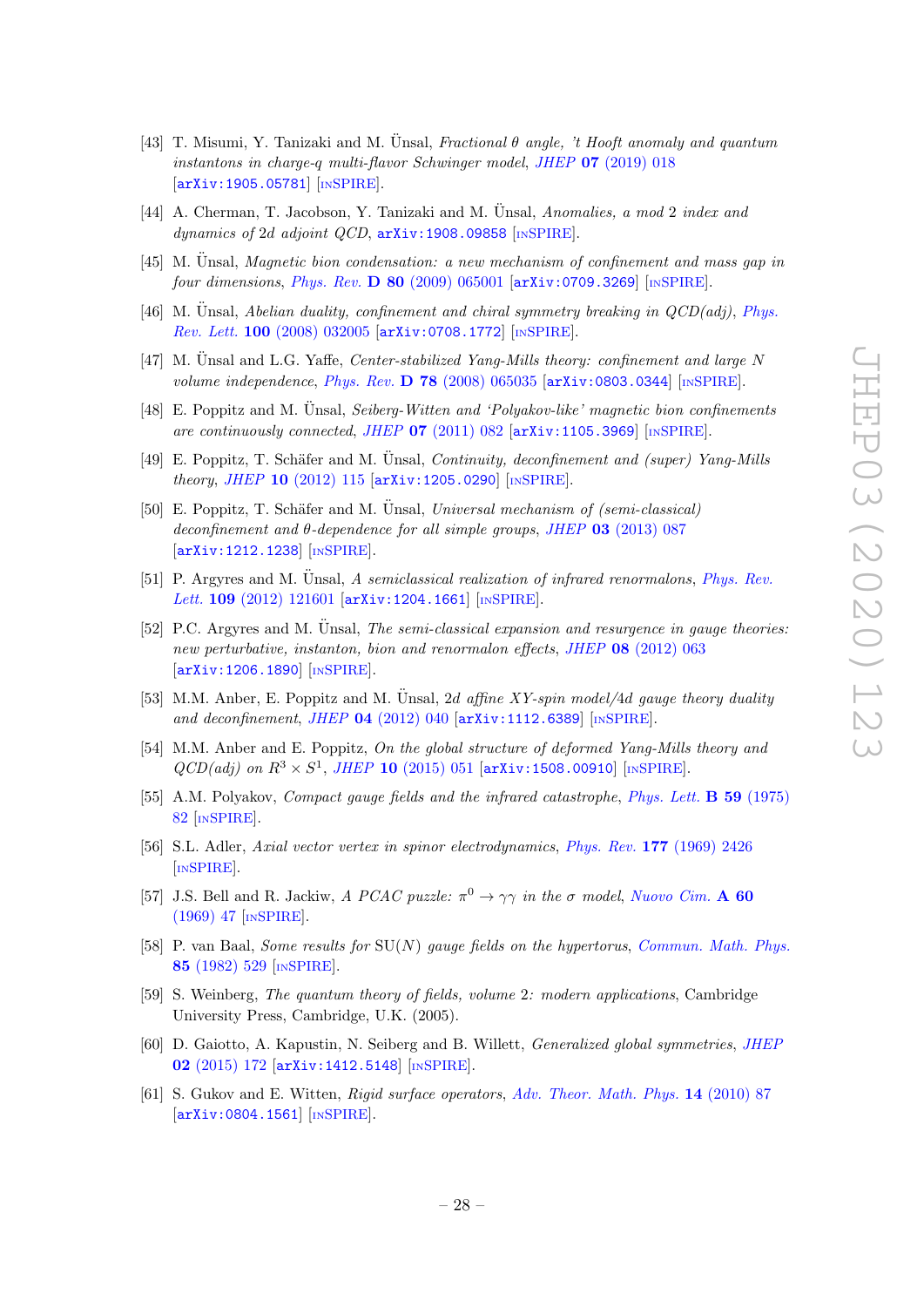- <span id="page-29-0"></span>[62] G. 't Hooft, On the phase transition towards permanent quark confinement, [Nucl. Phys.](https://doi.org/10.1016/0550-3213(78)90153-0) B 138 [\(1978\) 1](https://doi.org/10.1016/0550-3213(78)90153-0) [IN[SPIRE](https://inspirehep.net/search?p=find+J+%22Nucl.Phys.,B138,1%22)].
- <span id="page-29-1"></span>[63] A. Kapustin and N. Seiberg, Coupling a QFT to a TQFT and duality, JHEP 04 [\(2014\) 001](https://doi.org/10.1007/JHEP04(2014)001) [[arXiv:1401.0740](https://arxiv.org/abs/1401.0740)] [IN[SPIRE](https://inspirehep.net/search?p=find+EPRINT+arXiv:1401.0740)].
- <span id="page-29-2"></span>[64] E. Sharpe, Notes on generalized global symmetries in QFT, [Fortsch. Phys.](https://doi.org/10.1002/prop.201500048) 63 (2015) 659  $\left[$ [arXiv:1508.04770](https://arxiv.org/abs/1508.04770) $\right]$  $\left[$ IN[SPIRE](https://inspirehep.net/search?p=find+EPRINT+arXiv:1508.04770) $\right]$ .
- [65] C. Córdova, T.T. Dumitrescu and K. Intriligator, Exploring 2-group global symmetries, JHEP 02 [\(2019\) 184](https://doi.org/10.1007/JHEP02(2019)184) [[arXiv:1802.04790](https://arxiv.org/abs/1802.04790)] [IN[SPIRE](https://inspirehep.net/search?p=find+EPRINT+arXiv:1802.04790)].
- <span id="page-29-3"></span>[66] F. Benini, C. Córdova and P.-S. Hsin, On 2-group global symmetries and their anomalies, JHEP 03 [\(2019\) 118](https://doi.org/10.1007/JHEP03(2019)118) [[arXiv:1803.09336](https://arxiv.org/abs/1803.09336)] [IN[SPIRE](https://inspirehep.net/search?p=find+EPRINT+arXiv:1803.09336)].
- <span id="page-29-5"></span>[67] Y. Tachikawa, On gauging finite subgroups, [SciPost Phys.](https://doi.org/10.21468/SciPostPhys.8.1.015) 8 (2020) 015 [[arXiv:1712.09542](https://arxiv.org/abs/1712.09542)] [IN[SPIRE](https://inspirehep.net/search?p=find+EPRINT+arXiv:1712.09542)].
- <span id="page-29-4"></span>[68] A. Karasik and Z. Komargodski, The bi-fundamental gauge theory in  $3+1$  dimensions: the vacuum structure and a cascade, JHEP 05 [\(2019\) 144](https://doi.org/10.1007/JHEP05(2019)144)  $\left[$ [arXiv:1904.09551](https://arxiv.org/abs/1904.09551) $\right]$  [IN[SPIRE](https://inspirehep.net/search?p=find+EPRINT+arXiv:1904.09551)].
- <span id="page-29-6"></span>[69] C. Córdova, D.S. Freed, H.T. Lam and N. Seiberg, Anomalies in the space of coupling constants and their dynamical applications I, [SciPost Phys.](https://doi.org/10.21468/SciPostPhys.8.1.001) 8 (2020) 001 [[arXiv:1905.09315](https://arxiv.org/abs/1905.09315)] [IN[SPIRE](https://inspirehep.net/search?p=find+EPRINT+arXiv:1905.09315)].
- <span id="page-29-7"></span>[70] E. Witten, Large N chiral dynamics, [Annals Phys.](https://doi.org/10.1016/0003-4916(80)90325-5) 128 (1980) 363 [IN[SPIRE](https://inspirehep.net/search?p=find+J+%22AnnalsPhys.,128,363%22)].
- <span id="page-29-8"></span>[71] E. Witten, Theta dependence in the large N limit of four-dimensional gauge theories, [Phys.](https://doi.org/10.1103/PhysRevLett.81.2862) Rev. Lett. 81 [\(1998\) 2862](https://doi.org/10.1103/PhysRevLett.81.2862) [[hep-th/9807109](https://arxiv.org/abs/hep-th/9807109)] [IN[SPIRE](https://inspirehep.net/search?p=find+EPRINT+hep-th/9807109)].
- <span id="page-29-9"></span>[72] C. Bonati, M. D'Elia, P. Rossi and E. Vicari,  $\theta$  dependence of 4D SU(N) gauge theories in the large-N limit, Phys. Rev. D  $94$  [\(2016\) 085017](https://doi.org/10.1103/PhysRevD.94.085017) [[arXiv:1607.06360](https://arxiv.org/abs/1607.06360)] [IN[SPIRE](https://inspirehep.net/search?p=find+EPRINT+arXiv:1607.06360)].
- <span id="page-29-10"></span>[73] D.J. Gross, R.D. Pisarski and L.G. Yaffe, *QCD and instantons at finite temperature*, [Rev.](https://doi.org/10.1103/RevModPhys.53.43) [Mod. Phys.](https://doi.org/10.1103/RevModPhys.53.43) 53 (1981) 43 [IN[SPIRE](https://inspirehep.net/search?p=find+J+%22Rev.Mod.Phys.,53,43%22)].
- <span id="page-29-11"></span>[74] G. 't Hooft, Magnetic monopoles in unified gauge theories, [Nucl. Phys.](https://doi.org/10.1016/0550-3213(74)90486-6) B 79 (1974) 276 [IN[SPIRE](https://inspirehep.net/search?p=find+J+%22Nucl.Phys.,B79,276%22)].
- <span id="page-29-12"></span>[75] A.M. Polyakov, *Particle spectrum in the quantum field theory, JETP Lett.* **20** (1974) 194  $[Pisma\ Zh. Eksp. Teor. Fiz. 20 (1974) 430] [NSPIRE].$  $[Pisma\ Zh. Eksp. Teor. Fiz. 20 (1974) 430] [NSPIRE].$  $[Pisma\ Zh. Eksp. Teor. Fiz. 20 (1974) 430] [NSPIRE].$
- <span id="page-29-13"></span>[76] K.-M. Lee and P. Yi, Monopoles and instantons on partially compactified D-branes, [Phys.](https://doi.org/10.1103/PhysRevD.56.3711) Rev. D 56 [\(1997\) 3711](https://doi.org/10.1103/PhysRevD.56.3711) [[hep-th/9702107](https://arxiv.org/abs/hep-th/9702107)] [IN[SPIRE](https://inspirehep.net/search?p=find+EPRINT+hep-th/9702107)].
- [77] K.-M. Lee and C.-H. Lu, SU(2) *calorons and magnetic monopoles, [Phys. Rev.](https://doi.org/10.1103/PhysRevD.58.025011)* **D** 58 (1998) [025011](https://doi.org/10.1103/PhysRevD.58.025011) [[hep-th/9802108](https://arxiv.org/abs/hep-th/9802108)] [IN[SPIRE](https://inspirehep.net/search?p=find+EPRINT+hep-th/9802108)].
- [78] T.C. Kraan and P. van Baal, *Exact T duality between calorons and Taub-NUT spaces, [Phys.](https://doi.org/10.1016/S0370-2693(98)00411-0)* Lett. **B 428** [\(1998\) 268](https://doi.org/10.1016/S0370-2693(98)00411-0) [[hep-th/9802049](https://arxiv.org/abs/hep-th/9802049)] [IN[SPIRE](https://inspirehep.net/search?p=find+EPRINT+hep-th/9802049)].
- [79] T.C. Kraan and P. van Baal, Periodic instantons with nontrivial holonomy, [Nucl. Phys.](https://doi.org/10.1016/S0550-3213(98)00590-2) B 533 [\(1998\) 627](https://doi.org/10.1016/S0550-3213(98)00590-2) [[hep-th/9805168](https://arxiv.org/abs/hep-th/9805168)] [IN[SPIRE](https://inspirehep.net/search?p=find+EPRINT+hep-th/9805168)].
- <span id="page-29-14"></span>[80] T.C. Kraan and P. van Baal, Monopole constituents inside SU(N) calorons, [Phys. Lett.](https://doi.org/10.1016/S0370-2693(98)00799-0) B 435 [\(1998\) 389](https://doi.org/10.1016/S0370-2693(98)00799-0) [[hep-th/9806034](https://arxiv.org/abs/hep-th/9806034)] [IN[SPIRE](https://inspirehep.net/search?p=find+EPRINT+hep-th/9806034)].
- <span id="page-29-15"></span>[81] N.M. Davies, T.J. Hollowood and V.V. Khoze, Monopoles, affine algebras and the gluino condensate, [J. Math. Phys.](https://doi.org/10.1063/1.1586477) 44 (2003) 3640 [[hep-th/0006011](https://arxiv.org/abs/hep-th/0006011)] [IN[SPIRE](https://inspirehep.net/search?p=find+EPRINT+hep-th/0006011)].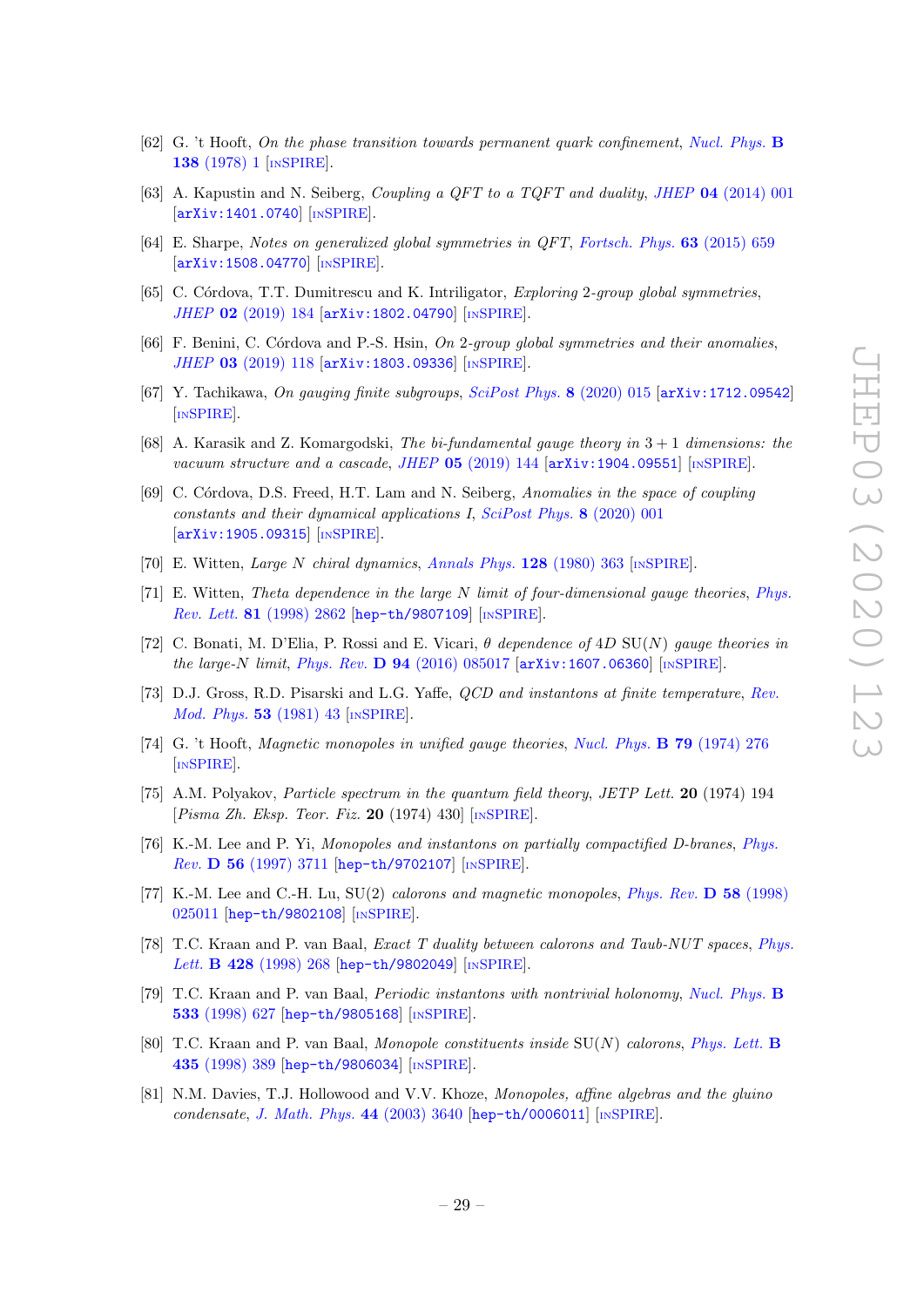- <span id="page-30-0"></span>[82] T. Eguchi and H. Kawai, Reduction of dynamical degrees of freedom in the large N gauge theory, [Phys. Rev. Lett.](https://doi.org/10.1103/PhysRevLett.48.1063)  $48$  (1982) 1063 [IN[SPIRE](https://inspirehep.net/search?p=find+J+%22Phys.Rev.Lett.,48,1063%22)].
- [83] A. Gonzalez-Arroyo and M. Okawa, The twisted Eguchi-Kawai model: a reduced model for large N lattice gauge theory, Phys. Rev.  $\bf{D}$  27 [\(1983\) 2397](https://doi.org/10.1103/PhysRevD.27.2397) [IN[SPIRE](https://inspirehep.net/search?p=find+J+%22Phys.Rev.,D27,2397%22)].
- [84] A. Gonzalez-Arroyo and M. Okawa, A twisted model for large N lattice gauge theory, [Phys.](https://doi.org/10.1016/0370-2693(83)90647-0) Lett. **B 120** [\(1983\) 174](https://doi.org/10.1016/0370-2693(83)90647-0) [IN[SPIRE](https://inspirehep.net/search?p=find+J+%22Phys.Lett.,120B,174%22)].
- <span id="page-30-1"></span>[85] A. Gonzalez-Arroyo and M. Okawa, Large N reduction with the twisted Eguchi-Kawai model, JHEP 07 [\(2010\) 043](https://doi.org/10.1007/JHEP07(2010)043) [[arXiv:1005.1981](https://arxiv.org/abs/1005.1981)] [IN[SPIRE](https://inspirehep.net/search?p=find+EPRINT+arXiv:1005.1981)].
- <span id="page-30-2"></span>[86] C. Bonati, M. Cardinali and M. D'Elia,  $\theta$  dependence in trace deformed SU(3) Yang-Mills theory: a lattice study, Phys. Rev.  $\overline{D}$  98 [\(2018\) 054508](https://doi.org/10.1103/PhysRevD.98.054508) [[arXiv:1807.06558](https://arxiv.org/abs/1807.06558)] [IN[SPIRE](https://inspirehep.net/search?p=find+EPRINT+arXiv:1807.06558)].
- <span id="page-30-3"></span>[87] E. Witten, Constraints on supersymmetry breaking, [Nucl. Phys.](https://doi.org/10.1016/0550-3213(82)90071-2) B 202 (1982) 253 [IN[SPIRE](https://inspirehep.net/search?p=find+J+%22Nucl.Phys.,B202,253%22)].
- <span id="page-30-4"></span>[88] R.D. Peccei and H.R. Quinn, CP conservation in the presence of instantons, [Phys. Rev.](https://doi.org/10.1103/PhysRevLett.38.1440) Lett. **38** [\(1977\) 1440](https://doi.org/10.1103/PhysRevLett.38.1440) [IN[SPIRE](https://inspirehep.net/search?p=find+J+%22Phys.Rev.Lett.,38,1440%22)].
- <span id="page-30-5"></span>[89] R.D. Peccei and H.R. Quinn, Constraints imposed by CP conservation in the presence of instantons, Phys. Rev.  $\bf{D}$  16 [\(1977\) 1791](https://doi.org/10.1103/PhysRevD.16.1791) [IN[SPIRE](https://inspirehep.net/search?p=find+J+%22Phys.Rev.,D16,1791%22)].
- <span id="page-30-6"></span>[90] M.M. Anber, E. Poppitz and T. Sulejmanpasic, Strings from domain walls in supersymmetric Yang-Mills theory and adjoint QCD, Phys. Rev. D 92 [\(2015\) 021701](https://doi.org/10.1103/PhysRevD.92.021701) [[arXiv:1501.06773](https://arxiv.org/abs/1501.06773)] [IN[SPIRE](https://inspirehep.net/search?p=find+EPRINT+arXiv:1501.06773)].
- [91] T. Sulejmanpasic, H. Shao, A. Sandvik and M. Unsal, *Confinement in the bulk*, deconfinement on the wall: infrared equivalence between compactified QCD and quantum magnets, [Phys. Rev. Lett.](https://doi.org/10.1103/PhysRevLett.119.091601) 119 (2017) 091601 [[arXiv:1608.09011](https://arxiv.org/abs/1608.09011)] [IN[SPIRE](https://inspirehep.net/search?p=find+EPRINT+arXiv:1608.09011)].
- <span id="page-30-7"></span>[92] A.A. Cox, E. Poppitz and S.S.Y. Wong, Domain walls and deconfinement: a semiclassical picture of discrete anomaly inflow, JHEP  $12$  [\(2019\) 011](https://doi.org/10.1007/JHEP12(2019)011)  $\left[$ [arXiv:1909.10979](https://arxiv.org/abs/1909.10979) $\right]$  [IN[SPIRE](https://inspirehep.net/search?p=find+EPRINT+arXiv:1909.10979)].
- <span id="page-30-8"></span>[93] E. Sharpe, Decomposition in diverse dimensions, Phys. Rev. D 90 [\(2014\) 025030](https://doi.org/10.1103/PhysRevD.90.025030) [[arXiv:1404.3986](https://arxiv.org/abs/1404.3986)] [IN[SPIRE](https://inspirehep.net/search?p=find+EPRINT+arXiv:1404.3986)].
- <span id="page-30-9"></span>[94] E. Sharpe, Undoing decomposition, [Int. J. Mod. Phys.](https://doi.org/10.1142/S0217751X19502336) A 34 (2020) 1950233 [[arXiv:1911.05080](https://arxiv.org/abs/1911.05080)] [IN[SPIRE](https://inspirehep.net/search?p=find+EPRINT+arXiv:1911.05080)].
- <span id="page-30-10"></span>[95] G.V. Dunne, Y. Tanizaki and M.  $\ddot{\text{U}}$ nsal, *Quantum distillation of Hilbert spaces*, semi-classics and anomaly matching, JHEP 08 [\(2018\) 068](https://doi.org/10.1007/JHEP08(2018)068) [[arXiv:1803.02430](https://arxiv.org/abs/1803.02430)] [IN[SPIRE](https://inspirehep.net/search?p=find+EPRINT+arXiv:1803.02430)].
- <span id="page-30-11"></span>[96] M. Yamazaki and K. Yonekura, From 4d Yang-Mills to 2d  $CP^{N-1}$  model: IR problem and confinement at weak coupling, JHEP  $07$  [\(2017\) 088](https://doi.org/10.1007/JHEP07(2017)088) [[arXiv:1704.05852](https://arxiv.org/abs/1704.05852)] [IN[SPIRE](https://inspirehep.net/search?p=find+EPRINT+arXiv:1704.05852)].
- <span id="page-30-12"></span>[97] G.V. Dunne and M. Ünsal, Resurgence and trans-series in quantum field theory: the  $CP^{N-1}$  model, JHEP 11 [\(2012\) 170](https://doi.org/10.1007/JHEP11(2012)170)  $arXiv:1210.2423$  [IN[SPIRE](https://inspirehep.net/search?p=find+EPRINT+arXiv:1210.2423)].
- <span id="page-30-13"></span>[98] G.V. Dunne and M. Unsal, *Continuity and resurgence: towards a continuum definition of* the  $CP^{N-1}$  model, Phys. Rev. D 87 [\(2013\) 025015](https://doi.org/10.1103/PhysRevD.87.025015) [[arXiv:1210.3646](https://arxiv.org/abs/1210.3646)] [IN[SPIRE](https://inspirehep.net/search?p=find+EPRINT+arXiv:1210.3646)].
- <span id="page-30-14"></span>[99] T. Sulejmanpasic, Global symmetries, volume independence and continuity in quantum field theories, [Phys. Rev. Lett.](https://doi.org/10.1103/PhysRevLett.118.011601) 118 (2017) 011601 [[arXiv:1610.04009](https://arxiv.org/abs/1610.04009)] [IN[SPIRE](https://inspirehep.net/search?p=find+EPRINT+arXiv:1610.04009)].
- [100] T. Misumi, M. Nitta and N. Sakai, Neutral bions in the  $CP^{N-1}$  model, JHEP 06 [\(2014\)](https://doi.org/10.1007/JHEP06(2014)164) [164](https://doi.org/10.1007/JHEP06(2014)164) [[arXiv:1404.7225](https://arxiv.org/abs/1404.7225)] [IN[SPIRE](https://inspirehep.net/search?p=find+EPRINT+arXiv:1404.7225)].